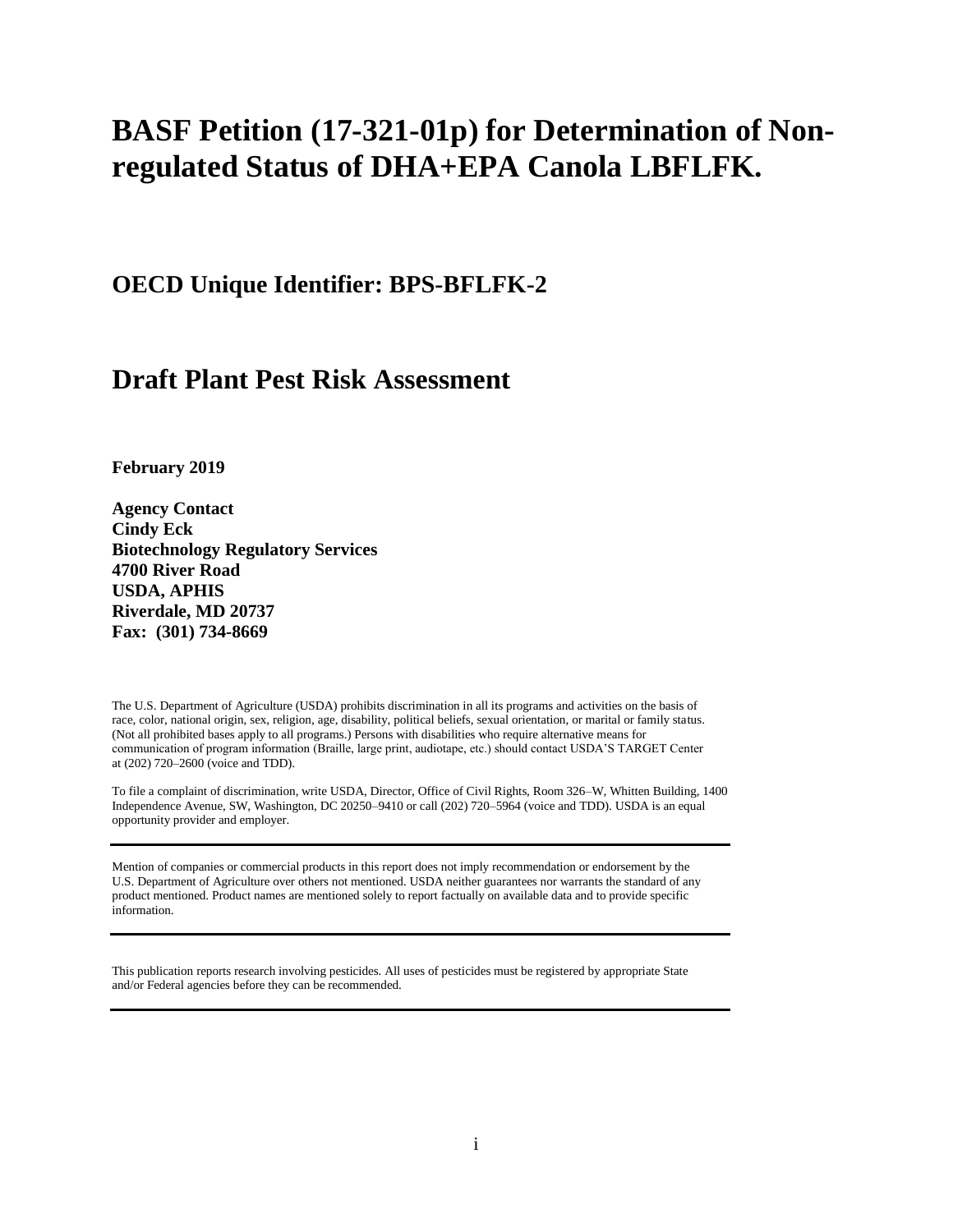## **TABLE OF CONTENTS**

| $\mathsf{A}$ . |                                                                                                                      |
|----------------|----------------------------------------------------------------------------------------------------------------------|
| $\bf{B}$       |                                                                                                                      |
| C.             | DESCRIPTION OF INSERTED GENETIC MATERIAL, ITS INHERITANCE<br>AND EXPRESSION, GENE PRODUCTS, AND CHANGES TO PLANT     |
| D.             |                                                                                                                      |
| Ε.             | POTENTIAL IMPACTS ON NONTARGET ORGANISMS BENEFICIAL TO                                                               |
| F.             | <b>POTENTIAL FOR ENHANCED WEEDINESS OF LBFLFK CANOLA  18</b>                                                         |
| G.             | POTENTIAL IMPACTS ON THE WEEDINESS OF ANY OTHER PLANTS                                                               |
| $H_{\cdot}$    | POTENTIAL CHANGES TO AGRICULTURE OR CULTIVATION PRACTICES                                                            |
| $\mathbf{I}$   | POTENTIAL IMPACTS FROM TRANSFER OF GENETIC INFORMATION TO<br>ORGANISMS WITH WHICH LBFLFK CANOLA CANNOT INTERBREED 24 |
| $\bf{J}$ .     |                                                                                                                      |
| $\bf{K}$       |                                                                                                                      |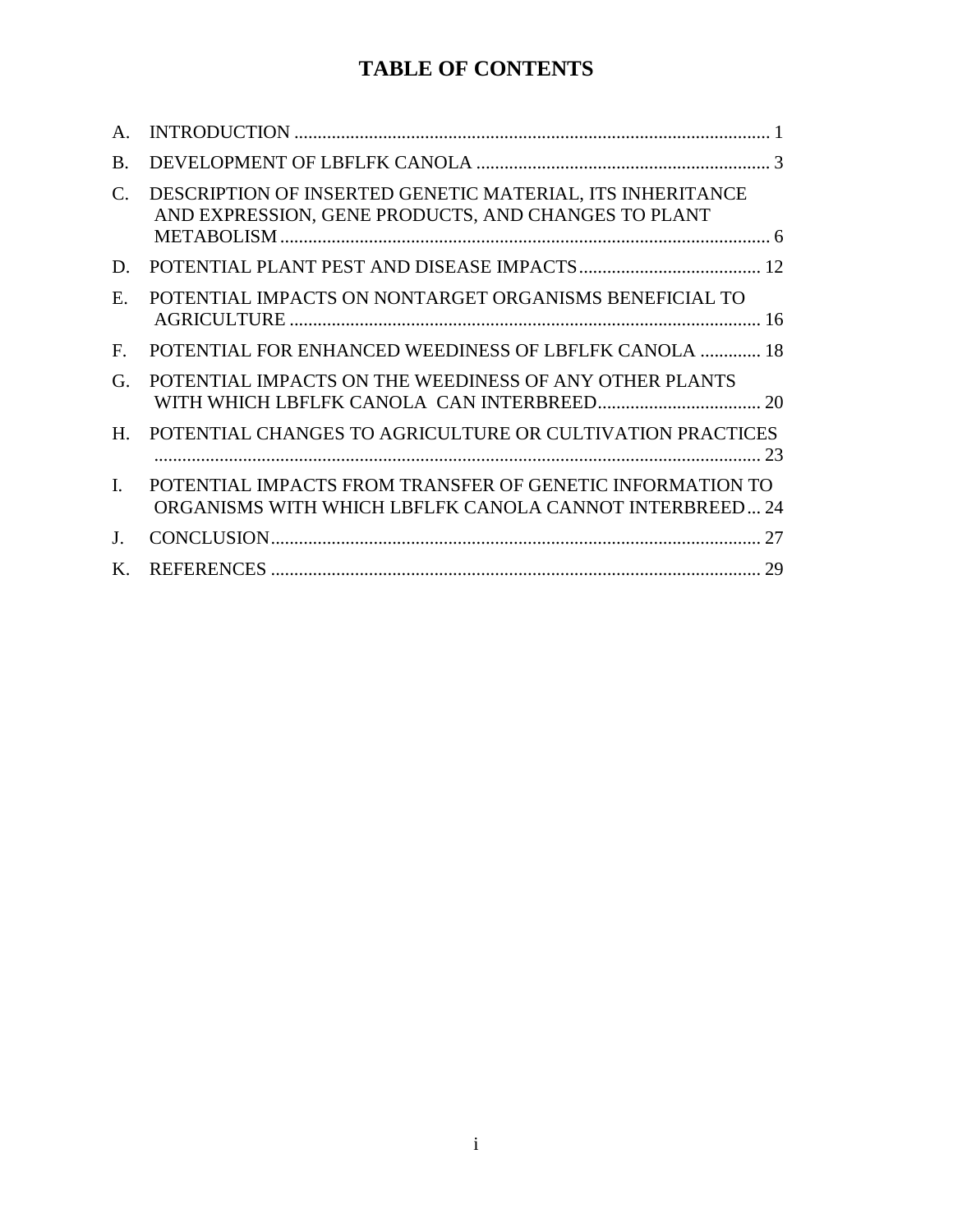#### <span id="page-2-0"></span>**A. Introduction**

BASF Plant Sciences, L.P. (hereafter referred to as BASF) has petitioned the Animal and Plant Health Inspection Service (APHIS) of the United States Department of Agriculture (USDA) for a determination that the genetically engineered (GE) EPA+DHA canola (*Brassica napus*), which also has imidazolinone herbicide-resistance<sup>1</sup>, event LBFLFK (hereafter referred to as LBFLKF canola or LBFLFK where appropriate) is unlikely to pose a plant pest risk and therefore should no longer be a regulated article under the APHIS' 7 Code of Federal Regulations (CFR) part 340 (Introduction of Organisms and Products Altered or Produced Through Genetic Engineering Which Are Plant Pests or Which There Is Reason To Believe Are Plant Pests). This petition was assigned the number 17-321-01p and is hereafter referenced as BASF 2017. This GE event has the OECD unique identifier BPS-BFLFK-2. APHIS administers 7 CFR part 340 under the authority of the plant pest provisions of the Plant Protection Act (PPA) of 2000 (7 U.S.C. 7701 *et seq.*)<sup>2</sup>. This plant pest risk assessment (PPRA) was conducted to determine if LBFLFK canola is unlikely to pose a plant pest risk.

APHIS regulations in 7 CFR part 340 regulate the introduction (importation, interstate movement, or release into the environment) of certain GE organisms and products. A GE organism is no longer subject to the plant pest provisions of the Plant Protection Act (PPA) or to the regulatory requirements of 7 CFR part 340 when APHIS determines that it is unlikely to pose a plant pest risk. A GE organism is considered a regulated article under 7 CFR part 340 if the donor organism, recipient organism, or vector agent used in engineering the organism belongs to any genera or taxa designated in 7 CFR 340.2 and meets the definition of plant pest, or is an unclassified organism and/or an organism whose classification is unknown, or any product which contains such an organism, or any other organism or product altered or produced through genetic engineering which the Administrator determines is a plant pest or has reason to believe is a plant pest<sup>3</sup>.

 $\overline{a}$ <sup>1</sup> BASF has also described the phenotype of LBFLFK canola as "herbicide tolerant" and historically APHIS has also referred to GE plants with reduced herbicide sensitivity as herbicide tolerant. However, the phenotype would fall under the Weed Science Society of America (WSSA) definition of "herbicide resistance" since LBFLFK canola has an "inherited ability to survive and reproduce following exposure to a dose of herbicide normally lethal to the wild type" (WSSA 1998). By the WSSA definition, "resistance (to an herbicide) may be naturally occurring or induced by such techniques as genetic engineering or selection of variants produced by tissue culture or mutagenesis." Herbicide tolerance, by the WSSA definition, only applies to plant species with an "inherent ability to survive and reproduce after herbicide treatment. This implies that there was no selection or genetic manipulation to make the plant tolerant; it is naturally tolerant."

<sup>&</sup>lt;sup>2</sup> Plant Protection Act in 7 U.S.C. 7702  $§$ 403(14) defines plant pest as: "Plant Pest - The term "plant pest" means any living stage of any of the following that can directly or indirectly injure, cause damage to, or cause disease in any plant or plant product: (A) A protozoan. (B) A nonhuman animal. (C) A parasitic plant. (D) A bacterium. (E) A fungus. (F) A virus or viroid. (G) An infectious agent or other pathogen. (H) Any article similar to or allied with any of the articles specified in the preceding subparagraphs." <sup>3</sup> Limited exclusions or exemptions apply for certain engineered microorganisms and for interstate movement of some organisms, as in 7 CFR 340.1 and 340.2(b).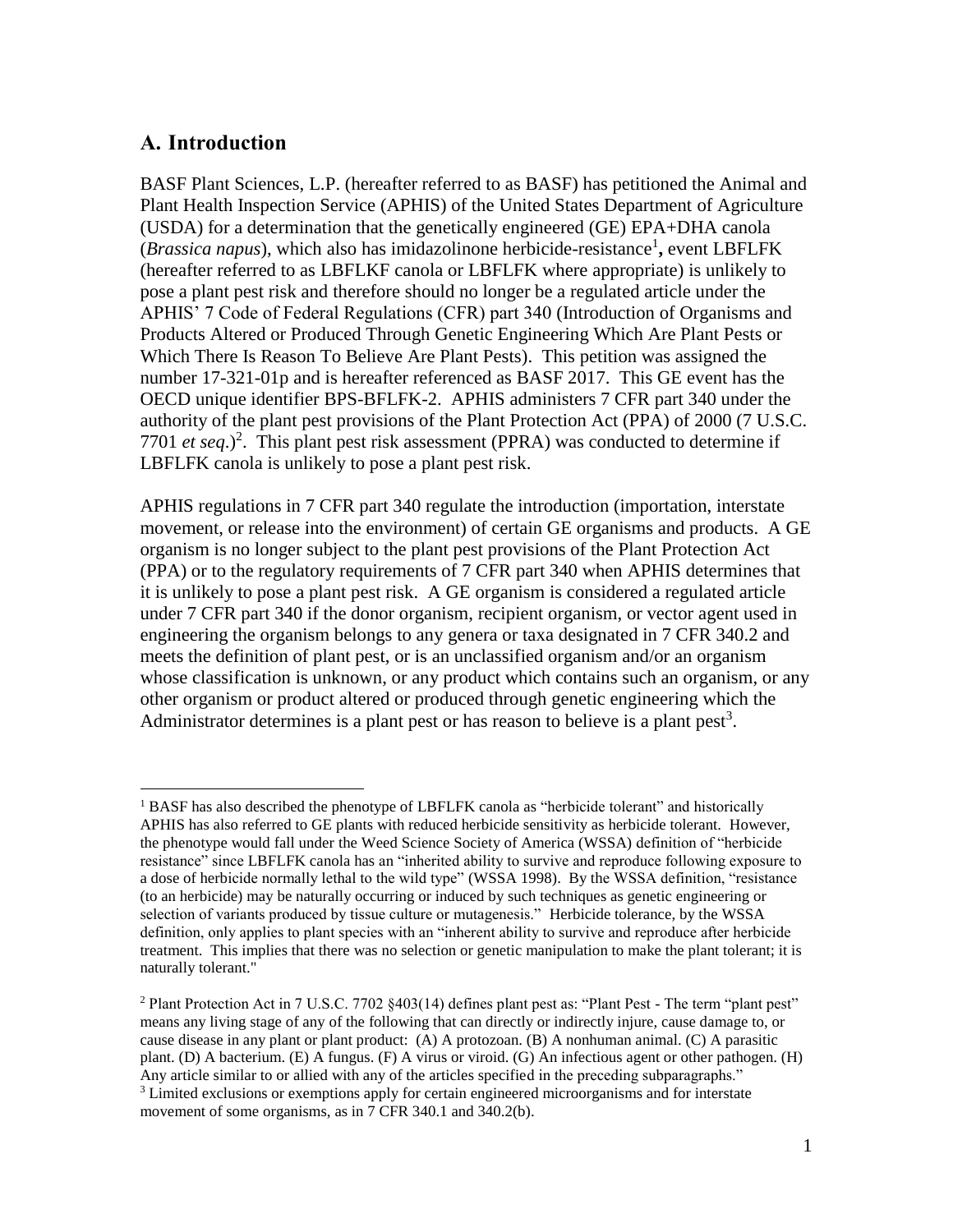LBFLFK canola was produced by *Agrobacterium rhizogenes-*mediated transformation of *Brassica napus* cv. Kumily hypocotyl segments with a single plasmid transformation vector LTM593 containing genes for fatty acid biosynthesis (desaturases and elongases) and resistance to an herbicide [\(BASF 2017, pp. 32-39\)](#page-30-1). *A. rhizogenes* is a plant pest and portions of the introduced genetic material were derived from plant pest organisms listed in 7 CFR 340.2. The non-coding regions are T-DNA border regions from *A. tumefaciens* octopine type T1 plasmid and the terminator of the octopine synthase gene; and the terminator region from *Cauliflower mosaic virus*, CaMV35S. Coding regions from plant pests are the codon optimized coding regions: for delta-12 desaturase from *Phytophthora sojae*; two omega-3 desaturases from *Pythium irregulare*; and omega-3 desaturase from *P. infestans* [\(BASF 2017, Table 3, pp 34-39\)](#page-30-1). Therefore, LBFLFK canola is considered a regulated article under APHIS regulations at 7 CFR part 340. BASF has conducted field trials in the U.S. of LBFLFK canola as a regulated article under APHIS authorizations since 2014 [\(BASF 2017, Appendix A, Table A.1, p. 205\)](#page-30-1), in part, to collect information to support that LBFLFK canola is unlikely to pose a plant pest risk.

LBFLFK canola has also been genetically engineered for resistance to imidazolinone herbicides through the introduction of a modified acetohydroxy acid synthase (AHAS) gene from *Arabidopsis thaliana* [\(BASF 2017\)](#page-30-1). Imidazolinone herbicides control weeds by inhibiting the enzyme acetohydroxyacid synthase formally known as acetolactate synthase (ALS), the first common enzyme in the biosynthetic pathway of the branchedchain amino acids (BCAAs) valine, leucine and isoleucine [\(McCourt and Duggleby](#page-33-0)  [2006\)](#page-33-0).

Potential impacts discussed in this plant pest risk assessment are those that pertain to plant pest risk associated with LBFLFK canola and its progeny, and their use in the absence of confinement relative to the unmodified recipient and/or other appropriate comparators. APHIS utilizes data and information submitted by the applicant, in addition to current literature, to determine if LBFLFK canola is unlikely to pose a plant pest risk. APHIS regulations in 7 CFR 340.6(c) specify the information needed for consideration in a petition for nonregulated status. APHIS will assess information submitted by the applicant about LBFLFK canola related to: plant pest risk characteristics; expression of the gene product, new enzymes, or changes to plant metabolism; disease and pest susceptibilities and indirect plant pest effects on other agricultural products; effects of the regulated article on nontarget organisms; weediness of the regulated article; impact on the weediness of any other plant with which it can interbreed; changes to agricultural or cultivation practices that may impact diseases and pests of plants; and transfer of genetic information to organisms with which it cannot interbreed.

APHIS may also consider information relevant to reviews conducted by other agencies that are part of the Coordinated Framework for the Regulation of Biotechnology [\(51 FR](#page-30-2)  [23302 1986;](#page-30-2) [57 FR 22984 1992\)](#page-30-3). Under the Coordinated Framework, the oversight of biotechnology-derived plants rests with APHIS, the Food and Drug Administration (FDA), and the Office of Pesticide Programs of the U.S. Environmental Protection Agency (EPA). Depending on its characteristics, certain biotechnology-derived products are subjected to review by one or more of these agencies.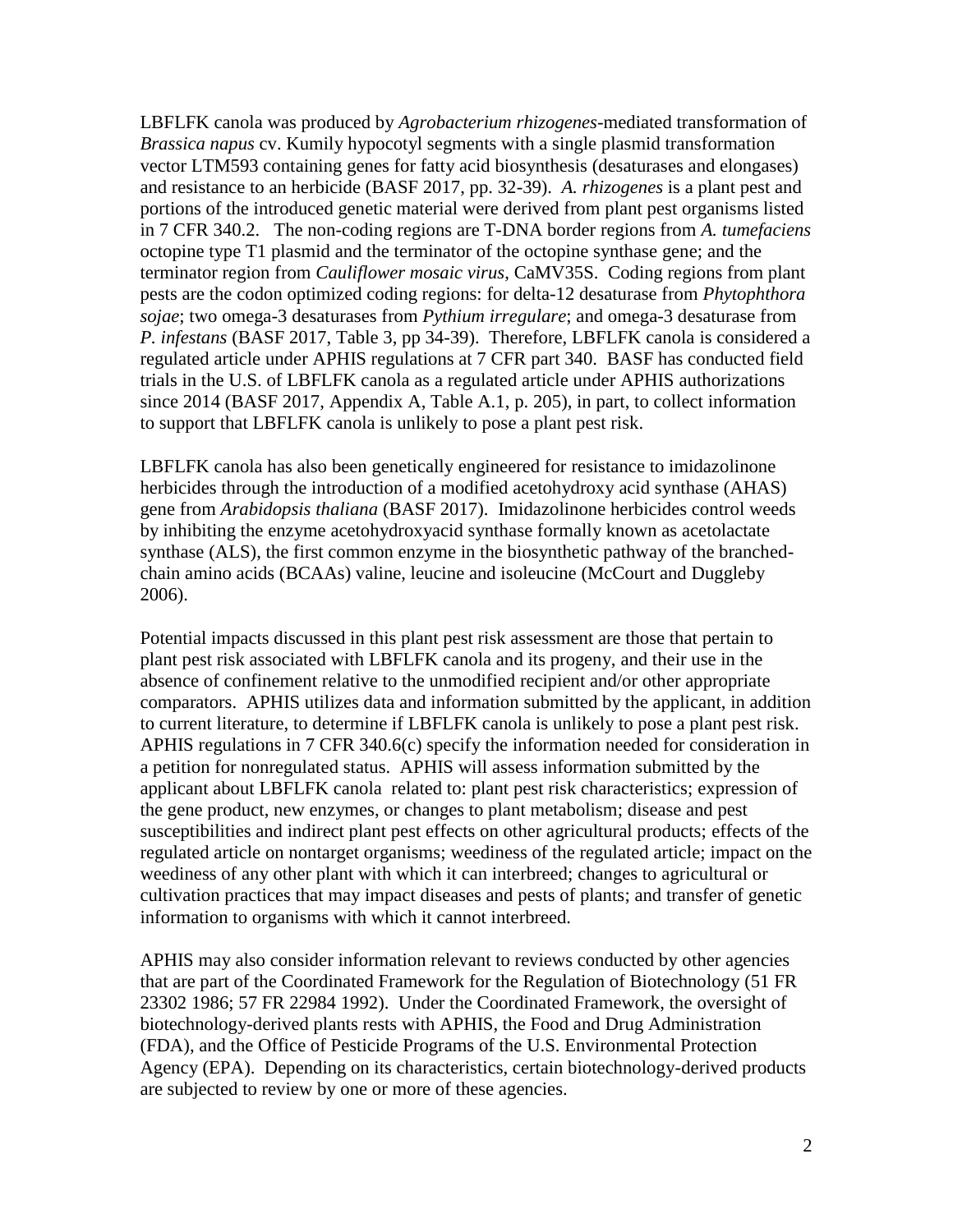Under the Federal Insecticide, Fungicide and Rodenticide Act (FIFRA) (7 U.S.C. §136 *et seq*), EPA regulates the distribution, sale, use and testing of pesticidal substances produced in plants and microbes, including those pesticides produced by an organism using techniques of modern biotechnology. EPA also sets tolerance limits for residues of pesticides on and in food and animal feed, or establishes an exemption from the requirement for a tolerance, under the Federal Food, Drug and Cosmetic Act (FFDCA) (21 U.S.C §301 *et seq.*). Prior to registration for a new use for a new or previously registered pesticide, EPA must determine through testing that the pesticide does not cause unreasonable adverse effects on humans, the environment, and non-target species when used in accordance with label instructions. EPA must also approve the language used on the pesticide label in accordance with Data Requirements for Pesticides (40 CFR part 158). Other applicable EPA regulations include Pesticide Registration and Classification Procedures (40 CFR part 152), Experimental Use Permits (40 CFR part 172) and Procedures and Requirements for Plant Incorporated Protectants (PIPs) (40 CF.R. part 174).

The FDA under the FFDCA is responsible for ensuring the safety and proper labeling of all plant-derived foods and feeds, including those developed through modern biotechnology. To help sponsors of foods and feeds derived from genetically engineered crops comply with their obligations, the FDA encourages them to participate in its voluntary early food safety evaluation for new non-pesticidal proteins produced by new plant varieties intended to be used as food [\(US-FDA 2006\)](#page-35-0) and a more comprehensive voluntary consultation process prior to commercial distribution of food or feed [\(57 FR](#page-30-3)  [22984 1992\)](#page-30-3). BASF has initiated a BNF consultation process with FDA with submission of our food/feed safety data package earlier in 2018, and the FDA has provided the designation BNF 165.

### <span id="page-4-0"></span>**B. Development of LBFLFK Canola**

The petition Number 17-321-01p submitted by BASF [\(2017\)](#page-30-1) and this PPRA refer to *B. napu*s EPA+DHA canola event LBFLFK. The parental canola variety used for the introduction of the EPA+DHA and AHAS herbicide resistance traits was Kumily, a spring cultivar of *B. napus* L. [\(BASF 2017\)](#page-30-1).

*B. napus* is an amphidiploid species of relatively recent origin and thought to have first emerged in the Mediterranean coastal region, where both its diploid progenitor species, *B. rapa* and *B. oleracea*, are found [\(OECD 2011;](#page-34-0) [OGTR 2017\)](#page-34-1). Cultivated canola can be any one of three Brassica species (*B. napus*, *B*. *rapa* or *B. juncea*) that meet an internationally regulated standard whereby "*seeds of the genus Brassica (B. napus. B. rapa or B. juncea) from which the oil shall contain less than 2% erucic acid in its fatty acid profile and the solid component shall contain less than 30 micromoles of any one or any mixture of 3-butenyl glucosinolate, 4-pentenyl glucosinolate, 2-hydroxy-3 butenyl glucosinolate, and 2-hydroxy- 4-pentenyl glucosinolate per gram of air-dry, oil-free solid* [\(Canola Council of Canada 2017\)](#page-30-4)."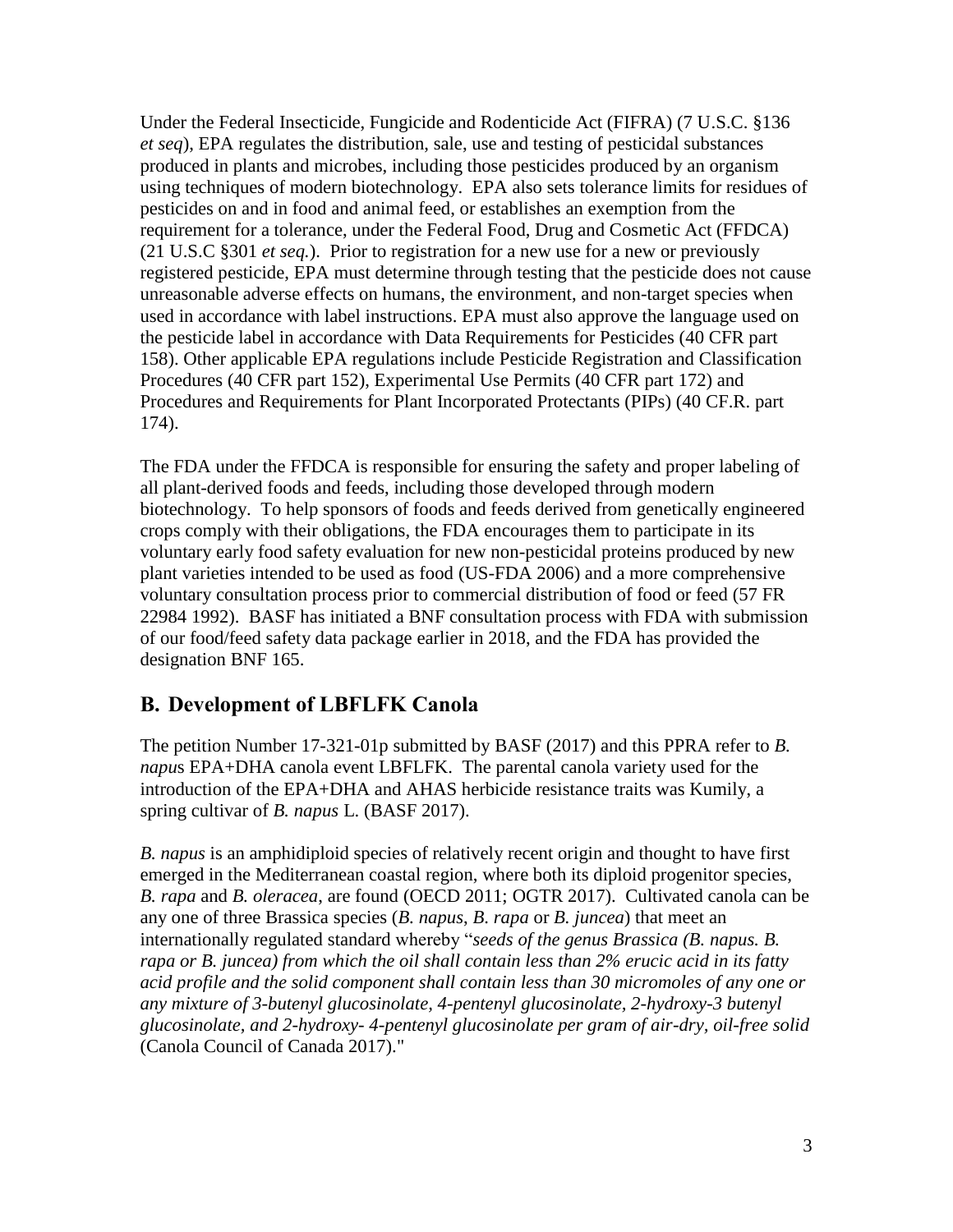The term 'canola' is derived from *Canadian oil, low acid*, a trademark of the Canola Council of Canada (OGTR 2017). Canola cultivars of *B. napus* were developed using traditional plant breeding techniques at Agriculture and Agri-Food Canada and the University of Manitoba in the 1970's [\(Canola Council of Canada 2017\)](#page-30-4).

Worldwide canola is the third most important edible vegetable oil crop after soybean and palm oil. Canola is grown primarily as an oilseed crop, mainly produced for its seeds that have an oil content of 35 to 45%, and the oil is mainly used for cooking and in food products such as margarine. Canola meal is a by-product of oil extraction and is used widely as a high protein animal feed [\(OECD 2011;](#page-34-0) [OGTR 2017\)](#page-34-1). In the United States and Canada the majority of cultivated *B. napus* is made up of canola quality varieties. In 1985, the FDA granted GRAS status to canola oil, and canola production rapidly increased [\(Brown et al. 2008\)](#page-30-5).

*B. napus* canola is widely adapted to temperate climates and production globally is in areas with dry weather and shorter growing seasons. Some cultivars are grown as annual (spring) and others as biennial (winter) crops, the main difference between them is that winter cultivars require vernalization to induce flowering and bolting [\(Brown et](#page-30-5)  [al. 2008\)](#page-30-5). Spring canola is planted in early spring and harvested in late summer, whereas winter canola is planted in the fall for vernalization in winter and harvested in the next year. However, winter canola produced in the southeast region of the U.S. is planted in the fall and does not require vernalization (Brown et al. 2008). Spring canola is grown in most of Canada and in the United States, it is grown mainly in the northern states. Winter canola is grown in the Pacific Northwest, the Great Plains and Midwest regions of the U.S. [\(Brown et al. 2008\)](#page-30-5).

The highest annual canola production occurs in the European Union, China, Canada, and Australia [\(OGTR 2017\)](#page-34-1). In the United States, approximately two million acres were planted with canola in 2017 with yield of 1,558 lb/acre, and a similar acreage was planted in 2018. Eighty percent of canola production is in North Dakota, followed by smaller amounts in Oklahoma, Montana, Washington, Minnesota, Kansas, Idaho and Oregon respectively [\(USDA-ERS 2012;](#page-36-0) [USDA-NASS 2017\)](#page-36-1).

The petition states that LBFLFK canola will be cultivated in the United States and processed into oil and defatted meal fractions, similarly to other canola varieties, either in the United States or Canada as specialty canola varieties. Activities to support variety development, grain production, oil manufacturing, and other commercial activities to prepare EPA+DHA canola event LBFLFK for the marketplace as an alternative source of long-chain polyunsaturated omega-3 fatty acids will be further conducted under an Identity Preservation Program (IPD) system [\(BASF 2017, p.177-179\)](#page-30-1). The IDP system is intended to maintain product quality and ensure the segregation of seeds, grains and processed products [\(BASF 2017, p.23\)](#page-30-1).

The conventional *B. napus* canola spring variety Kumily was used as the parental variety for LBFLFK canola that was genetically engineered to contain several genes encoding fatty acid desaturase and elongase proteins to allow for the synthesis of long-chain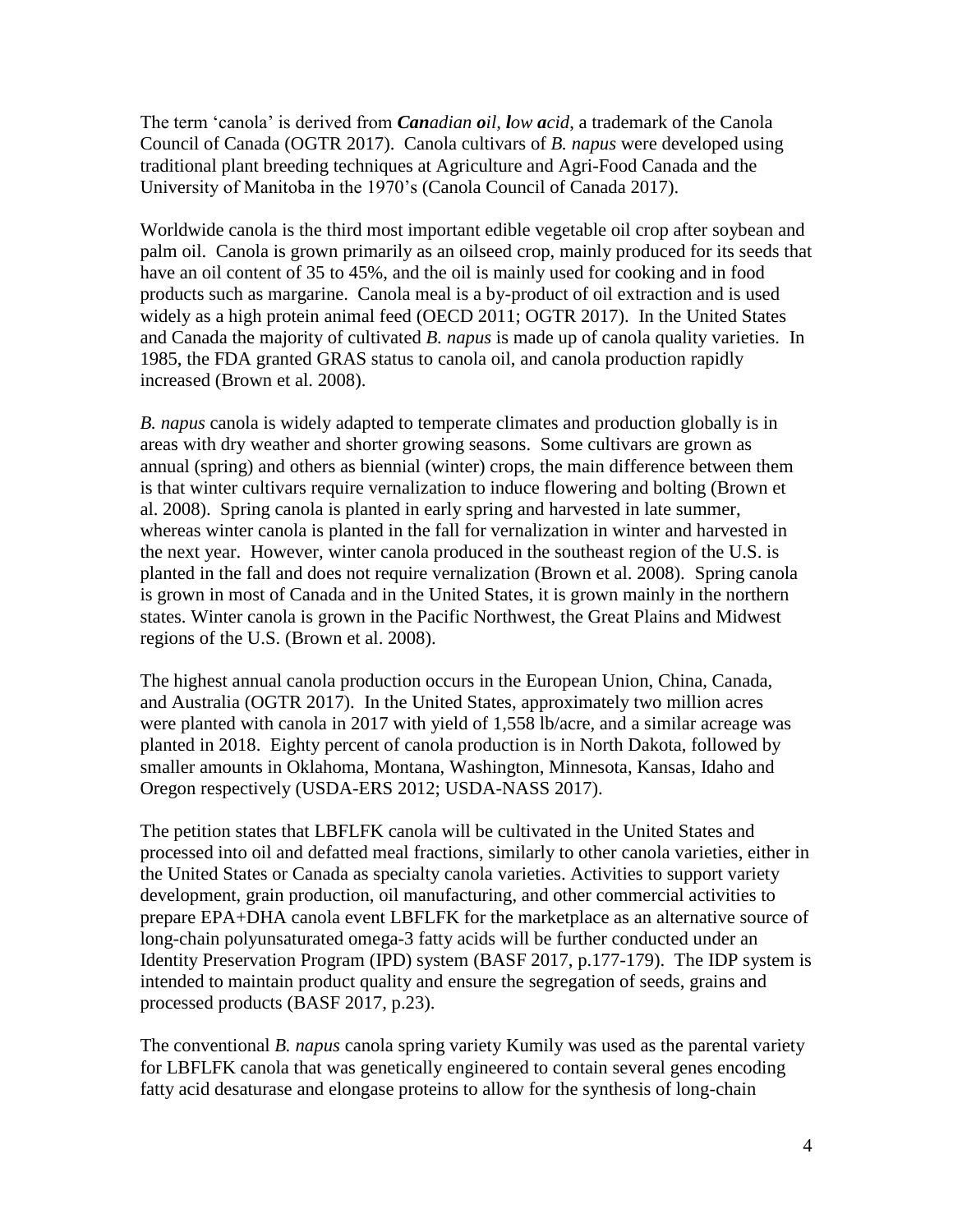polyunsaturated fatty acids (LC-PUFA) from oleic acid. In addition, a modified coding sequence for the large subunit gene of acetohydroxy acid synthase (AHAS) protein was added to confer resistance to an imidazolinone herbicide (imazamox), to allow for selective post-emergence weed control during field production.

According to the petition, the resulting LBFLFK canola is intended to provide a plantbased and scalable production system for omega-3 fatty acids. LBFLFK canola oil is intended as a specialty canola oil with a fatty acid profile containing the long-chain poly unsaturated fatty acids (LC-PUFAs) eicosapentaenoic acid (EPA) and docosahexaenoic acid (DHA), to provide dietary omega-3 LC-PUFAs. The oil can be incorporated as an ingredient in consumer food items, or used as refined oil in dietary supplements as an alternate source of omega-3 LC PUFAs. It is also intended as an aquaculture feed ingredient to provide omega-3 LC-PUFAs to farmed aquatic species.

In the evaluations of LBFLFK canola described in the petition, LBFLFK was compared to the parental control variety Kumily and to six conventional commercially available reference canola varieties representing a wide range of genetic backgrounds: Q2, 46A65, IMC105, IMC302, Wizzard, and Orinoco (BASF 2017, p.92, Table 12).

Agronomic, phenotypic performance and environmental interaction data for LBFLFK canola was assessed at 14 trial locations covering a range of canola growing regions over two seasons (winter and spring). Six field trial locations in the southern U.S. were used in the winter season. For the spring season trials eight locations in northern U.S. were used. Winter trials were sowed in the fall of 2014 and harvested in spring 2015, and spring trials were sowed in the spring of 2015 and harvested in summer 2015 (BASF 2017, p.93, Figure 9, Table 13, p.97 - 98 Table 14, p.100 Table 15, p.101 Table 16, p.104 Table 17, p.105 Table 18, p.110 Table 19).

For compositional analyses studies canola grain harvested from field-grown plots was used, and included plots of LBFLFK sprayed and not sprayed with Beyond® herbicide, Kumily, and the six conventional reference varieties (BASF 2017, p.119 Table 25 and p.121 Table 26).

For studies of pollen germination, morphology and viability, pollen of LBFLFK was compared to Kumily and three conventional canola reference varieties (46A65, IMC302 and Wizzard) (BASF 2017, p.112 Table 20).

The rationale for the development of LBFLFK canola, as described in the petition, is that in many countries, including the U.S., adult intake of omega-3 LC-PUFA EPA and DHA falls below the recommended average for daily intake from numerous health organizations [\(BASF 2017\)](#page-30-1). Suggested intakes of LC-PUFA EPA and DHA for adults vary by organization and health objective from 300 mg to 4,000mg [\(Nichols et al. 2010\)](#page-33-1). The supply of fatty acids from several sources including marine animals is limited and there is a significant challenge in production and distribution in adequate quantity of products containing these fatty acids. Additionally, there is an unmet high demand for fish oil as an ingredient for farmed fish [\(BASF 2017\)](#page-30-1). Marine microalgae are the primary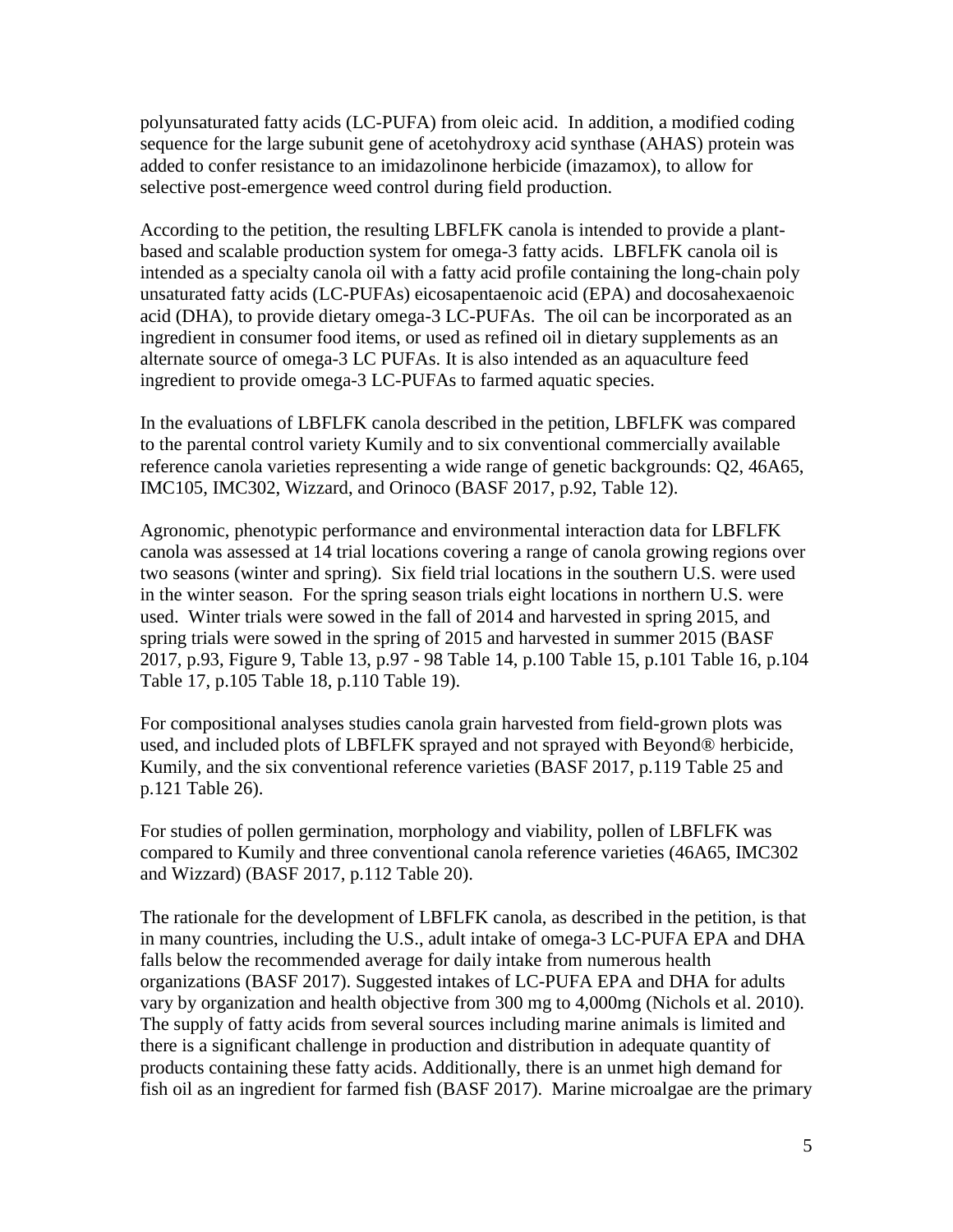producers of LC omega-3 oils which is passed through the food chain to marine fish [\(Nichols et al. 2010\)](#page-33-1).

Based on canola biology [\(OECD 2012;](#page-34-2) [OGTR 2017\)](#page-34-1) and data presented in the petition [\(BASF 2017\)](#page-30-1) relevant to the development of EPA+DHA LBFLFK canola, APHIS concludes that EPA+DHA LBFLFK canola was developed in a manner common to other GE crops using *Agrobacterium*-mediated transformation [\(USDA-APHIS-BRS 2018\)](#page-35-1). APHIS believes that the use of the non GE parental line Kumily and other reference varieties as comparators is sufficient to determine that LBFLFK canola dos not pose a greater plant pest risk compared to its comparators. [\(USDA-APHIS-BRS 2018\)](#page-35-1).

### <span id="page-7-0"></span>**C. Description of Inserted Genetic Material, Its Inheritance and Expression, Gene Products, and Changes to Plant Metabolism**

To inform the potential hazards resulting from the genetic modification and potential routes of exposure related to the inserted DNA and its expression products, APHIS assessed data and information presented in the petition related to: the transformation process; the source of the inserted genetic material and its function in both the donor organism and the GE crop event; and the integrity, stability and mode of inheritance of the inserted genetic material through sexual or asexual reproduction based on the location of the insertion (e.g. nucleus or organelle) and the number of loci inserted.

APHIS also assessed data presented in the petition on whether the genetic modification results in expression of new genes, proteins, or enzymes or changes in plant metabolism or composition in LBFLFK canola compared to the nontransgenic canola parental variety and six conventional reference varieties. The assessment encompasses a consideration of the eleven expressed proteins, ten of which are integral membrane proteins, seven desaturases and three elongases. The eleventh protein is the soluble, chloroplast-located larger subunit of acetohydroxy acid synthase from *Arabidopsis thaliana*, containing two amino acid substitutions [\(BASF 2017\)](#page-30-1).

The assessment also encompasses any observed or anticipated effects on plant metabolism including, for example, any relevant changes in levels of metabolites, antinutrients, or nutrients in harvested grain or forage derived from LBFLFK canola compared to those in the conventional controls.

This information is used later in this risk assessment to inform whether there is any potential for plant pest vectors or sequences to cause disease or greater plant pest risks in the GE crop event; or for expression of inserted DNA, new proteins or enzymes, or changes in metabolism to affect plant pest or diseases, nontarget beneficial organisms, weediness, agricultural practices that impact pest or diseases or their management, or plant pest risks through horizontal gene flow.

#### *Description of the genetic modification and inheritance of inserted DNA*

As described in the petition [\(BASF 2017, p.30\)](#page-30-1), EPA+DHA canola LBFLFK was generated via *Agrobacterium rhizogenes*-mediated transformation of *B. napus* cv. Kumily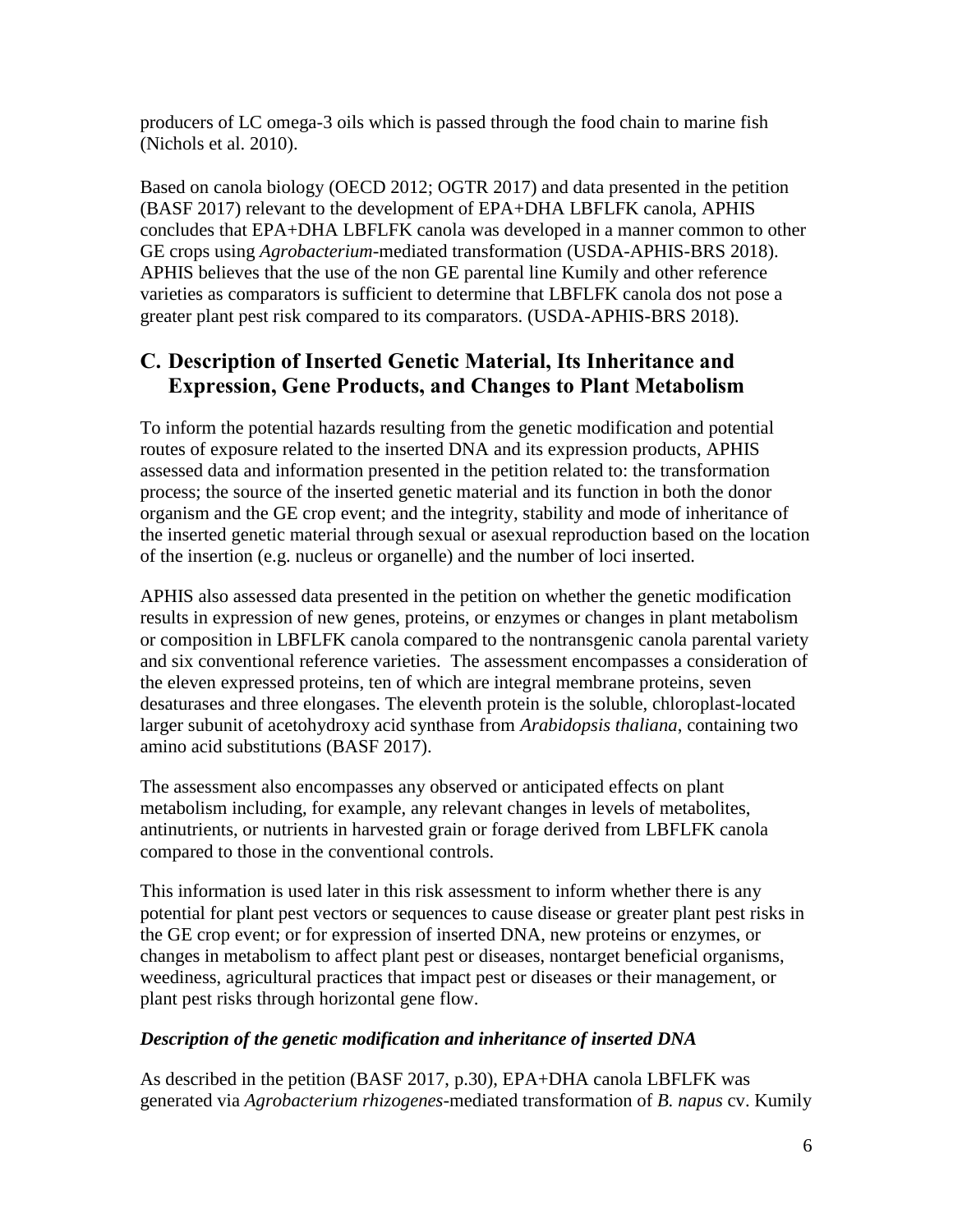to introduce genes for the biosynthesis pathway of EPA and DHA from oleic acid and for resistance to herbicide following a modified De Block protocol [\(De Block et al. 1989;](#page-31-0) [BASF 2017\)](#page-30-1). Hypocotyl segments from Kumily seedlings were inoculated with disarmed *A. rhizogenes* strain SHA001 containing the plasmid vector LTM593 [\(BASF](#page-30-1)  [2017, p.33 Figure 3, p.34-39 Table 3\)](#page-30-1). Explants were transferred after three days to plant growth medium containing carbenicillin (to prevent growth of *A*. *rhizogenes*) for seven days, and then transferred to selection medium containing the imidazolinone herbicide imazethapyr. Transgenic plants,  $T_0$  plants and  $T_1$  and  $T_2$  generations produced by selfing were characterized by molecular analyses, fatty acid profiles, agronomic evaluations, and herbicide efficacy analyses. Plants with normal phenotypic characteristics and free of vector backbone, producing higher levels of EPA and DHA and tolerant to imidazolinone were advanced, event LBFLFK was selected and evaluated further [\(BASF 2017, p.31](#page-30-1)  [Figure 2\)](#page-30-1).

The plasmid vector LTM593 used for canola transformation carries 13 expression cassettes, an expression cassette for a mutant AHAS(*At*) protein and 12 fatty acid synthesis cassettes encoding ten integral membrane proteins desaturases and elongases. Coding sequences for a delta-5 desaturase from *Thraustochytrium s*p. (c*D5D*(*Tc*)) and for an omega-3 desaturase from *Pythium irregulare* (c*O3D*(*Pir*)) are present in two different expression cassettes. The LTM593 vector also carries sequences encoding a modified acetohydroxy acid synthase (AHAS(*At*)) [\(BASF 2017, p.32, p.33 Figure 3, and p.34-39](#page-30-1)  [Table 3\)](#page-30-1). Coding sequences inserted into LBFLFK canola [\(BASF 2017, p. 34-39, Table](#page-30-1)  [3.\)](#page-30-1) are listed below:

- c*D6E*(*Pp*) for a delta-6 elongase from *Physcomitrella patens*
- cD5D(*Tc*), two copies of the coding sequence for a delta-5 desaturase from *Thraustochytrium sp*., c*D5D*(*Tc*)1 and c*D5D*(*Tc*)2
- c*D6D*(*Ot*) for a delta-6 desaturase from *Ostreococcus tauri*
- c*D6E*(*Tp*) for a delta-6 elongase from *Thalassiosira pseudonana*
- c*D12D*(*Ps*) for a delta-12 desaturase from *Phytophthora sojae*
- c*O3D*(*Pir*), two copies of the coding sequence for an omega-3 desaturase from *Pythium irregulare*, c*O3D*(*Pir*)1 and c*O3D*(*Pir*)2
- c*O3D*(*Pi*) for an omega-3 desaturase from *Phytophthora infestans*
- c*D4D*(*Tc*) for a delta-4 desaturase from *Thraustochytrium* sp.
- c*D4D*(*Pl*) for a delta-4 desaturase from *Pavlova lutheri*
- c*D5E*(*Ot*) for a delta-5 elongase from *Ostreococcus tauri*
- *cAHAS(At)* for the acetohydroxy acid synthase from Arabidopsis thaliana,

Sequences encoding the genes for the fatty acid biosynthesis pathway inserted into EPA+DHA canola LBFLFK were codon optimized for expression in *B. napus*. They were also further modified to remove: "(i) additional open reading frames (ORFs) longer than 90 bp in sense and anti-sense direction, (ii) ORFs within 30 bp after the start codon in sense direction, (iii) internal TATA-boxes, chi sequences, and ribosomal entry sites, (iv) AT-rich or GC-rich sequence stretches, (v) RNA instability motifs, (vi) RNA secondary structures and repeat sequences, and (vii) possible cryptic intron splice donor and acceptor sites in higher eukaryotes" [\(BASF 2017, p.40\)](#page-30-1). The AHAS(*At*) coding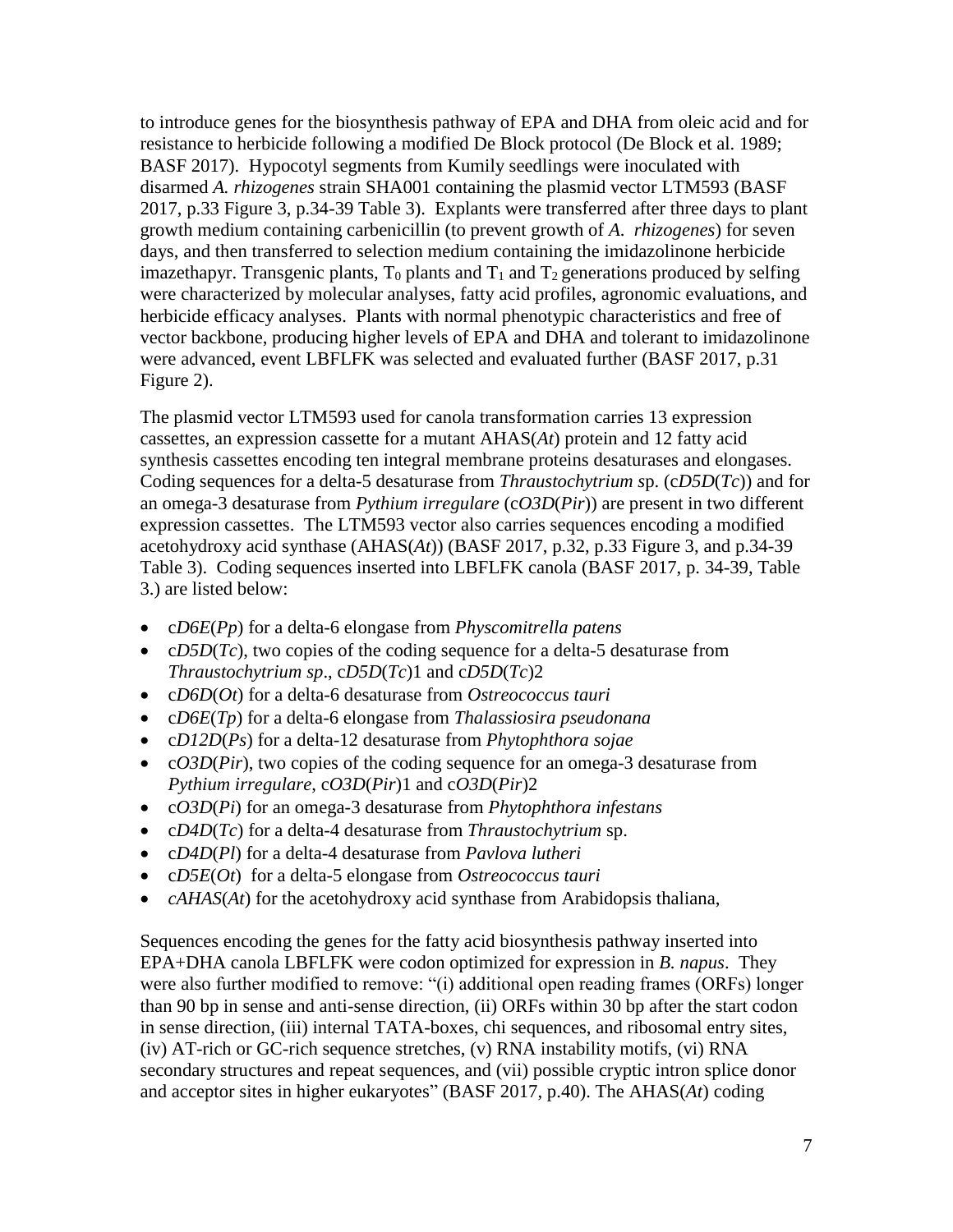sequence was modified to eliminate unwanted restriction sites, and to contain two mutations resulting in the desired amino acid substitutions (A122T and S653N) to confer herbicide resistance [\(Tan et al. 2005;](#page-35-2) [BASF 2017, p.32\)](#page-30-1).

A detailed description of the genetic elements in the expression cassettes and references for each element are found in the petition [\(BASF 2017, Table 3,](#page-30-1) pp 34-39).

Molecular characterization of the genetic modification in LBFLFK canola was performed using next generation sequencing (NGS), Sanger sequence junction sequence analysis, BAC clones containing either insert 1 or insert 2, polymerase chain reaction (PCR) bioinformatic analysis, and genetic segregation studies [\(BASF 2017, p.49 Fig 6\)](#page-30-1). For NGS the read breath was 100% and read depth was within that demonstrated to provide comprehensive coverage in NGS [\(Kovalic et al. 2012\)](#page-33-2). The parental variety Kumily was used as the comparator and six single copy reference genes were used for analysis of read uniformity and to demonstrate that the DNA was sequenced without bias.

DNA was isolated from Kumily and generations T3, T4, and T5 of LBFLFK, and was used in molecular characterization studies for identification of the number of insertion sites based on junction sequence alignments, to determine the copy number of inserted T-DNA sequence, the absence of vector backbone sequences, the integrity of insert sequence and any modifications and stability of the genetic modification over multiple generations (T3, T4 and T5).

Sequencing and bioinformatics analysis were also used to determine the sequence of the T-DNA inserts and flanking genomic regions, and the organization and integrity of the T-DNA inserts. This analysis was also used to identify open reading frames (ORF) within the inserts and at the junctions of the insert and genome and to conduct similarity searches to known protein allergens or toxins.

Segregation analysis was performed on backcrossed progeny populations (generations F2 and F3) to assess the inheritance of the inserts and confirmed that inheritance follows the Mendelian law of independent assortment [\(BASF 2017, p.49 Fig 6\)](#page-30-1). Sequencing analysis of three generations of LBFLFK showed stable integration of the inserts.

No vector backbone sequences were detected in the genomic DNA of LBFLFK canola using NGS and bioinformatics

Four unique junctions between the inserted T-DNA and canola genome sequences were identified in LBFLFK, indicating two T-DNA insertion sites mapping to different chromosomes and demonstrating that the two inserts are integrated into separate loci, Locus 1 and Locus 2. Each T-DNA insertion site in LBFLFK consists of a single copy of the T-DNA from LTM593 without rearrangements of the introduced gene expression cassettes [\(BASF 2017, p.53\)](#page-30-1). Another sequence junction was identified with a minor rearrangement of the RB sequences of the LTM593 T-DNA in Insert 1 and no other rearrangements were present in either insert [\(BASF 2017, p.53\)](#page-30-1).

Both inserts contained all 13 intended gene expression cassettes identical to the T-DNA sequence of the LTM593 vector except for two single nucleotide changes in Insert 1 and one change in insert 2 that have no impact on the function or activity of the proteins. A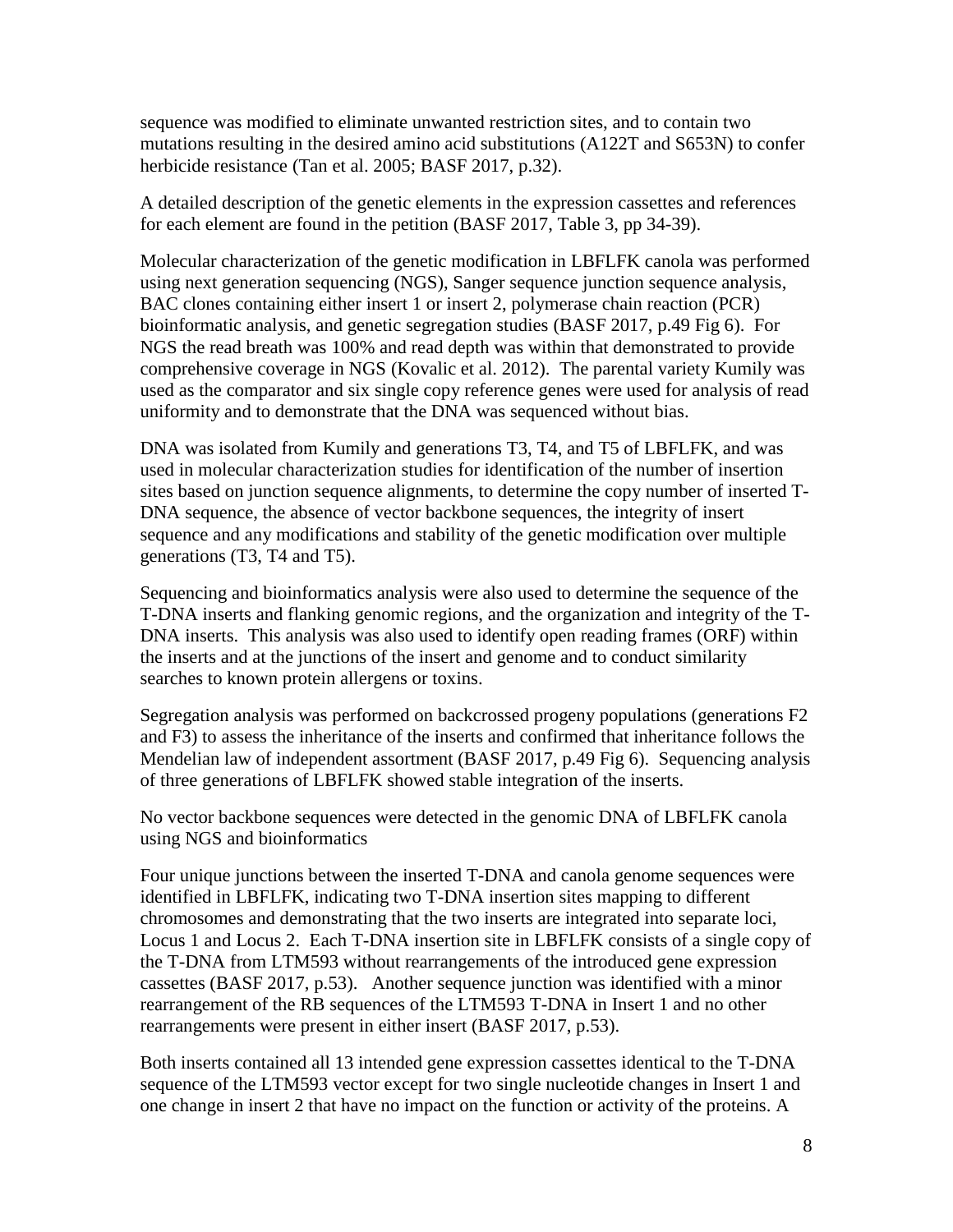short sequence re-arrangement of 64 bp in the RB of Insert 1 was found, otherwise, both inserts were intact. [\(BASF 2017, p.55, 56 Figure 7\)](#page-30-1).

Insert 1: Coding sequence change in the delta-12 desaturase gene, c-*D12D*(*Ps*), a cytosine to adenine nucleotide change which resulted in a phenylalanine to leucine amino acid substitution (F83L) in the D12D(*Ps*) protein.

Cytosine to adenine nucleotide change in the sequence of the promoter p-*PXR*(*Lu*) found in an expression cassette containing the c-*O3D*(*Pir*) coding sequence. This change does not result in an amino acid substitution.

Insert 2: One coding sequence change in the delta-4 desaturase gene, c-*D4D*(*PI*), a guanine to thymine nucleotide change resulting in an alanine to serine amino acid substitution (A102S) in the D4D(*PI*) protein.

Sequence deletions are common during *Agrobacterium* mediated T-DNA integration [\(Gheysen et al. 1991\)](#page-31-1), comparisons of sequences of the integration site in LBFLFK and the same site in the parental variety Kumily, demonstrated that small deletions were found at the genome integration sited of Insert 1 (Locus1) and Insert 2 (Locus 2).

A short sequence re-arrangement of 64 bp in the RB of Insert 1 was found, otherwise, both inserts were intact. No other sequence re-arrangements were found at these integration sites.

Junction site analysis showed that eleven ORFs were identified spanning the junctions between the T-DNA inserts and the flanking genomic DNA. None of the ORFs created by the insertion showed significant homology to known allergens, protein toxins, and antinutrients [\(BASF 2017\)](#page-30-1). Database searches using The Food Allergy Research and Resource Program (FARPP) Allergen Protein Database showed that none of the ORFs had more than 35% identity with a known allergen, over 80 amino acids or a sequence of eight or more consecutive identical amino acids. No significant homology with a known allergen was found [\(BASF 2017, p.57\)](#page-30-1). BlastP searches were performed to determine the similarity of the ORFs to known toxins and antinutrients using the non-redundant peptide sequence database of the National Center for Biotechnology. None of the ORFs created by the insertion showed significant homology to known protein toxins as defined or showed significant homology to known antinutrients of canola, maize, rice soybean, sugar beet, or sugarcane [\(BASF 2017, p.58\)](#page-30-1).

#### *Expression of inserted DNA, changes in gene expression, new proteins or metabolism*

The genes for expression of the desaturases and elongases in the fatty acid biosynthesis pathway introduced into EPA+DHA LBFLFK canola were inserted in individual expression cassettes, under the control of seed specific promoters and were found to be expressed in seed tissue only, except for two proteins O3D(*Pi*) and D6E(*Pp*) that were not found at detectable levels in seed, nor in any tissue of LBFLFK canola. Expression of the herbicide-tolerant AHAS is controlled by a constitutive promoter, and the protein was found at highest concentrations in green plant tissues and was not detected in mature seeds.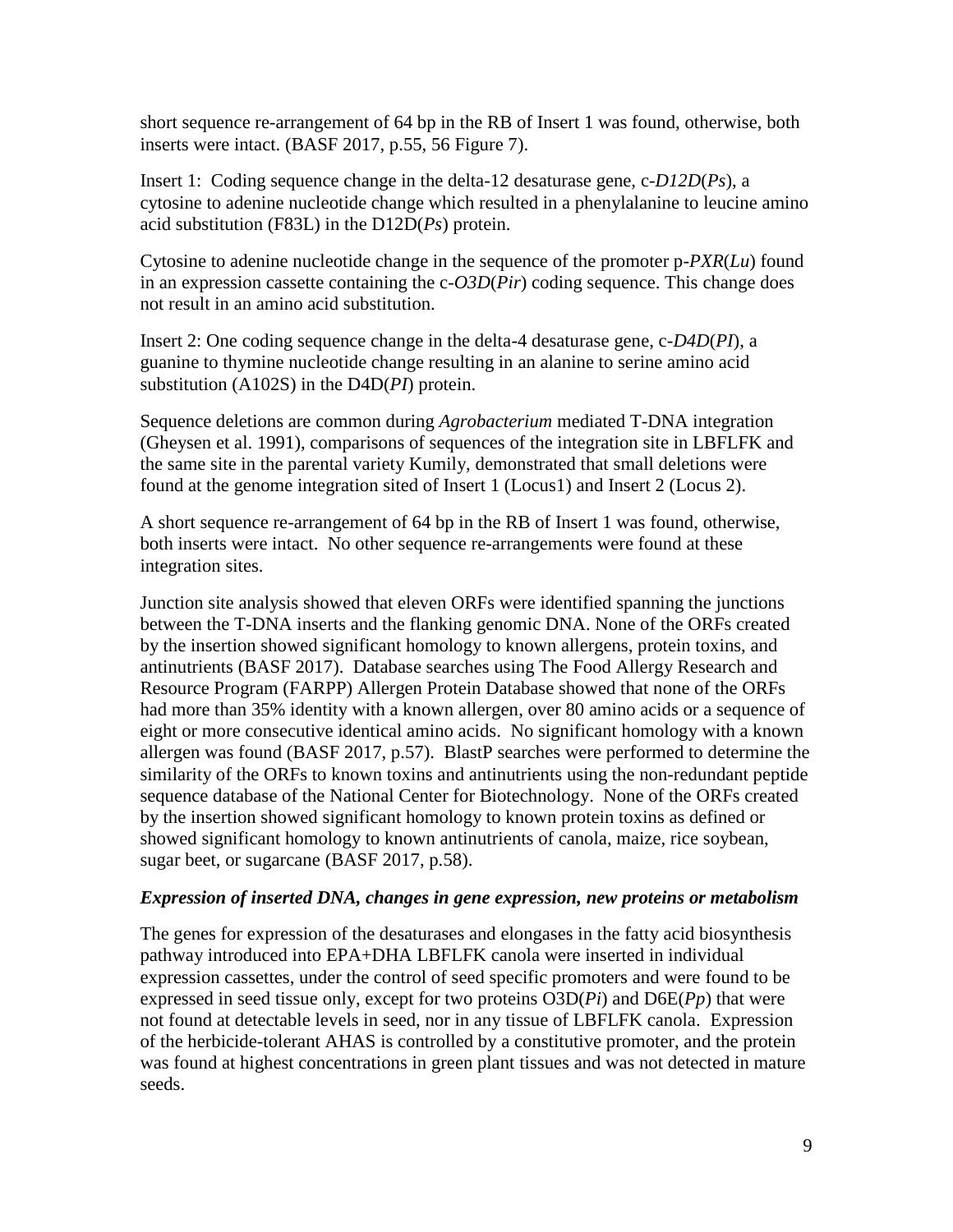The safety assessment of the newly expressed proteins was performed using a weight of evidence approach to data generated *in silico* and from experimental studies. For the newly expressed elongases and desaturases in canola this approach included the characterization for identity and amino acid sequence, apparent molecular weight, immunoreactivity, assessment of potential glycosylation and enzymatic activity. Protein expression levels were assessed in plant tissues collected from young and flowering plants, root, leaf, pollen, immature and mature seeds. The non-modified Kumily and protein reference substances were used as controls in protein expression and characterization studies.

A history of safe use and consumption was established by performing searches in the literature for each of the proteins, and no adverse findings were identified for the proteins or donor organisms [\(BASF 2017, p.91\)](#page-30-1). Bioinformatic analysis of the amino acid sequences of the proteins expressed from the coding sequences introduced into LBFLFK canola, showed no significant homology to proteins that are toxic or allergenic to humans, or to known antinutrients [\(BASF 2017, p.81\)](#page-30-1). The amino acid sequences were compared to the sequences of other elongases and desaturases found in food or feed to show sequence identity to proteins that are already safely consumed. The newly expressed proteins were found to be structurally and functionally related to other elongases and desaturase that are safely consumed by humans as food and by animals as feed [\(BASF 2017\)](#page-30-1).

Studies of digestibility and heat stability of the newly expressed proteins in LBFLFK were performed as part of the safety assessment and demonstrated the safety of the proteins. Digestibility assays demonstrated that the proteins are subject to digestion and are rapidly degraded in simulated gastric fluid (SGF) and in simulated intestinal fluid (SIF). Two proteins  $O3D(P_i)$  and  $D6E(P_p)$  were not found at detectable levels in seeds or in any other tissue of LBFLFK canola. According to the petition this low amount of  $O3D(P_i)$  and  $D6E(P_p)$  protein demonstrates that they are unlikely to present any safety concern to humans or animals [\(BASF 2017, p.78-79\)](#page-30-1).

Coding regions derived from plant pathogens inserted into LBFLFK canola for production of LC-PUFAs code for three proteins: delta-12 desaturase D12D(*Ps)* from *Phytophthora sojae*, an omega-3 desaturase O3D(*Pi*) from *Phytophthora infestans*; and an omega-3 desaturase O3D(*Pir*) from *Pythium irregulare*. The genes do not encode a plant pest or and infectious agent and are not in themselves capable of causing disease. The coding sequence (*cAHAS(At)*) for expression of the acetohydroxy acid synthase (AHAS) was obtained from *Arabidopsis thaliana*, a plant in the Brassicaceae family that is found throughout North America, Europe and Asia, and is a model organism for studies of plant biology. Whole genome sequences of multiple populations collected from several locations in the world are available through the 1001 Genomes Project [\(Cao et al.](#page-30-6)  [2011;](#page-30-6) [Max Planck Institute for Developmental Biology 2018\)](#page-33-3).

The coding sequence for the large subunit of AHAS (a soluble, chloroplast located protein) was modified to introduce two amino acid substitutions in the expressed AHAS(*At*) to confer to the plant resistance to imidazolinone herbicides. Expression of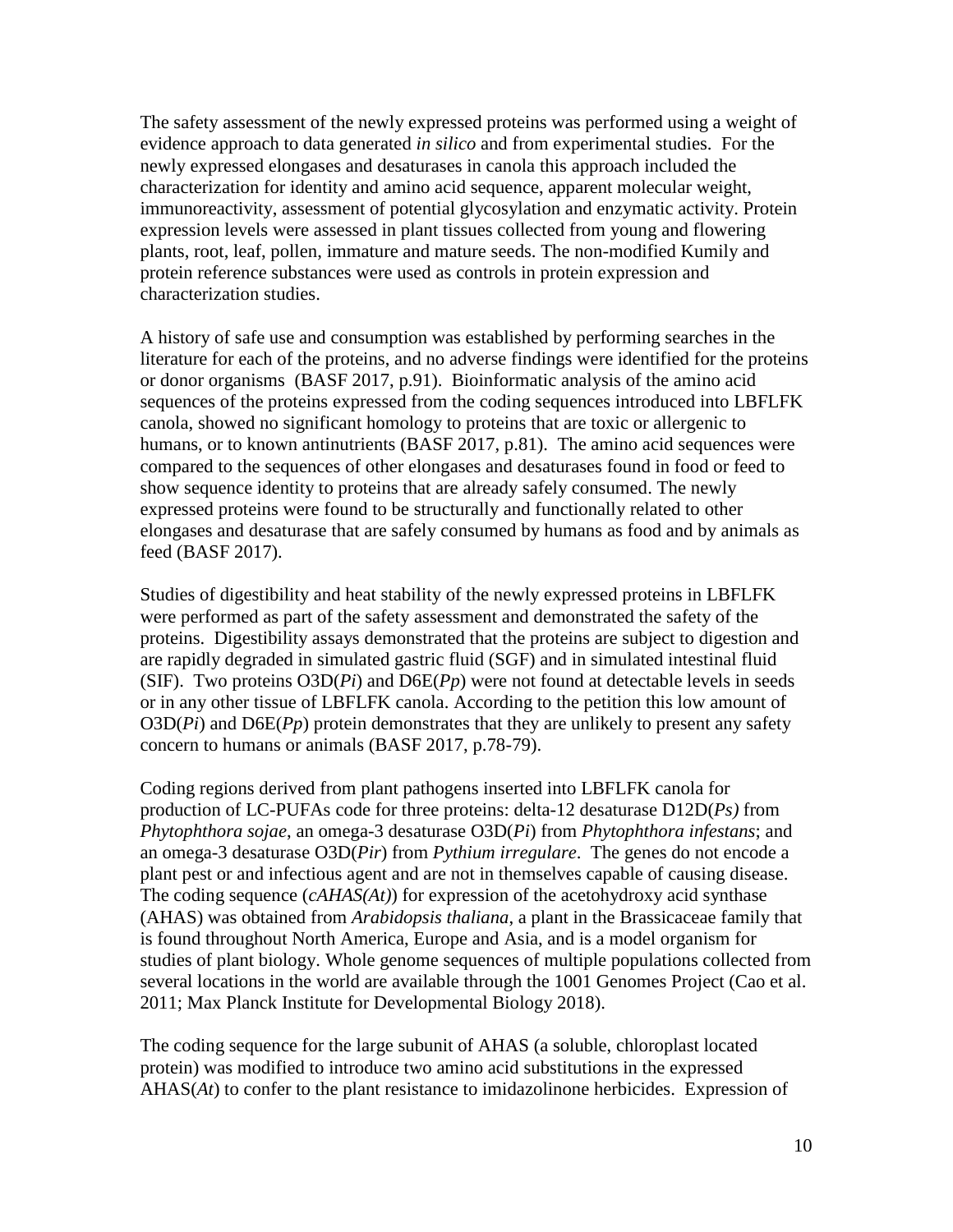the modified AHAS is under the control of a constitutive promoter and AHAS was found at highest concentrations in green plant tissues. The mature AHAS resulting from expression of the introduced gene interacts with the small subunit of the endogenous AHAS enabling feedback regulation of AHAS activity in LBFLFK canola. The amino acid changes reduce the binding activity with imidazolinone herbicide resulting in tolerance to the herbicide [\(BASF 2017, p.262\)](#page-30-1).

According to the weight of evidence approach all the proteins expressed by the introduced genes in LBFLFK canola are considered to behave as any other dietary proteins and thus do not raise any safety concerns with regard to human or animal health or the environment. None of the inserted genetic sequences or expressed proteins have been reported in the literature to cause plant disease or symptoms of disease on plants, or to have adverse effects on animals or humans.

#### *Compositional Analysis*

The composition of grain from EPA+DHA canola LBFLFK and from the parental variety Kumily was compared using mature seed harvested from 12 field trials in the United States from two growing seasons, winter 2014/15 and spring 2015. The compositional analyses were done as part of the food, feed and environmental safety assessment. Samples were analyzed for 112 components including proximates, fibers, amino acids, fatty acids, vitamins, minerals, antinutrients, and phytosterols, based on guidance provided in the consensus document for canola from the Organization for Economic Cooperation and Development (OECD, 2011). Ranges of composition of these components in grain were compared to those presented for conventional reference varieties in peerreviewed literature and in the ILSI Crop Composition Database.

LBFLFK canola was modified for production of long-chain polyunsaturated fatty acids, including EPA and DHA, and an extended panel of 39 fatty acids was assessed to account for the modified fatty acid metabolic pathway. Changes were observed in the fatty acid profile of LBFLFK canola across both seasons, oleic acid is the primary starting substrate fatty acid for the newly introduced fatty acid synthesis pathway, and content of oleic acid was significantly reduced in LBFLFK canola as compared to the parental control Kumily, whereas content of linolenic acid was increased. A minor increase in total trans fatty acids was observed in LBFLFK canola as compared to the parental control Kumily. The content of several fatty acids including EPA and DHA was higher in LBFLFK canola, as expected due to the introduction of the EPA+DHA trait in LBFLFK. This increase in content of fatty acids is considered to be the expected outcomes of the inclusion of the LC-PUFA biosynthesis trait into the parental variety Kumily.

The concentration of measured fatty acids not associated with the introduced enzymatic pathway were not changed in LBFLFK canola, such as erucic acid, which remains low [\(BASF 2017, p.134-138, Tables 31-34\)](#page-30-1).

The results of the compositional analyses showed that for any compositional differences observed between LBFLFK canola and Kumily, the values were within the range of the reference varieties, and LBFLFK canola is considered to be compositionally equivalent to commercially available canola varieties [\(BASF 2017, p.134-138, Tables 31-34\)](#page-30-1) except for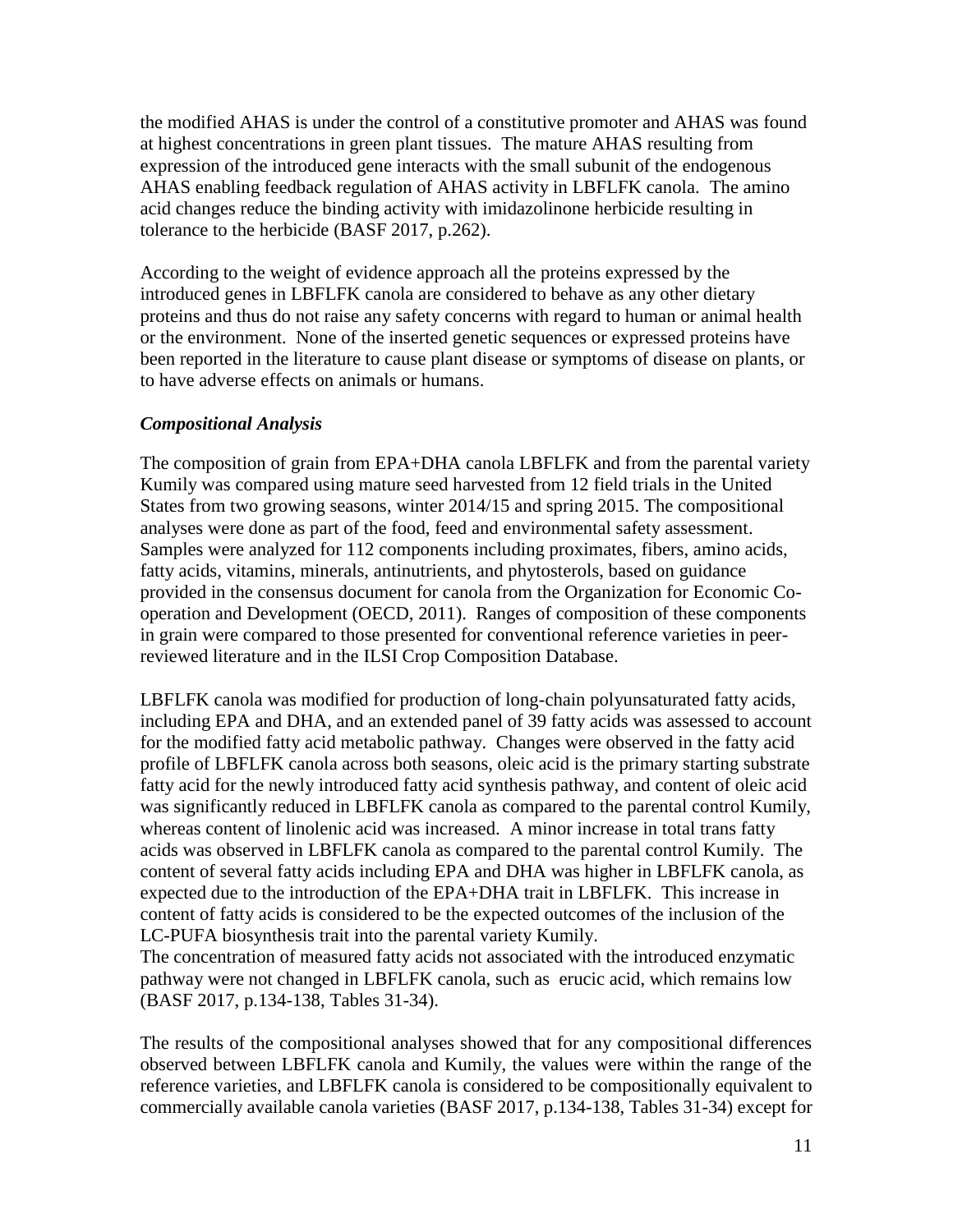the intended increased levels of omega-3 LC-PUFAs and the associated changes to the levels of precursor and intermediary fatty acids. These changes in fatty acid profile were all expected outcomes of the inclusion of the LC-PUFA biosynthesis trait in EPA+DHA LBFLFK canola [\(BASF 2017, p.134-138, Tables 31-34\)](#page-30-1), and are not expected to incur any additional plant pest or increased plant disease

### <span id="page-13-0"></span>**D. Potential Plant Pest and Disease Impacts**

APHIS assessed whether potential plant pest or disease impacts are likely to result from the transformation process, from DNA sequences from plant pests, or from any other expression products, new enzymes, proteins or changes in plant metabolism or composition in EPA+DHA canola event LBFLFK that are known or anticipated to cause disease symptoms, or to affect plant pests or diseases or plant defense responses (as identified from the previous section). APHIS also assessed whether EPA+DHA canola event LBFLFK is likely to have significantly increased disease and pest susceptibility based on data and observations from field trials and laboratory experiments on specific pest and disease damage or incidence and any agronomic data that might relate to such damage. Impacts or changes are assessed to determine if they would (1) affect the new GE crop and/or result in significant introduction or spread of a damaging pest or disease to other plants; (2) result in the introduction, spread, and/or creation of a new disease; and/or (3) result in a significant exacerbation of a pest or disease for which APHIS has a control program. Any increase in pest or disease susceptibility is evaluated with respect to the context of currently cultivated varieties, the ability to manage the pest or disease, and the potential impact on agriculture.

Plant Protection and Quarantine (PPQ) is an APHIS program that safeguards agriculture and natural resources from the entry, establishment, and spread of animal and plant pests and noxious weeds into the United States of America; and supports trade and exports of U.S. agricultural products. PPQ responds to many new introductions of plant pests to eradicate, suppress, or contain them through various programs in cooperation with state departments of agriculture and other government agencies. These may be emergency or longer term domestic programs that target a specific pest. A variety of insect, plant disease, mollusk, nematode or weed programs exist [\(USDA-APHIS 2018\)](#page-35-3) however none of these programs specially target pests of EPA+DHA canola LBFLFK.

Canola itself is not considered a plant pest in the United States (7 CFR 340.2). Several sequences inserted into LBFLFK canola are derived from plant pests, noncoding regions from *A. tumefaciens* and *Cauliflower mosaic virus*, and coding regions from *Phytophthora sojae*, *P. infestans* and *Pythium irregulare*.

The left and right T-DNA border regions from the octopine-type Ti plasmid, and the terminator of the octopine synthase gene from *Agrobacterium tumefaciens* are present in the inserted constructs, as is the *Cauliflower mosaic virus*, 35S terminator. These are non-coding sequences that do not cause plant disease.

The T-DNA inserted into LBFLFK canola contained only the intended sequences, along with the typical insertion site mutations, and lacked sequences from Tumor-inducing (Ti)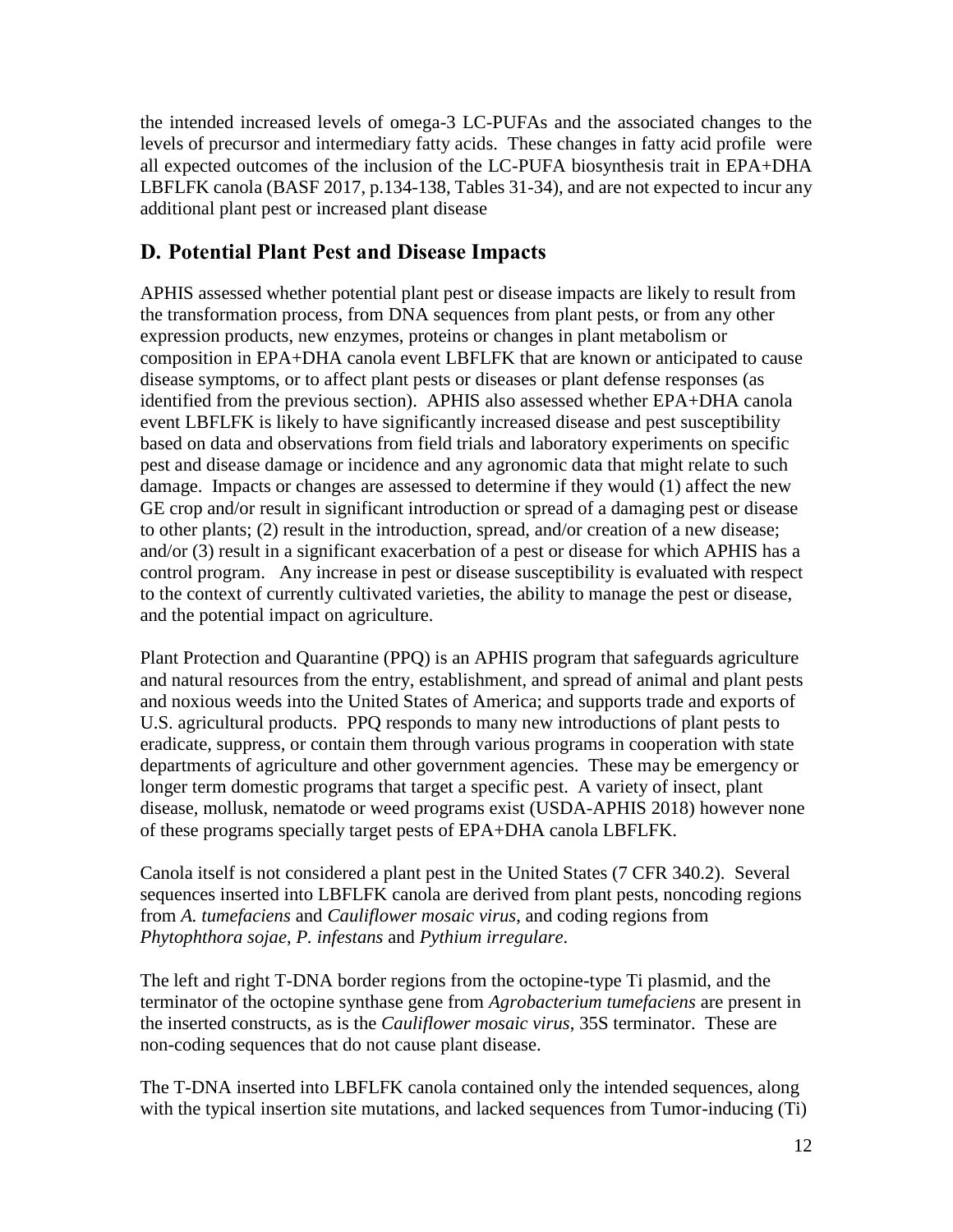plasmids normally responsible for the formation of crown gall tumors caused by infection with *A. tumefaciens* [\(Hoekema et al. 1983;](#page-32-0) [Hellens et al. 2000\)](#page-32-1). Furthermore, following transformation, plant tissues were cultured in medium containing the antibiotic carbenicillin to eliminate *A. tumefaciens* [\(Nauerby et al. 1997;](#page-33-4) [BASF 2017, p.30\)](#page-30-1).

The coding regions optimized for expression in canola for three desaturases derived from plant pathogens were inserted into LBFLFK canola for production of LC-PUFAs: c*D12D*(*Ps*) for a delta-12 desaturase (D12D(*Ps*)) from *Phytophthora sojae*; c*O3D*(*Pir*) for an omega-3 desaturase (O3D(*Pir*)) from *Pythium irregulare*; and c*O3D*(*Pi*) for an omega-3 desaturase (O3D(*Pi*)) from *Phytophthora infestans*. The inserted coding sequence of O3D(*Pir*) is present in two different expression cassettes for expression of (O3D(*Pir*)1 and O3D(*Pir*)2.

*Phytophthora sojae* is a plant pathogen primarily causing damping off on seedlings and root rot of older soybean plants [\(Tyler 2007\)](#page-35-4) and *Phytophthora infestans* is the cause of late blight disease of potatoes and tomatoes. *Pythium irregulare* causes Pythium root rot and seedling damping off on Brassica species and on other species of plants. *Phytophthotora sojae, P. infestans and Pythium irregulare are* not known to produce or contain toxins or antinutrients and have not been reported to cause disease in humans or animals.

The coding regions for the three desaturases do not encode a plant pest or an infectious agent and are not in themselves capable of causing disease. No significant amino acid homology of these desaturases to proteins toxic to humans or to known antinutrients was found using bioinformatic analysis. Omega-3 desaturases are found in all photosynthetic organisms. Humans and other mammals are dependent on dietary intake of omega-3 fatty acids because of the lack of endogenous enzymes for omega-3 desaturation [\(Simopoulos](#page-35-5)  [2016\)](#page-35-5).

The most serious diseases of canola in the United States are: Sclerotinia stem rot (SSR) or white mold (*Sclerotinia sclerotinium*), blackleg (*Leptosphaeria maculans* and *L. biglobosa*), and Alternaria black spot (*Alternaria brassicae* and *A. raphani*) [\(Brown et al.](#page-30-5)  [2008\)](#page-30-5). Other diseases that can impact the canola crop include: white rust (*Albugo candida*), downy mildew (*Peronospora parasitica*), powdery mildew (*Erysiphe cruciferarum*), clubroot (*Plasmodiophora brassicae*), aster yellows and Fusarium wilt (*Fusarium spp*.) [\(Kandel and Knodel 2011\)](#page-32-2). Canola is also susceptible to diseases caused by bacteria such as bacterial black rot (*Xanthomonas campestris* pv. *campestris*), bacterial leaf spot (*X. campestris* pv. *amoraciae*); bacterial soft rot (*Erw*inia *carotovora* and *Pseudomonas marginalis*), scab (*Streptomyces scabiei*) crown gall (*Agrobacterium tumefaciens*). Several plant viruses also cause disease on canola: Cauliflower mosaic caulimovirus (CaMV), Cucumber mosaic cucumovirus (CMV), Radish mosaic comovirus (RaMV), Turnip mosaic potyvirus (TuMV) and Beet western yellows luteovirus (BWYV) [\(OECD 2012\)](#page-34-2).

Blackleg and SSR are the primary diseases of *B. napus* in North Dakota, one of the major canola growing states in the U.S. Resistant hybrids are the most effective management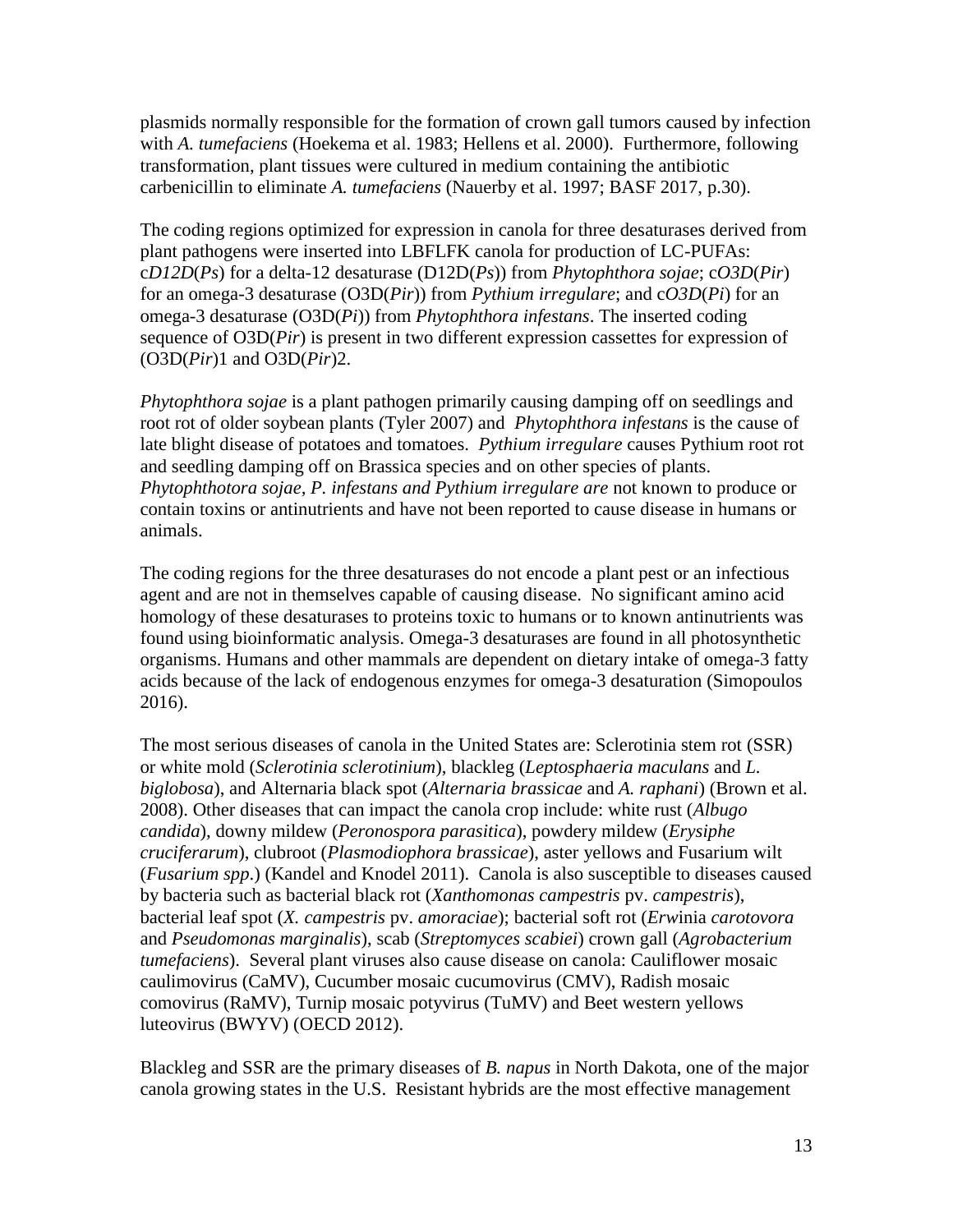control measure against blackleg; however, most are only resistant to one strain of the blackleg pathogen. In Canada, yield losses of greater than 50% due to black leg have been reported (Canola Council of Canada, 2014d). SSR has caused yield losses as high as 50% in some fields in Minnesota (MN) and North Dakota (ND) [\(Kandel and Knodel](#page-32-2)  [2011\)](#page-32-2). These two diseases are widely prevalent in all canola production areas of Canada [\(Canola Council of Canada 2014\)](#page-30-7), and crop rotation is an effective means of reducing the pressure from both diseases [\(Kandel and Knodel 2011\)](#page-32-2).

Infestations with insect pests can significantly reduce canola seed yield; insecticide use is common in US canola production [\(Brown et al. 2008\)](#page-30-5). Flea beetle (*Phylotreta cruciferae*) is a major insect pest in spring canola, and cabbage seedpod weevil (*Ceutorhynchus assimilis*) is a major insect pest in winter canola in the US. Aphids, such as turnip aphid (*Lipaphis erysimi*), cabbage aphid (*Brevicoryne brassicae*) and green peach aphid (*Myzus persicae*) can infest both spring and winter canola, and are the most economically important insect pests in the Great Plains and southeast [\(Brown et al.](#page-30-5)  [2008\)](#page-30-5).

Insect pests of canola in North Dakota are aphids (*Brevycoryne brassicae*), Aster leafhopper (*Macrosteles quadrilineatus*), Bertha armyworm (*Mamestra configurata*), Blister beetles (*Lytta mutalli*, *Epicauta fabricii*, *Epicauta ferruginea*), Cutworms (*Noctudea spp*.), Diamondback moth (*Plutella xylostella*), Flea beetles (*Phyllotreta cruciferae*, *P. striolata*) Grasshoppers (*Acrididae spp*.) Lygus bugs (*Lygus spp.)* and various species of wireworms [\(BASF 2017, p.166, Table 47;](#page-30-1) [Knodel et al. 2017b\)](#page-33-5).

Flea beetles are major pests in all spring canola production areas in the United States and the most damaging insect pest on canola in North Dakota [\(Knodel et al. 2017b\)](#page-33-5). Very high populations of flea beetles, feeding on green pods can cause pod shatter [\(Kandel and](#page-32-2)  [Knodel 2011\)](#page-32-2). In Canada, yield losses of 10% are common, and total annual canola crop losses in North America due to flea beetles is probably greater than \$300M [\(Canola](#page-30-7)  [Council of Canada 2014\)](#page-30-7). All canola varieties are selected for resistance to a range of biotic stresses, including many of the plant diseases and insect pests discussed above [\(Hall et al. 2005\)](#page-32-3).

Glucosinolates are a large group of plant defense compounds that together with their decomposition products are part of the defense mechanism of plants in the Brassicaceae. Changes in the type and amount of glucosinolates may affect susceptibility or resistance to diseases and insect pests. Glucosinolates occur in all Brassica-originated feeds and fodders and the primary deleterious effects of ingestion of glucosinolates in animals are reduced palatability and decreased growth/production [\(Tripathi and Mishra 2007\)](#page-35-6)

Evaluations of antinutrients including total glucosinolates in LBFLFK canola compared to Kumily were performed in field trials of sprayed and non-sprayed plots, during the winter 2014/15 and spring 2015 seasons. For all antinutrient components assessed, including the glucosinolates, the mean values for LBFLFK were within range of the reference varieties and meet the quality standard for canola [\(OECD 2011\)](#page-34-0) and the ILSI Composition Database values. The difference in values of glucosinolates for LBFLFK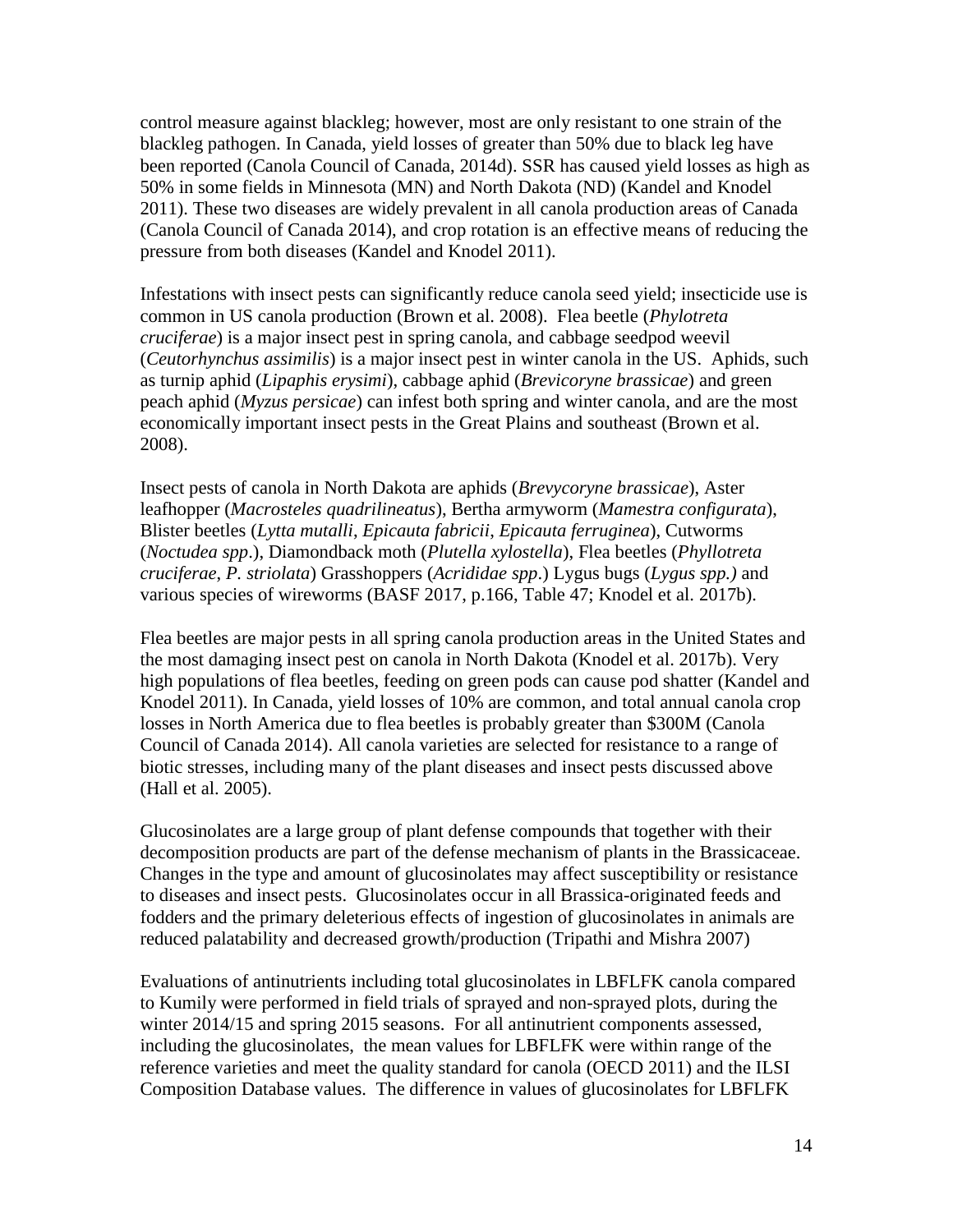were within the range of natural variation and were not considered biologically relevant [\(BASF 2017, p.148\)](#page-30-1).

Evaluations of differential impacts from biotic and abiotic stressors were performed during winter 2014/15 and spring 2015 field trials. Field plots were monitored for disease and pest damage stressors and damage from any naturally occurring abiotic stresses such as drought, wind or hail [\(BASF 2017, p.112\)](#page-30-1). The abiotic stressors evaluated were excessive rainfall, moisture stress, drought, heat, wind and cold/wet weather. No differences were observed between responses to abiotic stressors between LBFLFK and Kumily at all growth stages measured [\(BASF 2017, p.114, Table 21\)](#page-30-1).

Diseases typical to the growing regions were evaluated at four crop developmental stages and observations of disease stressors on LBFLFK and Kumily were made for the following diseases: *Alternaria*, anthracnose, aster yellows, black leg, black rot, black spot, downy mildew, root rot complex and Sclerotinia and seedling disease complex [\(BASF 2017, p.115 Table 22\)](#page-30-1). For assessment of arthropod pest damage, the effects of major crop pests on the plants were also measured at four crop developmental stages on LBFLFK canola and on Kumily for the following pests: aphids, armyworm, beet webworm, cutworm, cabbage looper, cabbage moth, corn rootworm, diamondback moth, flea beetle, looper, seed pod weevil and stink bug [\(BASF 2017, p.116 Table 23\)](#page-30-1). Disease and pest damage were limited and, where present, ranged from none to minimal or minimal to mild stress in LBFLFK and Kumily [\(BASF 2017, p 113, Table 22 and Table](#page-30-1)  [23\)](#page-30-1).

Ecological interactions of LBFLFK canola were assessed separately and compared to the ecological interactions of Kumily and three reference canola varieties at four growth stages in three field locations in 2015. Standard sampling techniques such as visual observations, sticky and pitfall traps, were used for ecological interaction studies of the abundance and diversity of arthropod communities from 16 taxonomic families [\(BASF](#page-30-1)  [2017, p.117, Table 24;](#page-30-1) [2018\)](#page-30-8). No pesticides or other pest control techniques were utilized in these studies.

Flea beetle captures on sticky traps were statistically significantly higher in LBFLFK canola compared to Kumily and the three reference varieties, at the last sampling date of the season at two out of the three sites, and at the second sampling date at one of the sites [\(BASF 2018, p.19-20, Table H.9\)](#page-30-8). The statistically significant differences in sticky trap captures were observed at the sites with the highest flea beetle populations. Visual observations of flea beetles on LBFLFK were higher than for Kumily but within the range of the reference varieties at one site at the third sampling date. In addition, visual observations of flea beetles on LBFLFK were higher than for Kumily and the reference varieties on the last date at another site [\(BASF 2018, p.13-14, Table H.7\)](#page-30-8). The applicant attributes these differences to the slightly delayed development of LBFLFK canola relative to Kumily resulting from delayed germination of LBFLFK [\(BASF 2017, p.99\)](#page-30-1), which may result in adult beetles feeding late in the season preferring LBFLFK over more mature canola. Regardless of whether the higher late-season flea beetle counts in LBFLFK occurred due to differences in plant phenology or another mechanism, this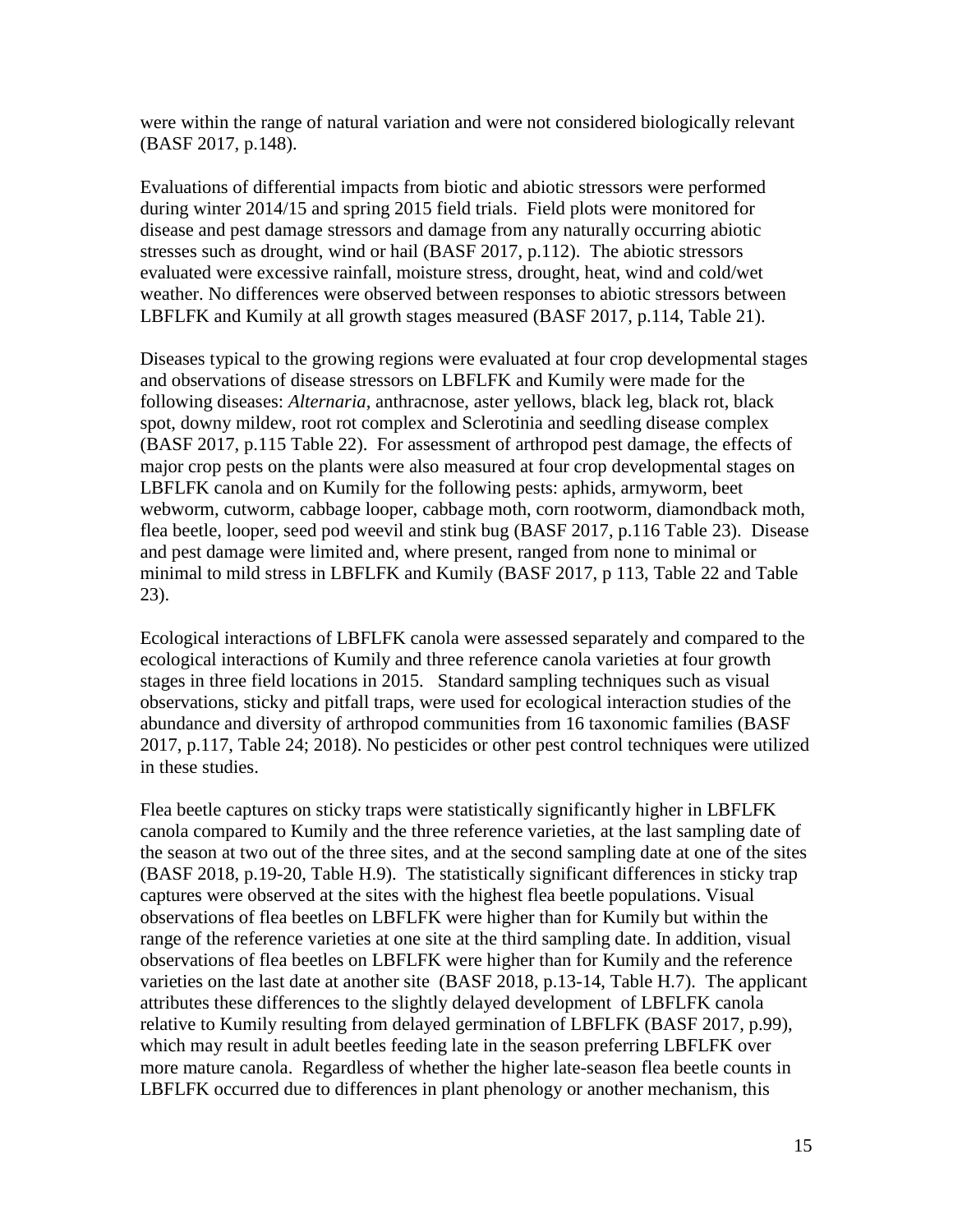result is not anticipated to indicate a higher plant pest potential for other crops in the following spring. Pest potential is not expected to change because of 1) the lack of correlation between observed fall and spring flea beetle populations [\(Knodel et al. 2017a\)](#page-33-6) and 2) the widespread prophylactic flea beetle control measures such as seed treatment that are commonly employed by Brassica producers [\(Knodel et al. 2017a\)](#page-33-6).

Statistically significant consistent differences between fields of LBFLFK canola and Kumily were not observed in diversity and abundance of pest or beneficial invertebrate taxa other than flea beetles. Compared to other canola varieties and to Kumily, LBFLFK canola is not likely to be more susceptible to insect pests or diseases typical of canola growing regions, likely to result in the introduction or spread of a plant pest or disease or to have adverse impacts on the diversity of organisms in canola fields [\(BASF 2017,](#page-30-1)  [p.113\)](#page-30-1).

The introduced genes did not significantly alter the observed insect pest infestation and disease occurrence or resulting damage on LBFLFK canola over the Kumily control line, other than differences in populations of pre-overwintering adult flea beetles that are not expected to affect pest pressure outside of LBFLFK canola fields. Results of the field trials described in the petition did not indicate that LBFLFK canola is more susceptible to pests and diseases over its control or reference varieties.

The observed agronomic traits also did not reveal any significant changes that would indirectly indicate that canola LBFLK is or could be relatively more susceptible to pests and diseases over Kumily or the other reference varieties. Thus, LBFLFK canola is unlikely to be more susceptible to plant pathogens and insect pests than conventional canola. For this reason, LBFLFK canola is unlikely to differ from conventional canola in its ability to harbor or transmit plant pathogens or pests and cause indirect plant pest effects on other agricultural products.

### <span id="page-17-0"></span>**E. Potential Impacts on Nontarget Organisms Beneficial to Agriculture**

LBFLFK canola is not engineered for pest resistance, thus there are no 'target' species, and thus no 'nontarget' species either. APHIS assessed whether exposure or consumption of LBFLFK canola would have a direct or indirect adverse impact on species beneficial to agriculture. Organisms considered were representatives of the species associated with production of the regulated crop in the agricultural environment. The assessment includes an analysis of data and information on LBFLFK canola compared to the non-GE counterpart (or other comparators) for any biologically relevant changes in the phenotype or substances produced (e.g. nutrients, antinutrients, polyunsaturated fatty acids, etc.) which may be novel or expressed at significantly altered amounts that are associated with impacts on organisms beneficial to agriculture, and/or any observations of beneficial organisms associated with the plants.

The enzymes associated with long chain poly-unsaturated fatty acid (LC-PUFA) synthesis which were inserted into LBFLFK were detected only in seed tissues [\(BASF](#page-30-1)  [2017, p.294-303, Tables D.15 –](#page-30-1) D.24). AHAS(*At*) was inserted into LBFLFK canola to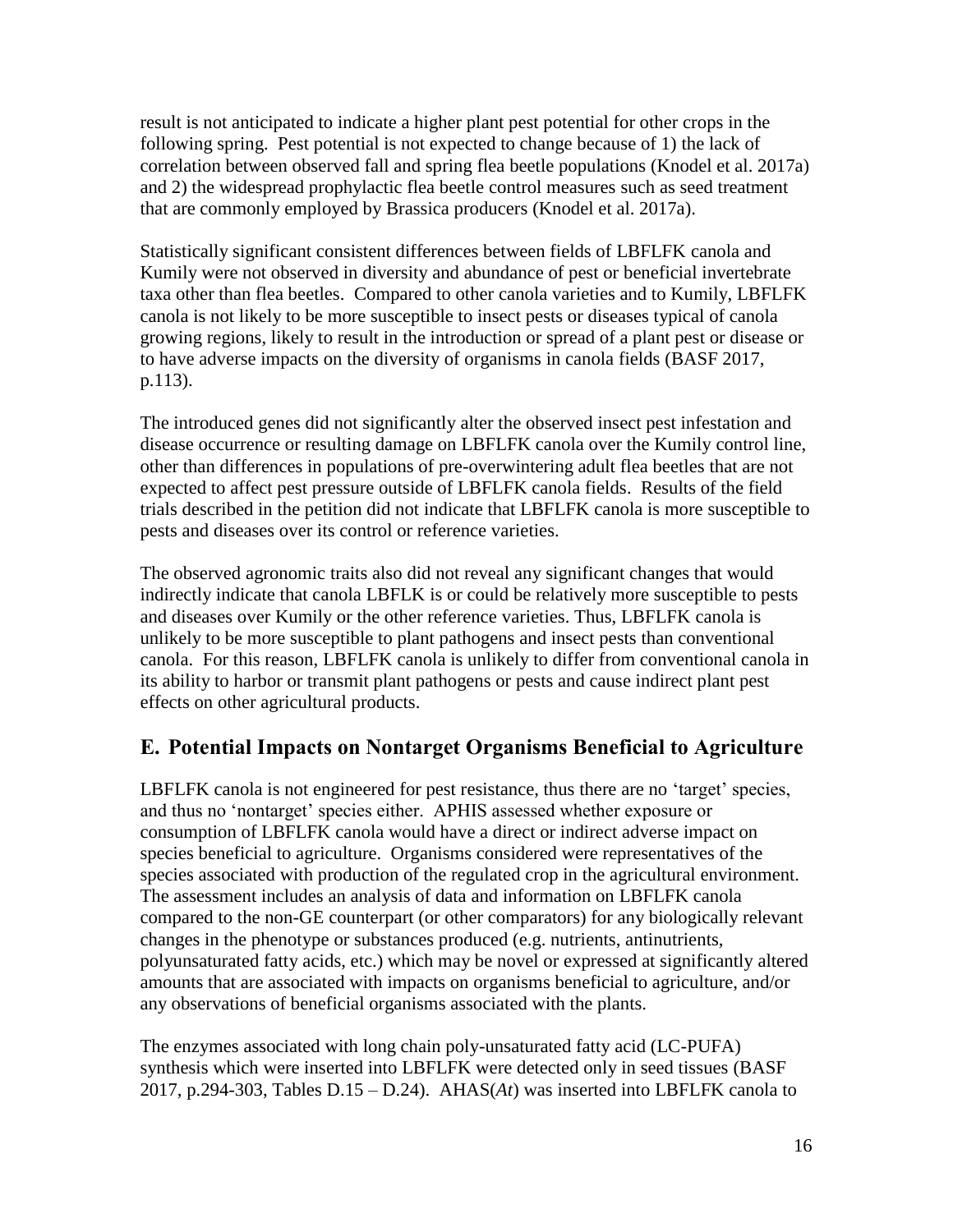confer herbicide resistance and is expressed throughout the plant except for pollen tissue [\(BASF 2017, p.76, Table 11\)](#page-30-1), but there is no scientifically plausible hypothesis linking AHAS(*At*) expression to impacts to agriculturally important organisms.

Any new impacts on animals arising from the LC-PUFA synthesis pathway in LBFLFK canola are expected to be confined to seed feeding insect pests. LC-PUFAs such as DHA and EPA are typically not present in terrestrial plants and animals, but they are present in marine and aquatic organisms (Hixson et al. 2015). Lepidopteran larvae fed on diets supplemented with LC-PUFAs at levels similar to those found in LBFLFK canola seed achieved higher adult weights but had lower survival and a high rate of wing deformities relative to those on diets with similar lipid levels but without the LC-PUFAs [\(Fraenkel and](#page-31-2)  [Blewett 1946;](#page-31-2) [Hixson et al. 2016\)](#page-32-4). However, silkworm larvae fed on diets with lower levels of these compounds did not exhibit these phenotypes [\(Yu et al. 2018\)](#page-37-0). LC-PUFA synthesis and storage is expected to be confined to seed tissue, and any detrimental effects due to LC-PUFA consumption are expected to be confined to insects that exclusively feed on seeds, if they occur. Seed-feeding insects in U.S. canola production include the cabbage seedpod weevil, *Ceutorhynchus assimilis*; the Bertha armyworm, *Mamestra configurata*; and the diamondback moth, *Plutella xylostella* [\(Weiss et al. accessed 4/18/2018\)](#page-36-2). None of these species have been reported to be involved with ecosystem services beneficial to agriculture. Therefore, no agriculturally important organisms are likely to be affected by consumption of LBFLFK canola.

Twelve different glucosinolates, phytic acid, tannins, sinapine, coumaric acid, and ferulic acid were measured in the grain of LBFLFK and comparator lines [\(BASF 2017p.149, 151,](#page-30-1)  [Tables 39-40\)](#page-30-1). The amounts of some of the individual glucosinolate compounds, including glucobrassicin and sinapine, were slightly different between LBFLFK and Kumily canola, but total glucosinolates and all of the other antinutrient levels were similar. The antinutrient levels in LBFLFK are therefore considered to be in the normal range for canola and no effects on agriculturally important organisms that are different from the effects already associated with conventional canola are expected.

The applicant compared arthropod and earthworm populations in LBFLFK (with and without imazamox application) and Kumily canola grown without insecticide or fungicide application in three locations. No differences between LBFLFK and Kumily in arthropod diversity, as measured by the Shannon-Weaver diversity index, were detected. No consistent differences in the counts of the different arthropod groups or differences in the number or weight of earthworms were detected. Therefore, no differences in arthropod diversity at the order or family level are anticipated.

Pollen is the most important source of essential amino acids for honeybees, and oilseed rape pollen was shown to contain a greater proportion of the most essential amino acids required by honeybees (valine, leucine, and isoleucine) [\(Cook et al. 2003\)](#page-31-3). Moreover, honeybees tend to show a preference for oilseed rape pollen [\(Cook et al. 2003;](#page-31-3) [Keller et](#page-32-5)  [al. 2005\)](#page-32-5). The enzymes in the PUFA-synthesis pathway inserted in LBFLFK canola were not detected in pollen [\(BASF 2017, p.294-303, Tables D.15 –](#page-30-1) D.24), so pollen composition in terms of LC-PUFAs is expected to be similar between LBFLFK and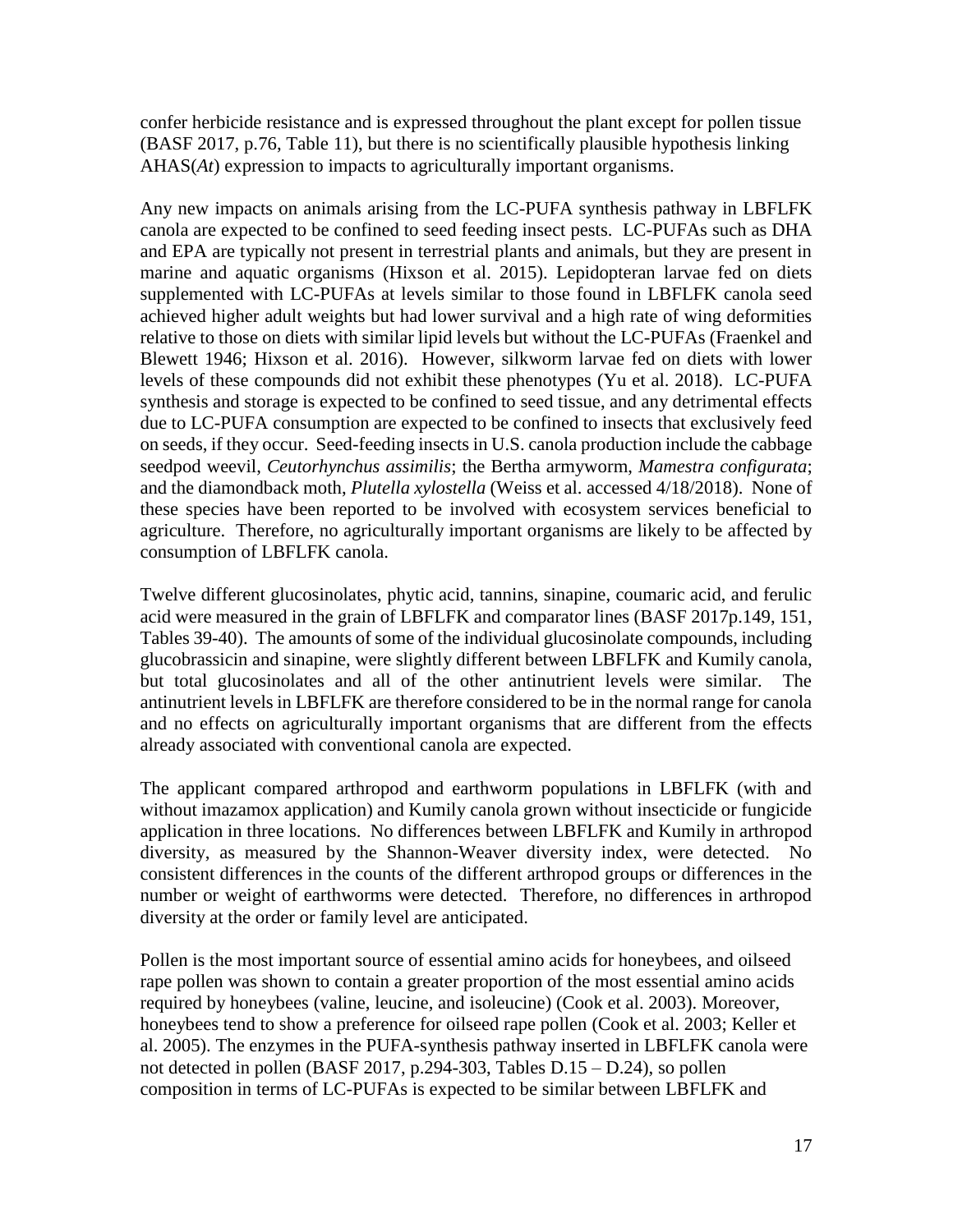conventional canola. AHAS(*At*) is expressed in pollen [\(BASF 2017, p.76, Table 11\)](#page-30-1), but there is no plausible hypothesis linking AHAS expression to effects on pollinators.

Imazamox tolerant varieties of several crop species including canola have been developed by the applicant using traditional breeding methods and released under the Clearfield® trademark. Imazamox resistance in these varieties is derived from expression of a novel allele of endogenous AHAS. No reports of detrimental effects on agriculturally important organisms associated with these varieties were found in a literature search. Therefore, expression of the AHAS(*At*) protein is not expected to affect agriculturally important organisms.

Based on the above analysis of gene expression patterns, nutrient and antinutrient composition, polyunsaturated fatty acid levels, and field observations of arthropods and earthworms, APHIS concludes that exposure to and/or consumption of the GE plant are unlikely to have any adverse impacts to organisms beneficial to agriculture.

### <span id="page-19-0"></span>**F. Potential for Enhanced Weediness of LBFLFK Canola**

APHIS assessed whether the LBFLFK canola t is likely to become more weedy (i.e. more prevalent, competitive, damaging or difficult-to-control in situations where it is not wanted) than the nontransgenic progenitor from which it was derived, or other varieties of the crop currently under cultivation. The assessment considers the basic biology of the crop, the situations in which crop volunteers or feral populations are considered weeds, and an evaluation of the LBFLFK canola compared to the comparator variety evaluated under field and/or lab conditions characteristic for the regions of the US where the GE crop is intended to be grown for characteristics related to establishment, competiveness, reproduction, survival, persistence and/or spread that could influence weediness and the ability to manage the crop as a weed. For this crop, such characteristics include seed dormancy and germination, vigor, rate of growth and development, flowering, seed yield and propagule dispersal. The assessment also considers whether the engineered trait affects methods of control for the crop in situations where it is managed as a weed or volunteer in subsequent crops or in feral populations.

Canola is not generally considered a weed, *B. napus* is not listed as a noxious weed in the U.S., or considered a listed weed by any U.S. state [\(NRCS 2018\)](#page-33-7). The USDA PLANTS Database states that all *Brassica* species are listed weeds by the state of Michigan [\(NRCS](#page-33-7)  [2018\)](#page-33-7), but the official State of Michigan website lists only *B. juncae* and *B. nigra*  [\(MDARD 2018\)](#page-33-8). Certain biological properties that have been associated with weediness [\(Koop et al. 2012\)](#page-33-9) including high seed production, seed shattering, regeneration, seed dormancy, and cold tolerance, are also present in canola. Therefore, large numbers of viable propagules are likely to be released into the environment following cultivation of any canola. However, the presence of potential weedy traits [\(Baker 1965\)](#page-30-9) does not appear to predispose a plant taxon to become a weed [\(Perrins et al. 1992;](#page-34-3) [Sutherland](#page-35-7)  [2004\)](#page-35-7).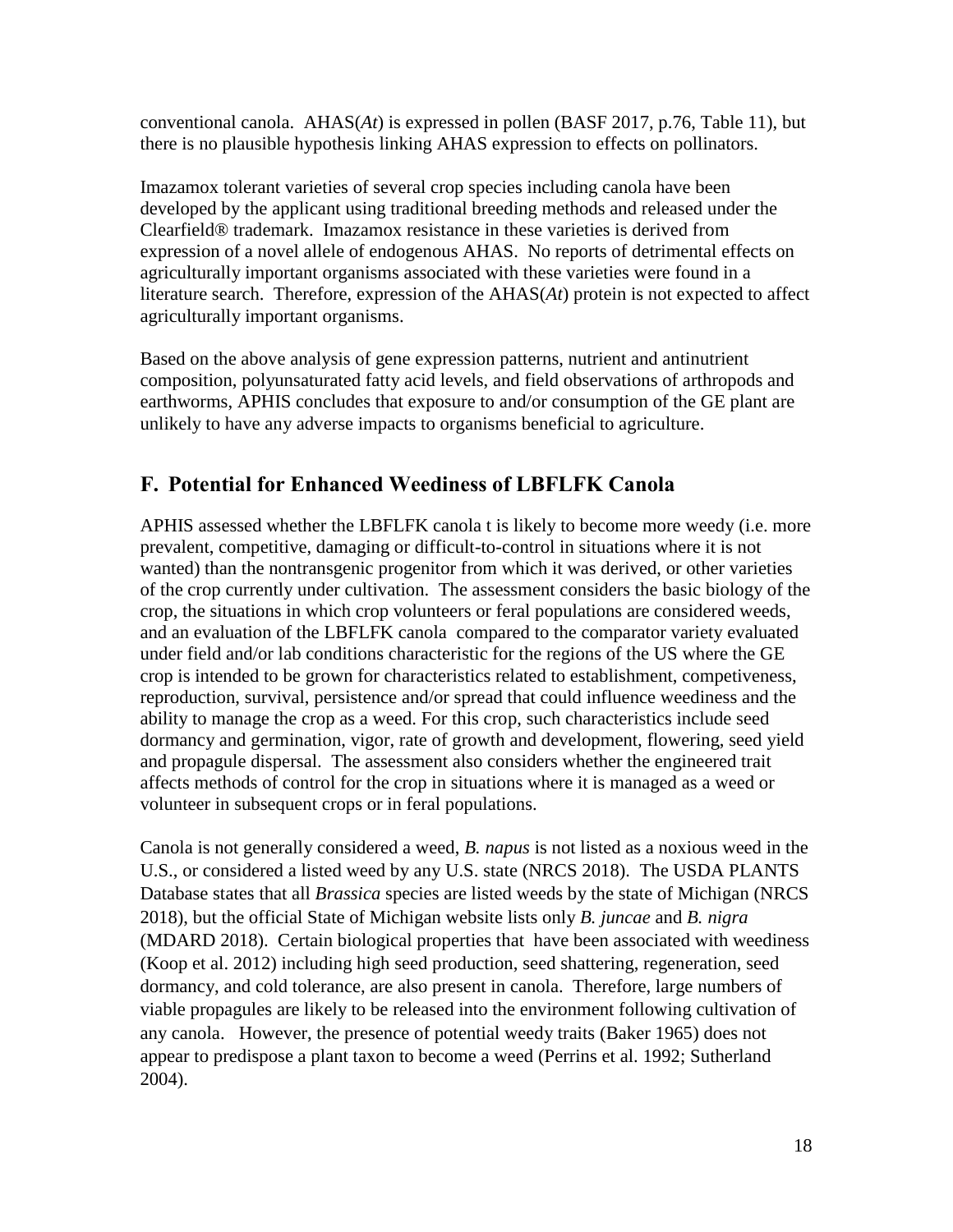Conventional canola is described as a cultivated crop with escaped plants that have become colonizers of waste places, disturbed sites in the vicinity of agricultural production fields, and along roadsides [\(Crawley and Brown 1995;](#page-31-4) [Hall et al. 2005;](#page-32-3) [Knispel and McLachlan 2010;](#page-32-6) [OGTR 2011;](#page-34-4) [Schafer et al. 2011;](#page-34-5) [OECD 2012\)](#page-34-2), but canola is not invasive in natural habitats [\(Hall et al. 2005;](#page-32-3) [OECD 2012\)](#page-34-2). With continuous reseeding from spillage during transport, short-lived canola populations have become permanent features of the agricultural landscape wherever canola is grown [\(Crawley and Brown 1995;](#page-31-4) [Pivard et al. 2008\)](#page-34-6). Unless the habitats are disturbed on a regular basis, canola populations are regularly displaced by more competitive plants [\(OECD 2012\)](#page-34-2). In general, these canola populations are considered casual rather than feral, dying out in 2-4 years unless reseeded [\(Crawley and Brown 1995;](#page-31-4) [Hall et al. 2005\)](#page-32-3). Conventional canola in unmanaged settings is probably restricted by its poor competitive ability both as seedling and as an adult plant.

In field and laboratory trials, LBFLFK canola was generally similar to Kumily and reference varieties for traits including flowering time, time to maturity, plant height, lodging, pod shattering, number of pods, disease incidence, insect damage, damage due to abiotic stress, seed quality, seed weight, pollen germination, and pollen morphology (BASF 2017). LBFLFK canola may be slightly more sensitive to cold and have lower seed and pollen viability than Kumily

In two years of field trials, LBFLFK had higher seed moisture and lower yield than Kumily. According to the petitioner, higher seed moisture may be associated with the altered PUFA content of the seeds, and the lower seed yield may be due to the plant's investment in PUFA synthesis. In 2014/2015, seedling emergence, early season plant stand, seedling vigor, and the final plant stand were significantly reduced, and the beginning and end of flowering were delayed in LBFLFK relative to Kumily [\(BASF](#page-30-1)  [2017p.100-105, Tables 15-18\)](#page-30-1), although all of these properties except for seedling emergence were within the range of reference varieties other than Kumily. According to the petition, reduced seedling emergence and vigor in these studies may reflect higher cold sensitivity in LBFLFK, related to the altered lipid content of the seeds. In controlled laboratory experiments. LBFLFK had lower germination and a higher proportion of abnormal and dead seeds than Kumily. These differences were more pronounced in cold conditions [\(BASF 2017, p.110, Table 19\)](#page-30-1). Secondary dormancy did not differ between LBFLFK and Kumily. Differences in germination rates and seed viability may be due to the altered lipid profile in seeds of LBFLFK. Pollen viability was also lower in LBFLFK than Kumily, and lower than the reference varieties [\(BASF 2017, p.112, Table 20\)](#page-30-1). The differences between LFBLFK relative to Kumily (lower germination, lower seed viability, lower pollen viability, altered seed moisture, reduced yield, and higher cold sensitivity in LBFLFK) are not expected to increase the weediness of LBFLFK relative to conventional canola.

Volunteers of LBFLFK canola are expected to be resistant to ALS inhibitor herbicides such as imazamox. When conventional canola occurs as a volunteer, it is predominantly controlled by herbicide applications (Kandel and Knodel 2011). Conventional canola can be controlled by use of herbicides with the following modes of action: group 2 (ALS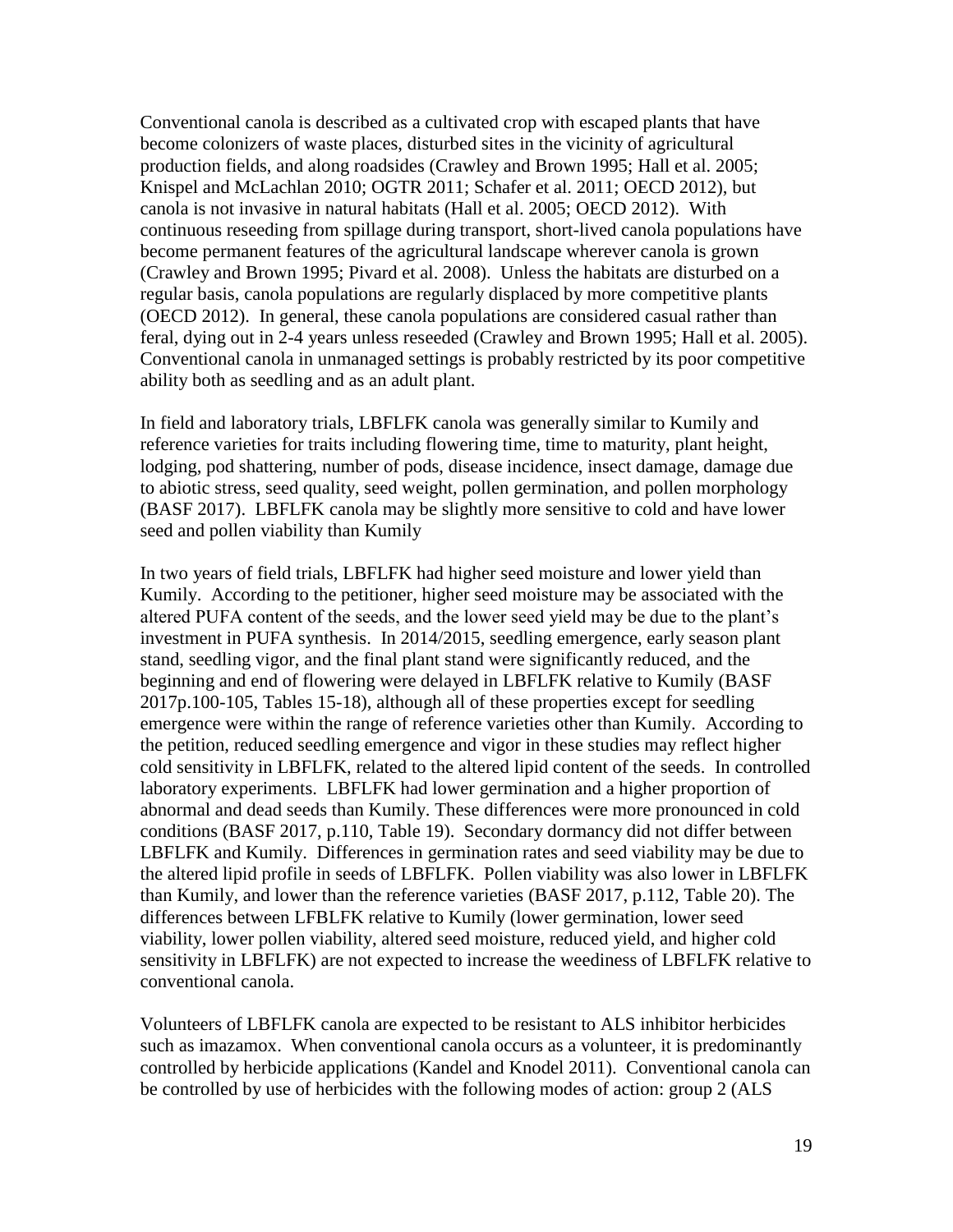inhibitors), group 4 (growth regulators), groups 5 and 6 (photosystem II inhibitors), group 14 (PPO inhibitors), group 19 (auxin transport inhibitors) and group 27 (HPPD Inhibitors) (Kandel and Knodel 2011). Control of LBFLFK is expected to be identical to control of Clearfield® canola varieties which are already resistant to ALS inhibitors and similar to control of conventional canola except that control using group 2 herbicides will not be an option due to the activity of the AHAS(*At*) gene. BASF has conducted a number of field tests of LBFLFK (BASF 2017, p.205, Table A.1). None of the final field test reports submitted to BRS indicate that differences between LBFLFK and conventional canola were noted during the tests or during volunteer monitoring.

Based on the agronomic field data and literature survey concerning weediness potential of the crop, the LBFLFK canola is unlikely to persist as a troublesome weed or to have an impact on current weed management practices. Furthermore, extensive post-harvest monitoring of field trial plots planted with the GE crop event under USDA-APHIS authorizations did not reveal any differences in survivability or persistence relative to other varieties of the same crop currently being grown. These data suggest that LBFLFK canola is no more likely to become a weed than conventional varieties of the canola. LBFLFK canola volunteers and casual or feral populations can be managed using a variety of currently available methods and alternative herbicides.

### <span id="page-21-0"></span>**G. Potential Impacts on the Weediness of Any Other Plants with which LBFLFK Canola Can Interbreed**

Gene flow is a natural biological process with significant evolutionary importance. A number of angiosperm taxa are believed to be derived from hybridization or introgression between closely related taxa [\(Grant 1981;](#page-31-5) [Rieseberg and Wendel 1993;](#page-34-7) [Soltis et al. 1993;](#page-35-8) [Hegde et al. 2006\)](#page-32-7), and even in the existing floras, the occurrence of hybridization or introgression is reported to be widespread [\(Stace 1987;](#page-35-9) [Rieseberg and Wendel 1993;](#page-34-7) [Peterson et al. 2002\)](#page-34-8). It has been a common practice by plant breeders to artificially introgress traits from wild relatives into crop plants to develop new cultivars [\(Khoury et](#page-32-8)  [al. 2013\)](#page-32-8). However, gene flow from crops to wild relatives is also thought of as having a potential to enhance the weediness of wild relatives, as observed in rice, sorghum, sunflower and a few other crops (Ellstrand et al. [\(1999\)](#page-31-6).

APHIS considers two primary issues when assessing weediness of sexually compatible plants because of transgene flow: 1) the potential for gene flow and introgression and, 2) the potential impact of introgression.

#### *Potential for gene flow, hybridization and gene introgression*

Conventional canola is described as a cultivated crop with escaped plants that have become colonizers of waste places, disturbed sites in the vicinity of agricultural production fields, and along roadsides [\(Crawley and](#page-31-4) Brown 1995; [Hall et al. 2005;](#page-32-3) [Knispel and McLachlan 2010;](#page-32-6) [OGTR 2011;](#page-34-4) [Schafer et al. 2011;](#page-34-5) [OECD 2012\)](#page-34-2). However, canola is not invasive in natural habitats [\(Hall et al. 2005;](#page-32-3) [OECD 2012\)](#page-34-2). Like conventional canola, LBFLFK canola that is not intentionally managed is expected to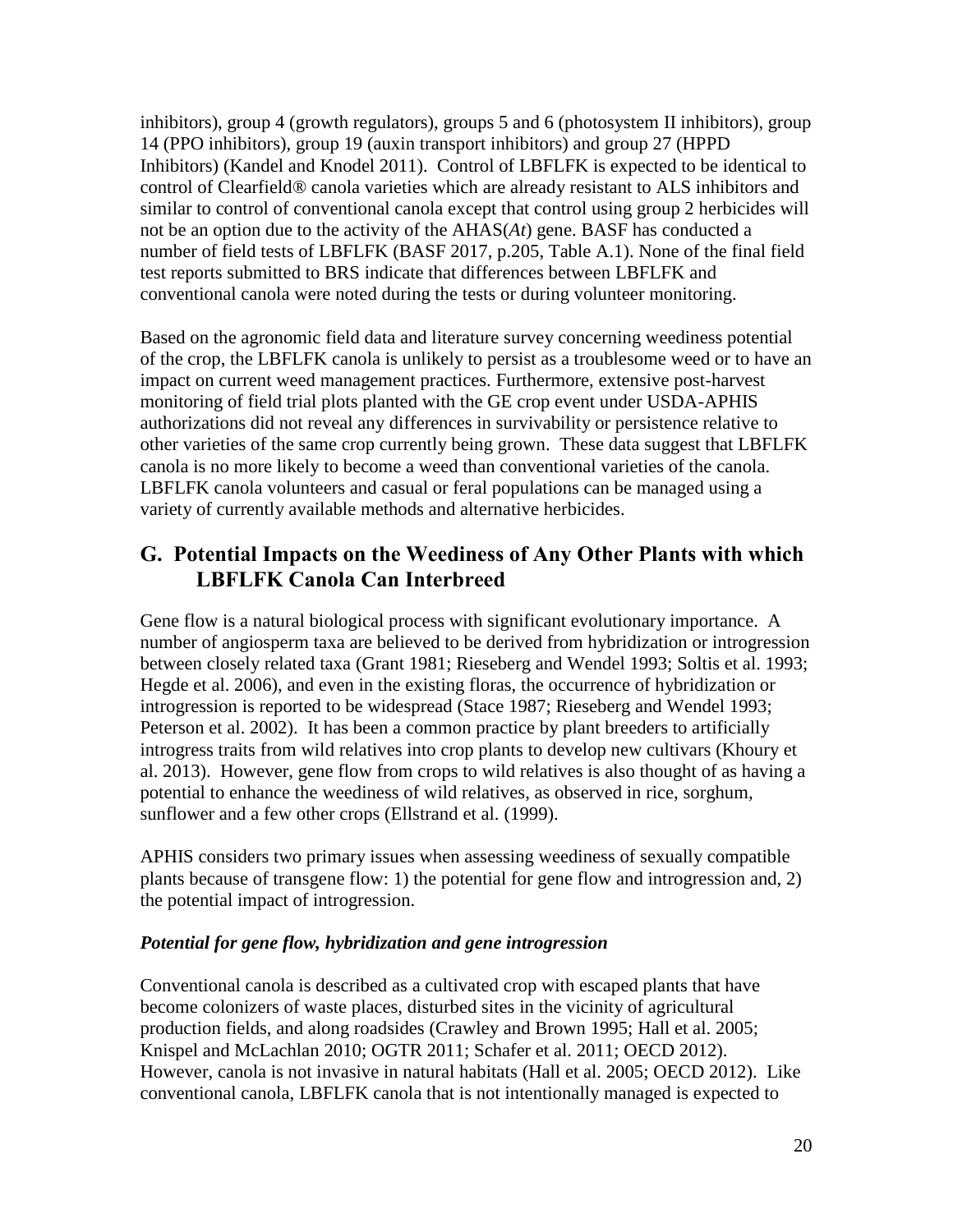occur only in frequently disturbed areas associated with agriculture or adjacent to agricultural fields or transport routes, and be no more invasive in natural habitats than conventional canola.

In a majority of crop species, gene flow is idiosyncratic depending upon biology and ecology of both crop and sexually compatible relatives [\(Ingram 2000;](#page-32-9) [Warwick et al.](#page-36-3)  [2009a\)](#page-36-3). Accordingly, there are several important considerations for successful gene flow and introgression between LBFLFK canola and sexually compatible relatives such as spatial proximity, overlapping phenology, F1 hybrid fertility, self-sustaining reproductively fertile hybrid derived (backcrossed) populations, and neutral or beneficial introgressed genes [\(Devos et al. 2009\)](#page-31-7).

Canola is predominantly self-pollinating, but outcrossing does occur via wind and insect pollination [\(Williams 1984;](#page-36-4) [Williams et al. 1987\)](#page-36-5). Depending on the size of the crop and distance between plants or fields, a variety of outcrossing rates were observed for canola [\(Beckie et al. 2003\)](#page-30-10). Most outcrossing between fields generally occurs within the first 10- 20 m of the recipient field, and rates decline with distance [\(Beckie et al. 2003;](#page-30-10) [OGTR](#page-34-4)  [2011\)](#page-34-4).

Reproductive compatibility among Brassica crops and their wild relatives is complex. Several sexually compatible *Brassica* spp., including *B. napus* share components of their genomes [\(OECD 2012\)](#page-34-2), and introgression between species is more likely when they have genome components in common. Additionally, there is potential for gene flow from *B. napus* to another sexually compatible species (e.g., *B. rapa* or *B. juncea*), and from the second species to other species that are sexually compatible with the second species but not with *B. napus* (bridge crosses).

Canola has the ability to cross with a number of relatives (some of which are weedy) with varying degrees of crossing potential. According to OECD [\(2012\)](#page-34-2), Indian mustard, *B. juncea;* field mustard, *B. rapa;* shortpod mustard, *Hirschfeldia incana;* and wild radish, *Raphanus raphanistrum* have a high potential for natural crossing with *B. napus*. For these four sexually compatible relatives, natural crosses with *B. napus* as male and as female have been recorded. *B. rapa* is weedy and widespread where canola is grown [\(Warwick et al. 2003\)](#page-36-6) and *R. raphanistrum* is also considered weedy [\(USDA-NRCS](#page-36-7)  [2018a\)](#page-36-7). Whereas, Ethiopian mustard, *B. carinata;* black mustard, *B. nigra;* Sahara mustard, *B. tournefortii;* annual wall rocket, *Diplotaxis muralis;* rocket salad, *Eruca sativa;* and charlock mustard, *Sinapis arvensis* have low potential for natural crossing with *B. napus* [\(OECD 2012\)](#page-34-2). Of the species with low crossing potential with canola, *B*. *nigra* [\(USDA-NRCS 2018b\)](#page-36-8) and *B. tournefortii* [\(USDA-NRCS 2018d\)](#page-36-9) are considered weedy. The following plant species have a very low or extremely low potential for natural crossing with *B. napus*: Mediterranean cabbage *B. fruticulosa;* cabbage*, B. oleracea;* common dogmustard, *Erucastrum gallicum;* radish, *R. sativus;* white mustard, *S. alba;* white wallrocket, *D. erucoides*; and *D. catholica;* [\(OECD 2012\)](#page-34-2). Among these *R. sativus* is considered weedy [\(USDA-NRCS 2018c\)](#page-36-10). Other sources mention perennial wallrocket, *D. tenuifolia* [\(Rieger et al. 1999\)](#page-34-9); rocketsalad, *Eruca vesicaria* [\(Bijral and](#page-30-11)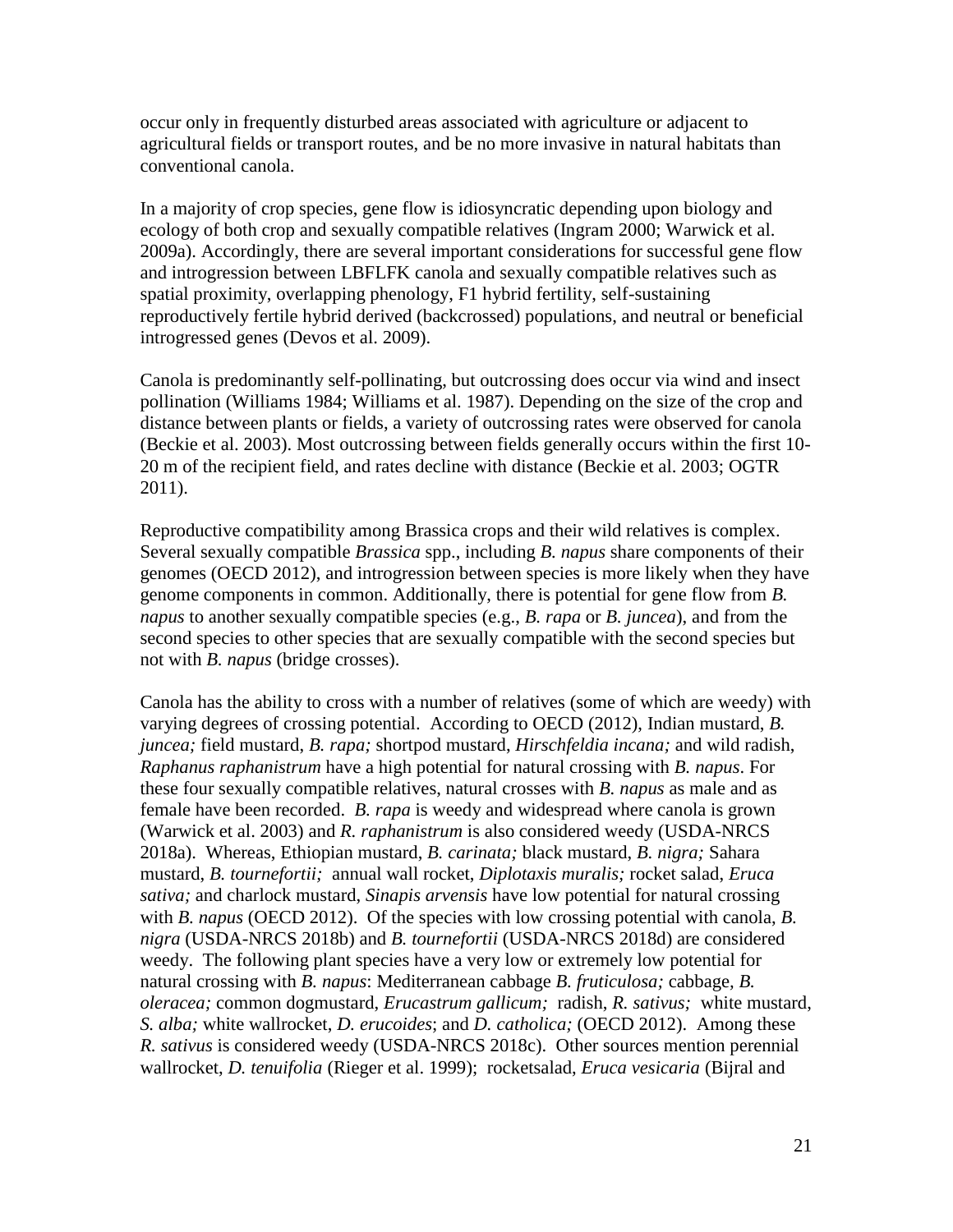[Sharma 1999\)](#page-30-11); *Rorrippa islandica* [\(Bijral and Sharma 1995\)](#page-30-12); and *Orychophragmus violaceus* [\(Li et al. 1998\)](#page-33-10) as species present in the U.S. that are compatible with *B. napus*.

#### *Potential for enhanced weediness of recipients after gene flow and/or introgression*

Crossing between LBFLFK canola and the sexually compatible relatives listed above is likely to occur if the plants are within a distance that allows for outcrossing to occur. If genetic introgression of the transgenes in LBFLFK canola to a sexually compatible relative were to occur, the offspring would be expected to gain the ability to synthesize LC-PUFAs and resistance to imazamox herbicides. However, similarly to LBFLFK canola, the LC-PUFA synthesis pathway is not expected to influence the weediness of sexually compatible relatives of canola that acquire the transgene. In locations where imazamox or another ALS inhibitor herbicide are regularly used, any hybrids between LBFLFK and sexually compatible relatives would experience strong selection pressure favoring those plants containing the AHAS*(At*) gene. Sexually compatible relatives that acquire the transgene are expected to become tolerant to imazamox herbicides.

Clearfield® canola varieties with an alternative AHAS gene conferring resistance to imazamox are already on the market [\(BASF 2017\)](#page-30-1), and these conventional varieties are already capable of passing the trait to sexually compatible relatives. Although which relatives will acquire the trait is influenced by whether the trait occurs in the portion of the genome that is shared with canola [\(Tan et al. 2005\)](#page-35-2). Several sexually compatible relatives of canola, including *R. raphanistrum, B. tournefortii*, and *Sinapis arvensis*, already have populations resistant to ALS-inhibitor herbicides [\(Tranel et al. 2018\)](#page-35-10).

Because of the potential for herbicide resistance to be passed from Clearfield® crops to sexually compatible weedy species, stewardship programs, including herbicide rotation and maintenance of weed-free fields are already in use with Clearfield® crops [\(Tan et al.](#page-35-2)  [2005\)](#page-35-2). Similarly to Clearfield canola and ALS-inhibitor resistant weed populations the control options for volunteer populations of LBFLFK canola and for any sexually compatible relatives of *B. napus* that may acquire imazamox resistance by introgression of AHAS(*At*) from LBFLFK canola, will include herbicides other than ALS-inhibitors, cultural control techniques, and tillage.

The introduced genetic material in LBFLFK is not expected to change the ability of the plant to interbreed with other plant species. Furthermore, APHIS evaluation of data provided by BASF (2017) of agronomic and phenotypic properties of LBFLFK canola, including those characteristics associated with reproductive biology, indicated no unintended changes likely to affect the potential for gene flow from LBFLFK canola to sexually compatible species.

Although it is likely that LBFLFK canola plants in the United States and its territories will be found as volunteers in agricultural settings and as casual populations outside of agricultural settings, such as along roadsides and seed transportation routes. It is also likely that gene flow and introgression will occur at low rates between LBFLFK canola plants and sexually compatible relatives. Sexually compatible relatives of canola may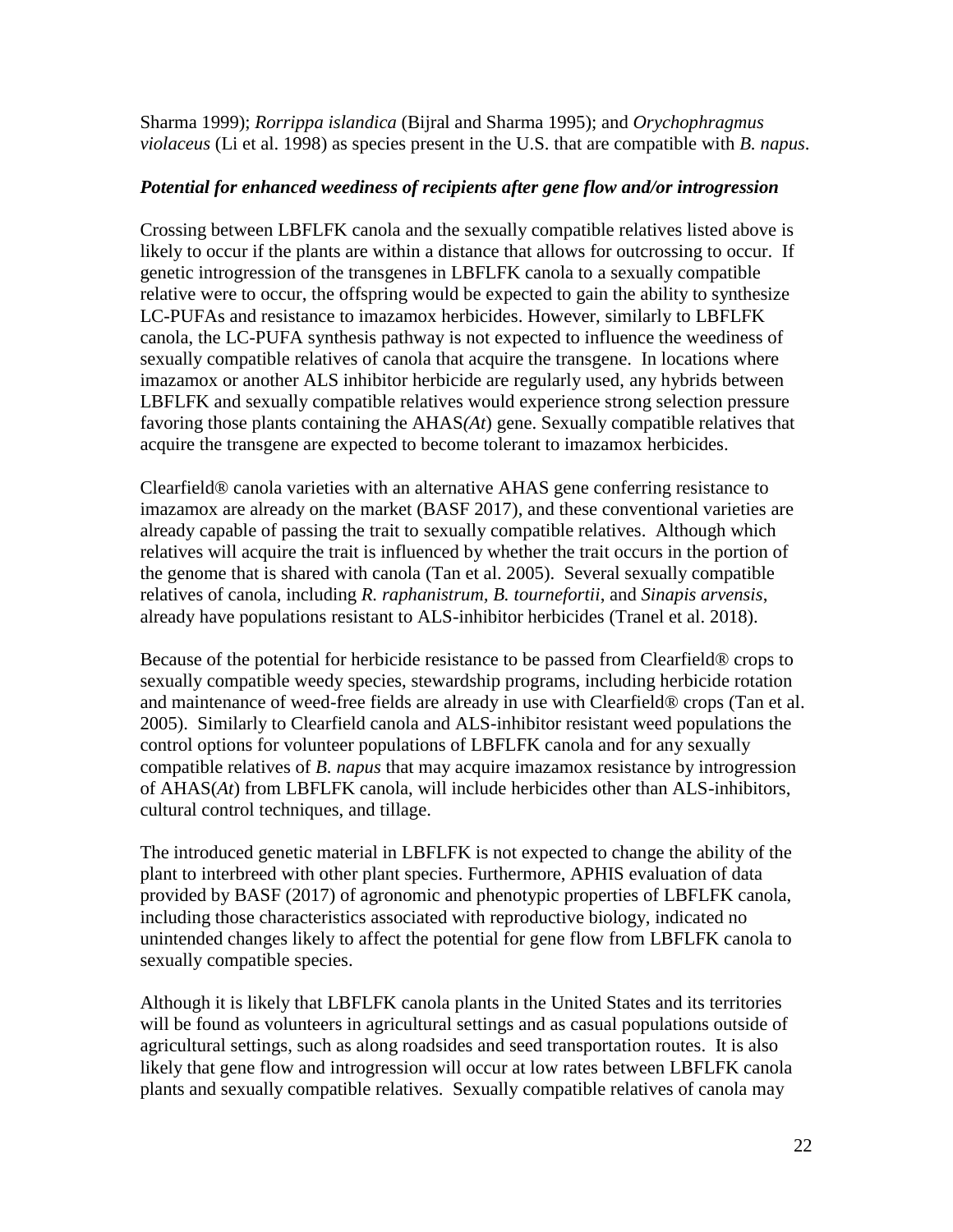acquire the LC-PUFA synthesis pathway and resistance to ALS-inhibitor herbicides as a result of gene flow, if they are within pollen dispersal distance from cultivated or unmanaged LBFLFK canola. However, herbicides other than ALS-inhibitors, cultural control techniques, and site management such as tillage are available to control volunteer plants with the AHAS gene for the resistance trait and weedy relatives.

Based on the information presented in the petition and in relevant literature, APHIS has reached the following conclusions. The genetic modification in LBFLFK canola is not expected to increase the potential for gene flow and for hybridization and/or introgression to occur to sexually compatible taxa compared to the nontransgenic recipient or other varieties of canola that are commonly grown. The genetic modification in LBFLFK canola is unlikely to confer novel weedy properties to canola or its wild relatives. Gene flow, hybridization and/or introgression of genes from LBFLFK canola to sexually compatible relatives, including wild, weedy, feral or cultivated species in the U.S. and its territories is likely to occur if the plants are within the pollen dispersal distance, and depending on their potential for crossing with *B. napus*, as discussed above. However, it is unlikely that canola plants in the United States will be found outside of an agricultural setting, except along roadsides and seed transportation routes. It is also highly unlikely that gene flow and introgression will occur between LBFLFK canola plants and wild or weedy species in a natural environment. Gene flow from LBFLFK canola to sexually compatible species can be mitigated by management of volunteer LBFLFK canola and maintenance of weed-free conditions in fields where LBFLFK canola will be grown. Therefore, APHIS has determined that LBFLFK canola is not expected to increase the weed risk potential of other species with which it can interbreed in the U.S. and its territories.

#### <span id="page-24-0"></span>**H. Potential Changes to Agriculture or Cultivation Practices**

APHIS assessed whether significant changes to agricultural or cultivation practices from adoption of LBFLFK canola are likely, and if so, is cultivation of this LBFLFK canola likely to impact plant diseases or pests or their management, including any APHIS control programs. This assessment included consideration of any changes in pesticide applications, tillage, irrigation, harvesting, and other cultural practices as they relate to plant pests and diseases.

In general, management practices currently employed for conventional canola cultivation are not expected to change if LBFLFK canola is determined to no longer be subject to the regulatory requirements of 7 CFR part 340 or to the plant pest provisions of the Plant Protection Act. BASF studies demonstrate that the cultivation practices needed for growing LBFLFK canola are essentially indistinguishable from practices used to grow conventional canola [\(BASF 2017\)](#page-30-1).

Canola event LBFLFK has also been modified for introduction of an AHAS resistance trait to imidazolinone herbicides. Several variant AHAS genes conferring imidazolinone resistance were discovered in plants through mutagenesis and selection, and were used to develop imidazolinone tolerant crops using conventional breeding methods including oilseed rape (*B. napus* L.) These crops have been commercialized as Clearfield crops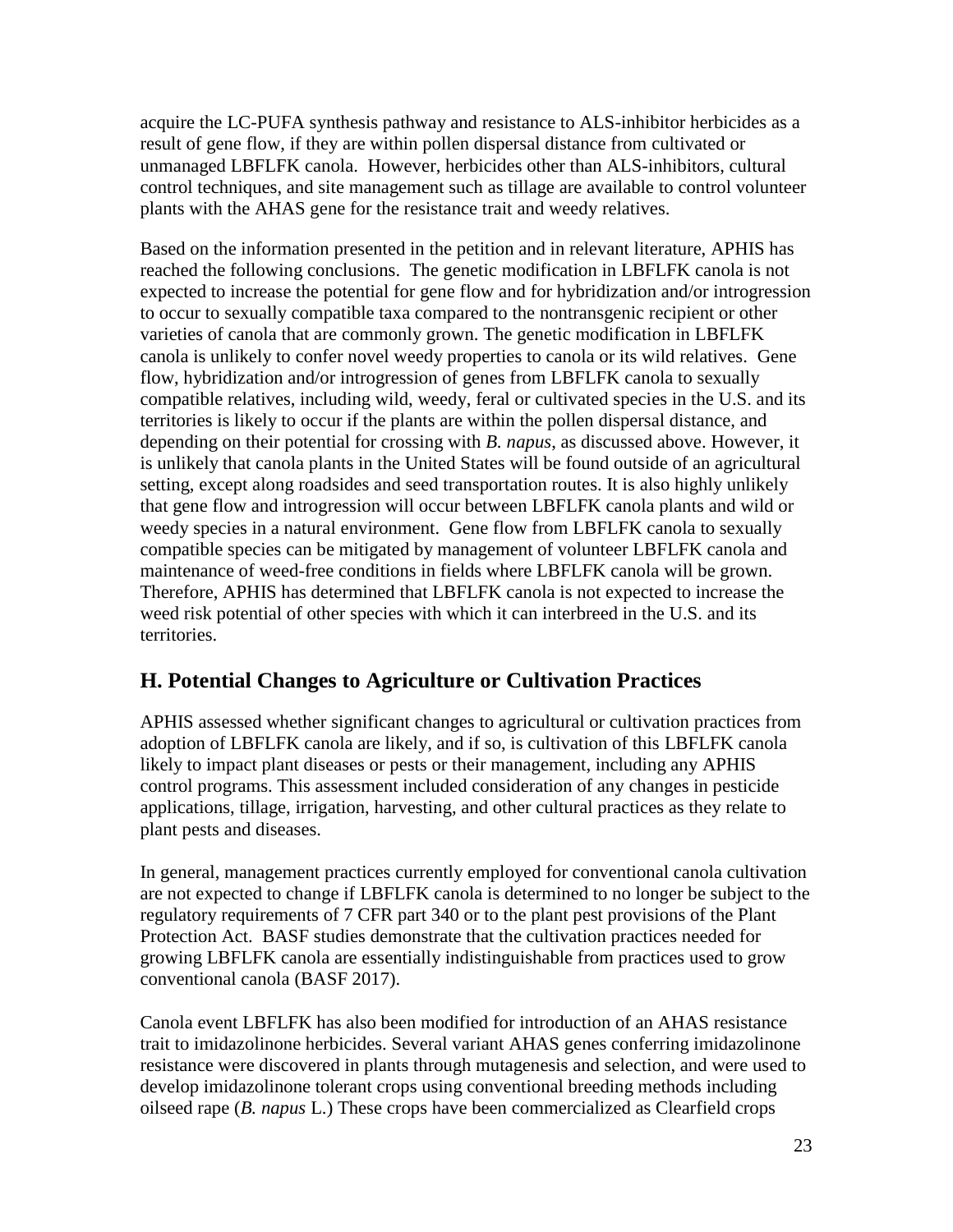from 1992 to the present [\(Tan et al. 2005\)](#page-35-2). Beyond® herbicide is approved for use as part of the Clearfield production system for Clearfield® canola and BASF will petition the U.S. EPA to update the label for Beyond®, ALS/AHAS inhibitor herbicide to allow for the field application on EPA+DHA canola event LBFLFK [\(BASF 2017\)](#page-30-1).

Production and processing of EPA+DHA canola event LBFLFK as a specialty canola, will be conducted under an Identity Preservation System (IDP). Processing operations will be conducted in dedicated facilities or at facilities with specific measures to ensure segregation from other canola products [\(BASF 2017, p.173\)](#page-30-1). According to the petition, activities will be conducted to support variety development, grain production, oil manufacturing, and other commercial activities to prepare EPA+DHA canola event LBFLFK for the marketplace as an alternative source of long-chain polyunsaturated omega-3 fatty acids (LC-PUFA) [\(BASF 2017, p.174\)](#page-30-1).

APHIS could not identify any significant changes to agricultural or cultivation practices (e.g. pesticide applications, tillage, irrigation, harvesting, etc.) from adoption of LBFLFK canola under an IDP system for production and processing; therefore, no impact on plant diseases or pests or their management is likely to occur.

In conclusion, LBFLFK canola is similar to conventional canola in its agronomic, phenotypic and environmental response, and levels of occurrence and damage from arthropod pests and diseases are comparable to the conventional canola Kumily used as control and to the other conventional varieties used as comparators. The use of an IDP system for production and of Imidazolinone herbicide are unlikely to increase pests or diseases or adversely impact their management, nor will they impact APHIS pest control programs. Therefore, no significant impacts on current cultivation and management practices for canola are expected following the introduction of LBFLFK canola.

### <span id="page-25-0"></span>**I. Potential Impacts from Transfer of Genetic Information to Organisms with which LBFLFK canola Cannot Interbreed**

APHIS examined the potential for the new genetic material inserted into LBFLFK canola to be horizontally transferred without sexual reproduction to other organisms and whether such an event could lead directly or indirectly to disease, damage, injury or harm to plants, including the creation of new or more virulent pests, pathogens, or parasitic plants. The horizontal gene transfer between unrelated organisms is one of the most intensively studied fields in the biosciences since 1940, and the issue gained extra attention with the release of transgenic plants into the environment [\(Dröge et al. 1998\)](#page-31-8). Potential risks from stable horizontal gene transfer (HGT) from genetically engineered organisms to another organism without reproduction or human intervention were recently reviewed [\(Keese 2008\)](#page-32-10). Mechanisms of HGT include conjugation, transformation and transduction, and other diverse mechanisms of DNA and RNA uptake and recombination and rearrangement, most notably through viruses and mobile genetic elements. HGT has been a major contributor to the spread of antibiotic resistance amongst pathogenic bacteria; emergence of increased virulence in bacteria, eukaryotes and viruses; and, in the long run, to major transitions in evolution.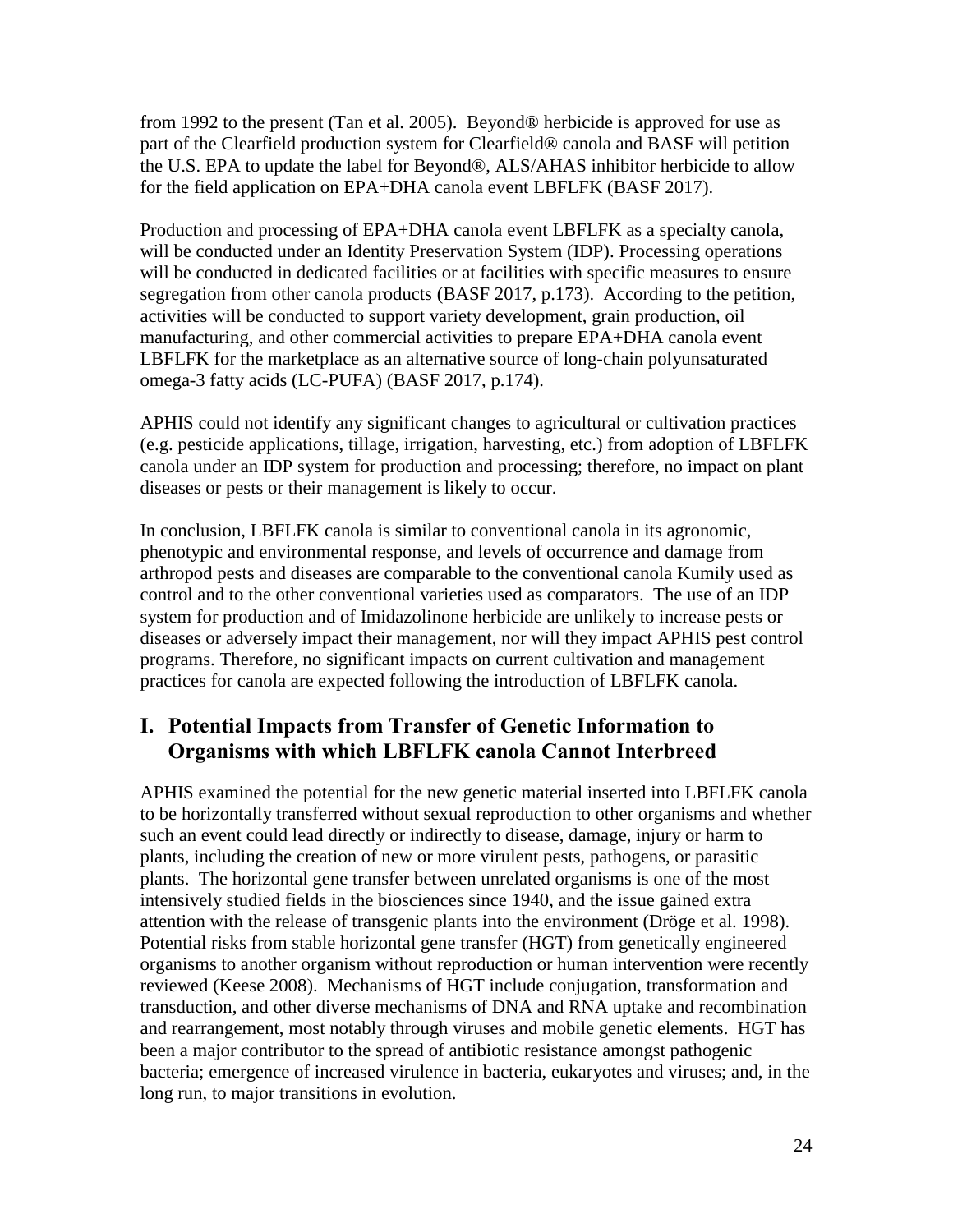#### *Potential for horizontal gene transfer to bacteria, fungi, or invertebrates*

LBFLFK canola has been genetically engineered to contain coding sequences that were codon optimized for expression in canola, and that were derived from plants (one moss, four microalgae, and a flowering plant) and three oomycete species. These have been described in detail in other sections of this PPRA and in the petition [\(BASF 2017, p. 34-](#page-30-1) [39, Table 3.\)](#page-30-1).

Horizontal gene transfer and expression of DNA from a plant species to bacterial, fungal or invertebrate species is unlikely to occur based on the following observations. Although there are many opportunities for plants to directly interact with fungi and bacteria (e.g. as commensals, symbionts, parasites, pathogens, decomposers, or in the guts of herbivores) and with invertebrates as plant pests, there are almost no evolutionary examples of HGT from eukaryotes to bacteria or from plants to fungi or invertebrates [\(Keese 2008\)](#page-32-10). Examples of HGT between eukaryotes and fungi primarily involve gene acquisition or transfer by fungi to or from other distantly related fungi or bacteria [\(Keeling and Palmer](#page-32-11)  [2008;](#page-32-11) [Keese 2008\)](#page-32-10) and HGT between plants and fungi is extremely rare [\(Richards et al.](#page-34-10)  [2009\)](#page-34-10). Examples of HGT between plants and invertebrates are also extremely rare, and most examples of HGT in insects involve acquisition of genes from their pathogens or endosymbionts [\(Keese 2008;](#page-32-10) [Zhu et al. 2011;](#page-37-1) [Acuna et al. 2012\)](#page-30-13).

Horizontal transfer from and expression in bacteria of GE plant genes is unlikely to occur. First, many genomes (or parts thereof) have been sequenced from bacteria that are closely associated with plants including *Agrobacterium* and *Rhizobium* [\(Wood et al.](#page-36-11)  [2001;](#page-36-11) [Kaneko et al. 2002\)](#page-32-12). There is no evidence that these organisms contain genes derived from plants. HGT from plants to bacteria is a very low frequency event, primarily because functional and selective barriers to HGT increase with genetic distance [\(Keese 2008\)](#page-32-10). Second, in cases where review of sequence data implied that horizontal gene transfer occurred, these events are inferred to occur on an evolutionary time scale on the order of millions of years [\(Brown 2003;](#page-30-14) [EFSA 2009;](#page-31-9) [Koonin et al. 2011\)](#page-33-11). Third, transgene DNA promoters and coding sequences are optimized for plant expression, not prokaryotic bacterial expression. Thus even if horizontal gene transfer occurred, proteins corresponding to the transgenes are not likely to be produced. Fourth, both the FDA [\(1998\)](#page-35-11) and the European Food Safety Authority [\(2009\)](#page-31-9) have evaluated horizontal gene transfer from the use of antibiotic resistance marker genes and concluded that the likelihood of transfer of antibiotic resistance genes from plant genomes to microorganisms in the gastrointestinal tract of humans or animals, or in the environment, is very rare or remote.

#### *Potential for horizontal gene transfer to viruses*

LBFLFK canola contains two copies of the *Cauliflower mosaic virus*, CaMV35S terminator region, which is identical to a section of GenBank nucleotide accession number AF234316 [\(Hajdukiewicz et al. 1994;](#page-31-10) [BASF 2017, p. 34-39, Table 3.\)](#page-30-1). APHIS also considered whether horizontal transfer of DNA from the GE plant to plant viruses was likely to occur and would lead to the creation or selection of plant viruses that are more virulent or have a broader host range. This issue has been considered before by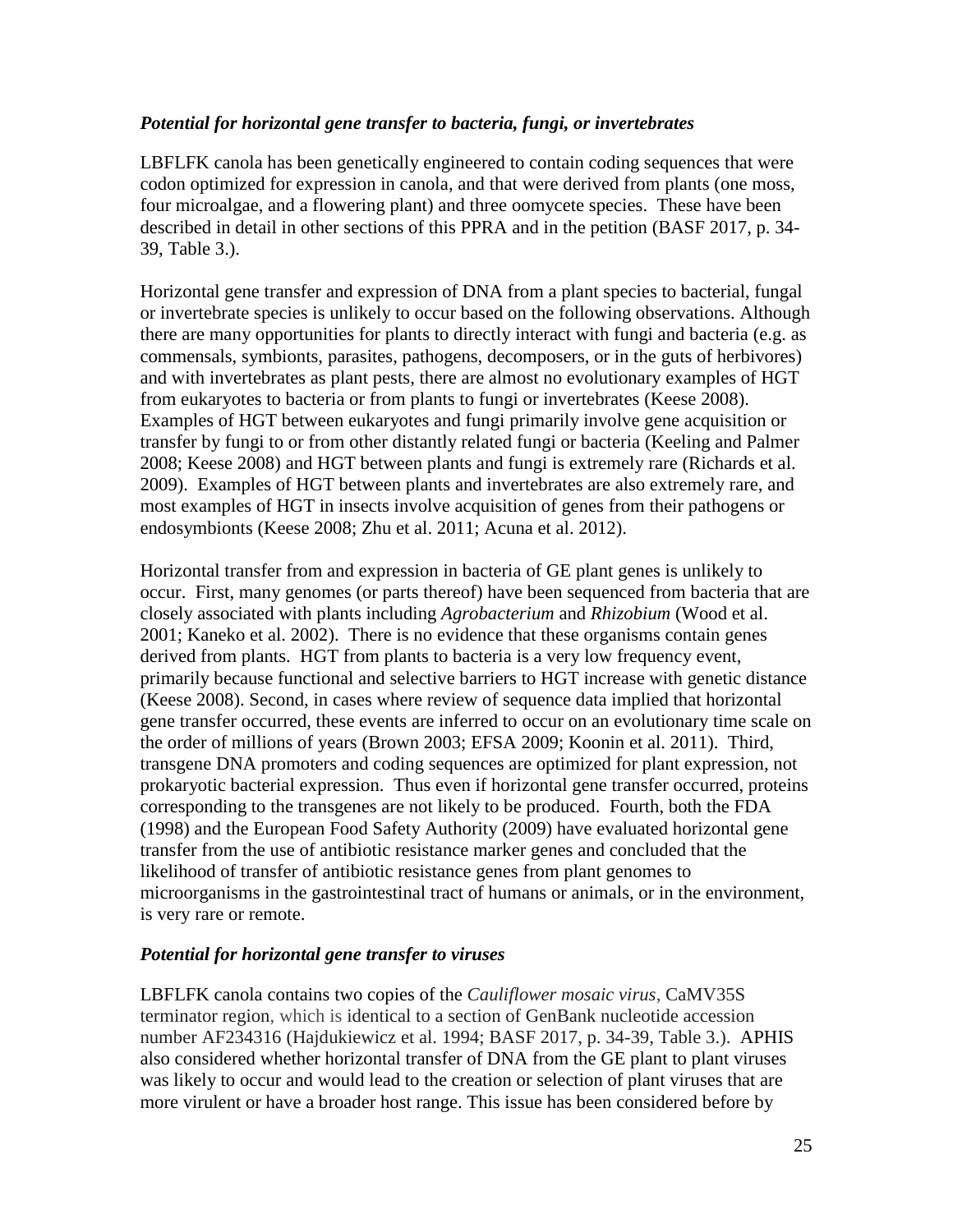other science review panels and government regulatory bodies [\(EPA-FIFRA-SAP 2006;](#page-31-11) [Keese 2008\)](#page-32-10). HGT is not unusual among plant viruses; however this is generally limited to exchange between viruses present in the same host organism in mixed infections, and most commonly involves homologous recombination, relying on sequence similarity at the point of crossover [\(Keese 2008\)](#page-32-10). HGT from virus sequences engineered into plants has been demonstrated with infecting or challenge viruses, including both DNA viruses (e.g. geminiviruses which replicate in the nucleus) [\(Frischmuth and Stanley 1998\)](#page-31-12) and RNA viruses (which typically replicate in the cytoplasm); however most have been under conditions that favor recombination to restore a defective virus [\(Fuchs and Gonsalves](#page-31-13)  [2007;](#page-31-13) [Keese 2008;](#page-32-10) [Thompson and Tepfer 2010\)](#page-35-12). Populations of recombinants between virus transgenes expressed in transgenic plants infected with related viruses are similar to recombinants found in mixed infections of the same viruses in nontransgenic plants, indicating that there was no novel recombination mechanism in the transgenic plants and no increased risk is expected over what is expected from mixed infections [\(Keese 2008;](#page-32-10) [Turturo et al. 2008\)](#page-35-13). Nonhomologous recombination in HGT among viruses or between virus transgenes and infecting viruses can occur, but frequently results in gene deletions which can result in nonviable viruses [\(Morroni et al. 2013\)](#page-33-12). Depending on the particular virus and sequences involved, various hot-spots for recombination have been found in both coding and noncoding regions, and strategies implemented in design of transgenes to avoid recombination have been suggested. No recombinant or undesirable viruses with new properties have been detected for over at least 8-10 years in field tests or during commercial growth of deregulated virus resistant plum, squash, or papaya engineered with genes from viruses that have been deregulated in the U.S. [\(Fuchs and Gonsalves](#page-31-13)  [2007\)](#page-31-13). Plant virus-derived sequences in LBFLFK canola are non-coding regulatory sequences of known function and not likely to recombine with other viruses.

#### *Potential for horizontal gene transfer to parasitic plants*

Evidence for HGT from plants to other plants is limited to two specific scenarios: (1) exchange of genes between a parasitic plant and its host; and (2) exchange of genes between cells of two plants living in close proximity, such as in a graft junction. In both cases, this type of HGT requires physical contacts between the two plants. Most cases of HGT in plants involve transfer of mitochondrial genomes, which are primarily maternally inherited in plants [\(Barr et al. 2005\)](#page-30-15), to other mitochondria genomes, and mostly involve parasitic plants and their hosts [\(Richardson and Palmer 2007\)](#page-34-11). Comparative genomics analysis has implicated HGT in the incorporation of a specific genetic sequence with unknown function in the parasitic plant purple witchweed (*Striga hermonthica*) from its monocot host plant, sorghum [\(2010\)](#page-37-2). However, this HGT occurred before speciation of purple witchweed and the related cowpea witchweed (*S. gesnerioides*) from their common ancestor. Furthermore, *S. hermonthica* is not found in the U.S. and *S. asiatica*, another related parasite of cereal crops, is only present in North Carolina and South Carolina [\(USDA-NRCS\)](#page-36-12). More recent studies demonstrated that in a few parasitic species of the Rafflesiaceae family, out of several genetic sequences examined, about 2.1% of nuclear [\(Xi et al. 2012\)](#page-37-3) and 24 –41% of mitochondrial [\(Xi et al. 2013\)](#page-37-4) gene transcripts appeared to be acquired from their obligate host species. However, all the above-mentioned instances of HGT between parasitic plants and their hosts were reported to be of ancient origins, on an evolutionary time scale spanning thousands to millions of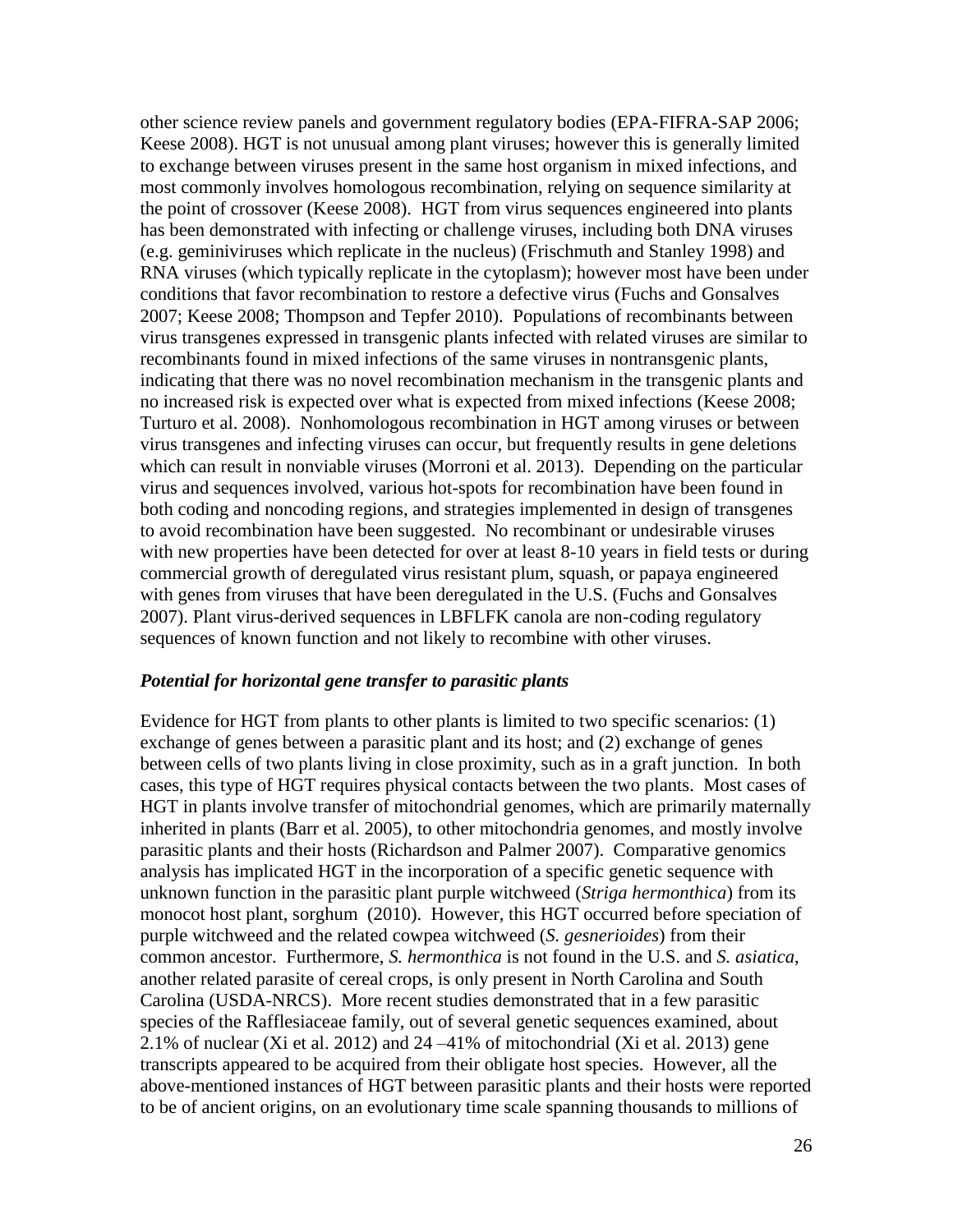years ago. Furthermore in LBFLFK canola, the DNA sequences were inserted into the nuclear genome, not the mitochondrial genome, as demonstrated by the Mendelian inheritance pattern of the LBFLFK canola [\(BASF 2017, p. 61, Table 7 and 8\)](#page-30-1).

If LBFLFK canola becomes infected by a parasitic plant or is naturally grafted to another plant, there is a very low probability that horizontal gene transfer could result in the other plant acquiring DNA from LBFLFK canola. However, in both scenarios this newly introduced DNA would likely reside in somatic cells, and with little chance of reaching the germ cells, this introduced DNA could not persist in subsequent generations unless the recipient plant reproduced asexually from the affected cells.

Based on the above analysis APHIS concludes that horizontal gene transfer of the new genetic material inserted into LBFLFK canola to other organisms is highly unlikely, and is not expected to lead directly or indirectly to disease, damage, injury or harm to plants, including the creation of new or more virulent pests, pathogens, or parasitic plants.

### <span id="page-28-0"></span>**J. Conclusion**

APHIS has reviewed the information submitted in the petition, supporting documents, public comments in response to Federal Register notices concerning this petition, and other relevant information to assess the plant pest risk of the LBFLFK canola event compared to the unmodified parental variety Kumily from which it was derived. APHIS concludes that LBFLFK canola is unlikely to pose a greater plant pest risk than its unmodified parental variety Kumily based on the following findings.

- No plant pest risk was identified from the transformation process or the insertion of new genetic material into LBFLFK canola. The *Agrobacterium* transformation vector was eliminated from the transformed material and non-coding and coding sequences derived from plant pests do not cause disease, create an infectious agent, or otherwise confer any plant pest characteristic to LBFLFK canola.
- No increase in plant pest risk was identified in LBFLFK canola from the expression of new proteins (elongases, desaturases, and acetohydroxy acid synthase) from the inserted genetic material involved in the production of long chain polyunsaturated fatty acids (LC-PUFAs), and herbicide resistance. There were no significant changes in metabolism or compositional characteristics that would render LBFLFK canola more susceptible to pests and diseases than its parental control Kumily or the reference commercial varieties.
- Disease and pest incidence and/or damage were not observed to be significantly increased or atypical in LBFLFK canola compared to the nontransgenic parental variety Kumily or other comparators in field trials conducted in growing regions representative of where the LBFLFK canola is expected to be grown, other than a late-season increase in pre-overwintering flea beetle adults. The observed differences in flea beetle populations are not expected to alter pest pressure outside of LBFLFK canola fields. Observed agronomic traits also did not reveal any significant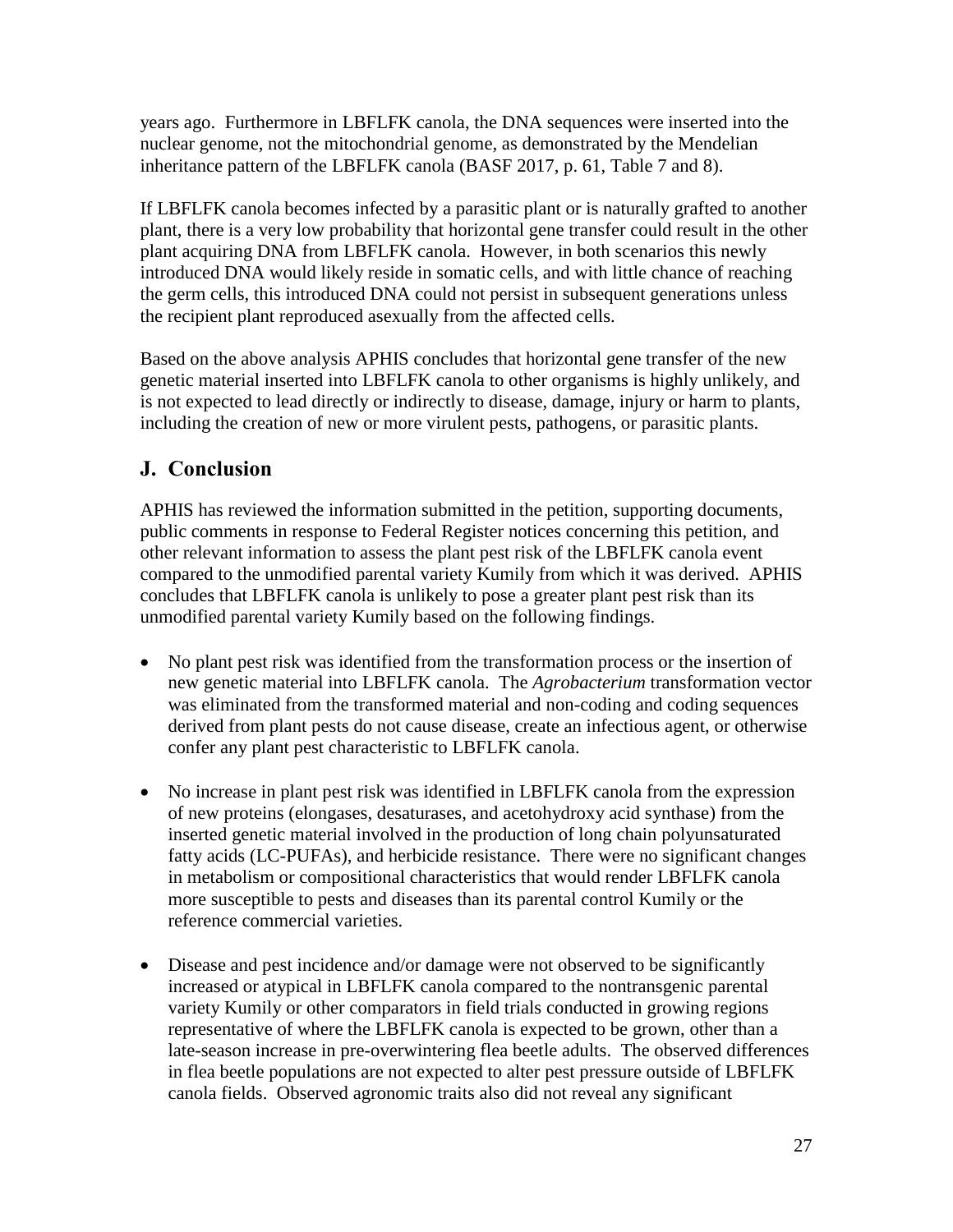differences that would indirectly indicate that LBFLFK canola is more susceptible to pests or diseases. Therefore no plant pest effects are expected on these or other agricultural products and no impacts are expected to APHIS pest control programs.

- Exposure to and/or consumption of LBFLFK canola are unlikely to have any adverse impacts on organisms beneficial to agriculture based on the analysis of compositional, phenotypic and agronomic data.
- LBFLFK canola is no more likely to become a weed or weedier than conventional varieties of the crop based on its observed agronomic characteristics, weediness potential of the crop and current management practices available to control LBFLFK canola as a weed. Volunteers of LBFLFK canola tolerant to imidazolinone herbicide can be managed using a variety of currently available methods and alternative herbicides**.**
- LBFLFK canola is not expected to increase the weed risk potential of other species with which it can interbreed in the U.S. or its territories. Even if sexually compatible relatives acquire transgenes through gene flow, the new phenotype(s) conferred by transgenes are not likely to increase the weediness of these compatible relatives or affect the current ability to control these relatives in situations where they are considered weedy or invasive.
- Significant changes to agricultural or cultivation practices (e.g. pesticide applications, tillage, irrigation, harvesting, etc.) from adoption of the LBFLFK canola were not identified and thus are not likely to increase plant diseases or pests or compromise their management.
- Horizontal gene transfer of the new genetic material inserted into LBFLFK canola to other organisms is highly unlikely, and is not expected to lead directly or indirectly to disease, damage, injury or harm to plants, including the creation of new or more virulent pests, pathogens, or parasitic plants.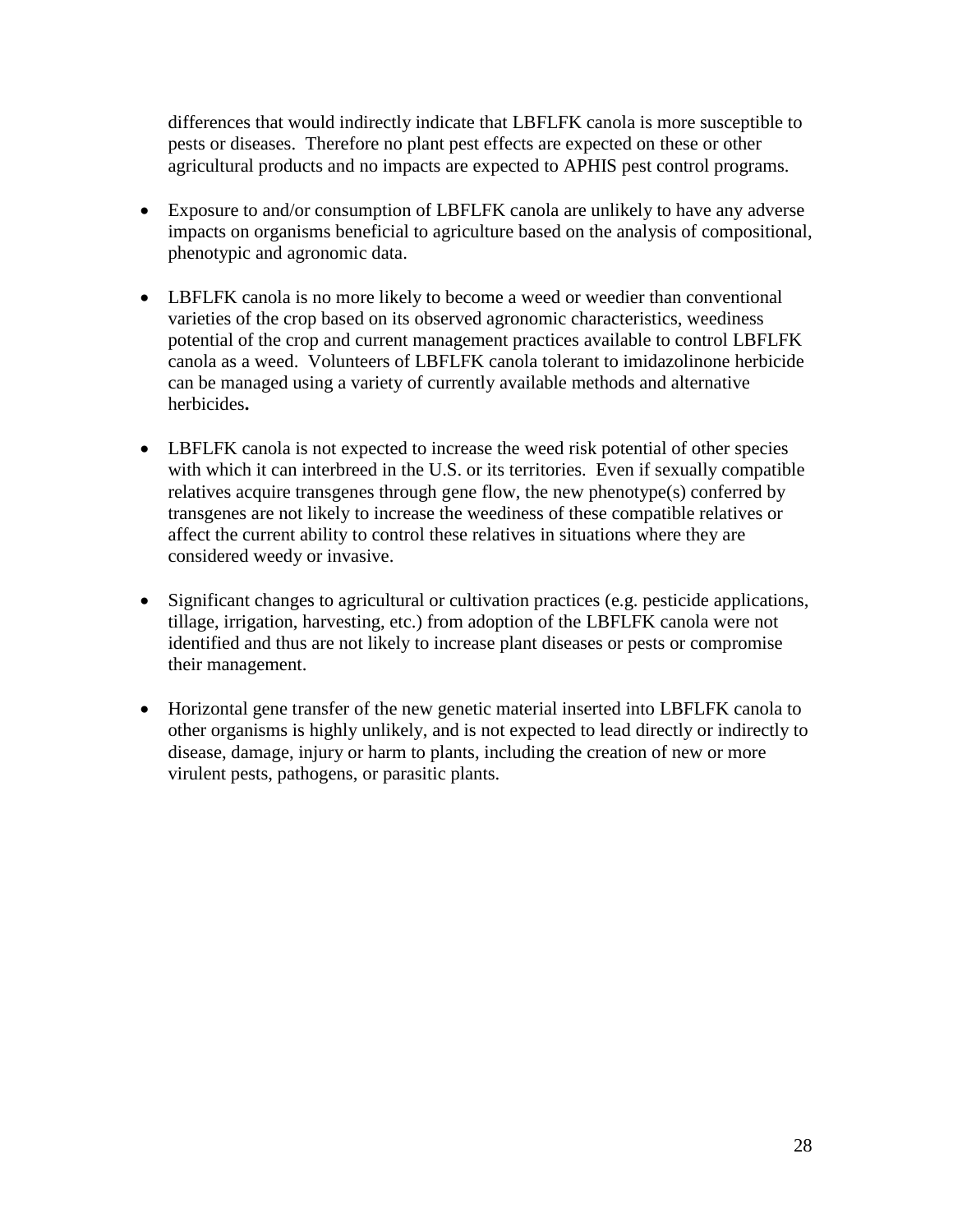#### <span id="page-30-0"></span>**K. References**

<span id="page-30-2"></span>51 FR 23302. 1986. *Coordinated Framework for Regulation of Biotechnology*.

- <span id="page-30-3"></span>57 FR 22984. 1992. *Statement of Policy: Foods Derived from New Plant Varieties*.
- <span id="page-30-13"></span>Acuna R, Padilla BE, Florez-Ramos CP, Rubio JD, Herrera JC, Benavides P, Lee SJ, Yeats TH, Egan AN, Doyle JJ, and Rose JK. 2012. *Adaptive horizontal transfer of a bacterial gene to an invasive insect pest of coffee*. PNAS 109, pp. 4197-4202. Retrieved from

<http://www.pnas.org/content/early/2012/02/17/1121190109.abstract>

- <span id="page-30-9"></span>Baker H. 1965. *Characteristics and modes of origin of weeds*.
- <span id="page-30-15"></span>Barr CM, Neiman M, and Taylor DR. 2005. *Inheritance and recombination of mitochondrial genomes in plants, fungi and animals*. New Phytologist 168, pp. 39-50. Retrieved from [http://onlinelibrary.wiley.com/doi/10.1111/j.1469-](http://onlinelibrary.wiley.com/doi/10.1111/j.1469-8137.2005.01492.x/abstract) [8137.2005.01492.x/abstract](http://onlinelibrary.wiley.com/doi/10.1111/j.1469-8137.2005.01492.x/abstract)
- <span id="page-30-1"></span>BASF Plant Science, L.P. 2017. *Petition for the Determination of Nonregulated Status for EPA+DHA Canola Event LBFLFK* Submitted by J. Sottosanto. BASF Plant Science, L.P. Research Triangle Park, NC.
- <span id="page-30-8"></span>BASF Plant Science, L.P. 2018. *Regarding: "Petition #17-321-01p: Petition for the Determination of Nonregulated Status for EPA+DHA Canola Event LBFLFK"*. Submitted by J. Sottosanto. BASF Plant Science, L.P. Research Triangle Park, NC.
- <span id="page-30-10"></span>Beckie H, Warwick S, Nair H, and Séguin-Swartz G. 2003. *Gene flow in commercial fields of herbicide-resistant canola (Brassica napus)*. Ecological applications 13, pp. 1276-1294.
- <span id="page-30-12"></span>Bijral J and Sharma T. 1995. *Intergeneric (intertribe) hybridization between Rorippa islandica, a wild species, and Brassica napus*. Hulletin dessureshtentius Noticiario de Recursos Fitogenéticos.
- <span id="page-30-11"></span>Bijral J and Sharma T. 1999. *Brassicajuncea-Eruca sativa sexual hybrids*. Cruciferae Newsletter, pp. 33-34.
- <span id="page-30-5"></span>Brown J, Davis JB, Lauver M, and Wysocki D. 2008. *U.S. Canola Association Canola Growers' Manual*. University of Idaho & Oregon State University. Retrieved from [http://www.uscanola.com/site/epage/102387\\_956.htm](http://www.uscanola.com/site/epage/102387_956.htm)
- <span id="page-30-14"></span>Brown JR. 2003. *Ancient horizontal gene transfer*. Nature Reviews Genetics 4, pp. 121- 132. Retrieved from<http://www.nature.com/nrg/journal/v4/n2/full/nrg1000.html>
- <span id="page-30-7"></span>Canola Council of Canada. 2014. *Canola Grower's Manual* Canola Council of Canada. Retrieved from [http://www.canolacouncil.org/crop-production/canola-grower's](http://www.canolacouncil.org/crop-production/canola-grower)[manual-contents/](http://www.canolacouncil.org/crop-production/canola-grower)
- <span id="page-30-4"></span>Canola Council of Canada. 2017. *What is Canola?* Canola Council of Canada. Retrieved from [https://www.canolacouncil.org/oil-and-meal/what-is](https://www.canolacouncil.org/oil-and-meal/what-is-canola/#OfficialDefinition)[canola/#OfficialDefinition](https://www.canolacouncil.org/oil-and-meal/what-is-canola/#OfficialDefinition) Last accessed 4/26/2018.
- <span id="page-30-6"></span>Cao J, Schneeberger K, Ossowski S, Gunther T, Bender S, Fitz J, Koenig D, Lanz C, Stegle O, Lippert C, Wang X, Ott F, Muller J, Alonso-Blanco C, Borgwardt K, Schmid KJ, and Weigel D. 2011. *Whole-genome sequencing of multiple Arabidopsis thaliana populations*. Nat Genet 43, pp. 956-963. Retrieved from <https://www.ncbi.nlm.nih.gov/pubmed/21874002>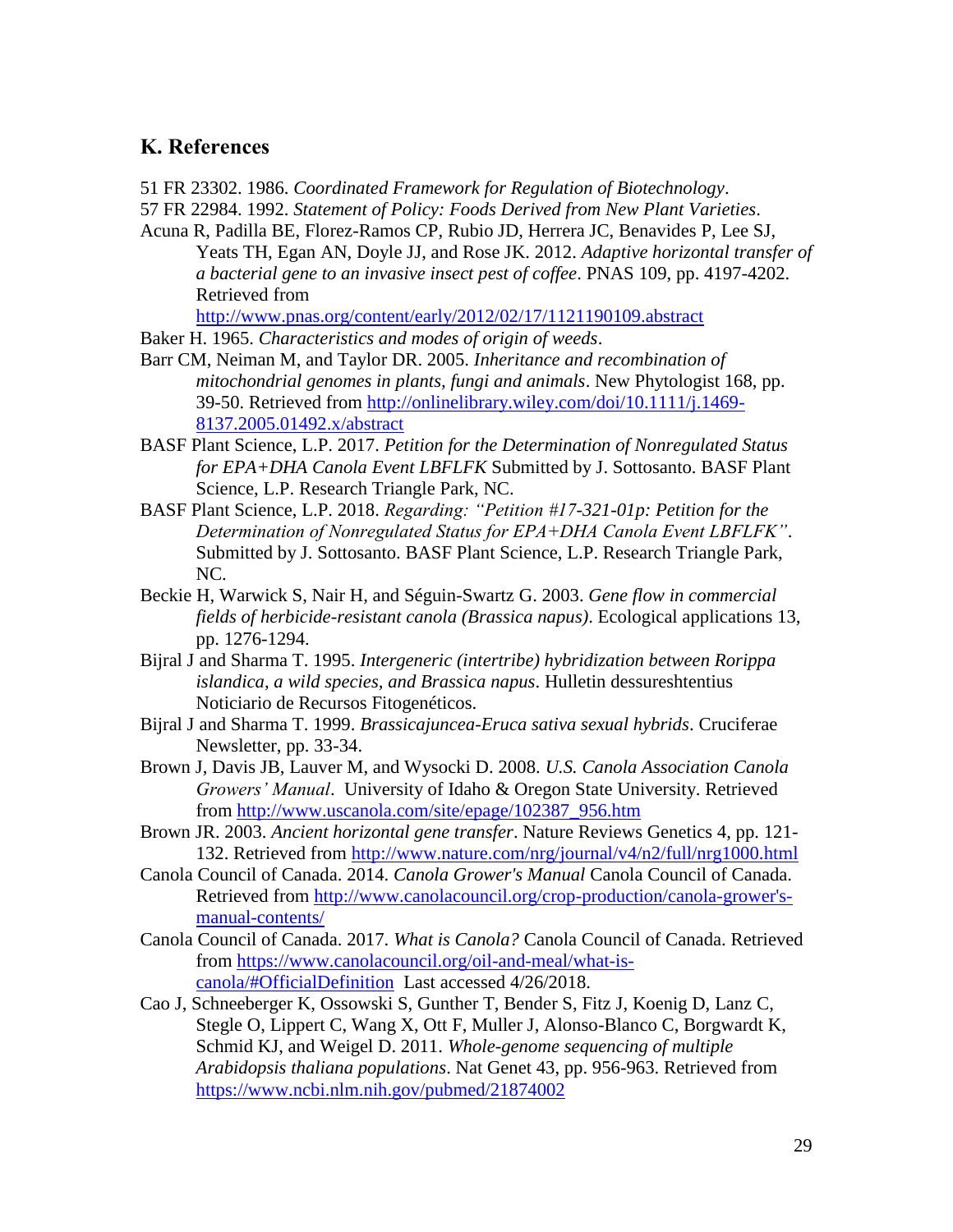- <span id="page-31-3"></span>Cook SM, Awmack CS, Murray DA, and Williams IH. 2003. *Are honey bees' foraging preferences affected by pollen amino acid composition?* Ecological Entomology 28, pp. 622-627.
- <span id="page-31-4"></span>Crawley M and Brown S. 1995. *Seed limitation and the dynamics of feral oilseed rape on the M25 motorway*. Proceedings of the Royal Society of London B: Biological Sciences 259, pp. 49-54.
- <span id="page-31-0"></span>De Block M, De Brouwer D, and Tenning P. 1989. *Transformation of Brassica napus and Brassica oleraceae using Agrobacterium tumefaciens and the expression of the bar and neo genes in the transgenic plants*. Plant Physiol 91, pp. 694-701.
- <span id="page-31-7"></span>Devos Y, De Schrijver A, and Reheul D. 2009. *Quantifying the introgressive hybridisation propensity between transgenic oilseed rape and its wild/weedy relatives*. Environmental Monitoring and Assessment 149, pp. 303-322.
- <span id="page-31-8"></span>Dröge M, Pühler A, and Selbitschka W. 1998. *Horizontal gene transfer as a biosafety issue: A natural phenomenon of public concern*. Journal of Biotechnology 64, pp. 75–90. Retrieved from
	- <http://www.sciencedirect.com/science/article/pii/S0168165698001059>
- <span id="page-31-9"></span>EFSA. 2009. *Statement of EFSA on the consolidated presentation of opinions on the use of antibiotic resistance genes as marker genes in genetically modified plants*. EFSA Journal 1108. Retrieved from <http://www.efsa.europa.eu/en/efsajournal/pub/1108.htm>
- <span id="page-31-6"></span>Ellstrand NC, Prentice HC, and Hancock JF. 1999. *Gene flow and introgression from domesticated plants into their wild relatives*. Annual Review of Ecology and Systematics 30, pp. 539-563. Retrieved from

<http://www.annualreviews.org/doi/abs/10.1146%2Fannurev.ecolsys.30.1.539>

- <span id="page-31-11"></span>EPA-FIFRA-SAP. 2006. *Plant Incorporated Protectants Based on Virus Coat Protein Genes: Science Issues Asosciated with the Proposed Rule*. Retrieved from <http://www.epa.gov/scipoly/sap/meetings/2005/december/minutes1205.pdf>
- <span id="page-31-2"></span>Fraenkel G and Blewett M. 1946. *Linoleic acid, vitamin E and other fat-soluble substances in the nutrition of certain insects, Ephestia kuehniella, E. elutella, E. cautella and Plodia interpunctella (Lep.)*. J Exp Bot 22, pp. 172-190.
- <span id="page-31-12"></span>Frischmuth T and Stanley J. 1998. *Recombination between viral DNA and the transgenic coat protein gene of African cassava mosaic geminivirus*. Journal of General Virology 79, pp. 1265-1271. Retrieved from <http://vir.sgmjournals.org/content/79/5/1265>
- <span id="page-31-13"></span>Fuchs M and Gonsalves D. 2007. *Safety of virus-resistant transgenic plants two decades after their introduction: lessons from realistic field risk assessment studies*. Annual Review of Phytopathology 45, pp. 173-202. Retrieved from [http://www.annualreviews.org/doi/full/10.1146/annurev.phyto.45.062806.094434](http://www.annualreviews.org/doi/full/10.1146/annurev.phyto.45.062806.094434?url_ver=Z39.88-2003) [?url\\_ver=Z39.88-2003](http://www.annualreviews.org/doi/full/10.1146/annurev.phyto.45.062806.094434?url_ver=Z39.88-2003)
- <span id="page-31-1"></span>Gheysen G, Villarroel R, and Van Montagu M. 1991. *Illegitimate recombination in plants: a model for T-DNA integration*. Genes & Development 5, pp. 287-297.
- <span id="page-31-5"></span>Grant V. 1981. *Plant Speciation*. Columbia University Press.
- <span id="page-31-10"></span>Hajdukiewicz P, Svab Z, and Maliga P. 1994. *The small, versatile pPZP family of Agrobacterium binary vectors for plant transformation*. Plant Molecular Biology 25, pp. 989-994.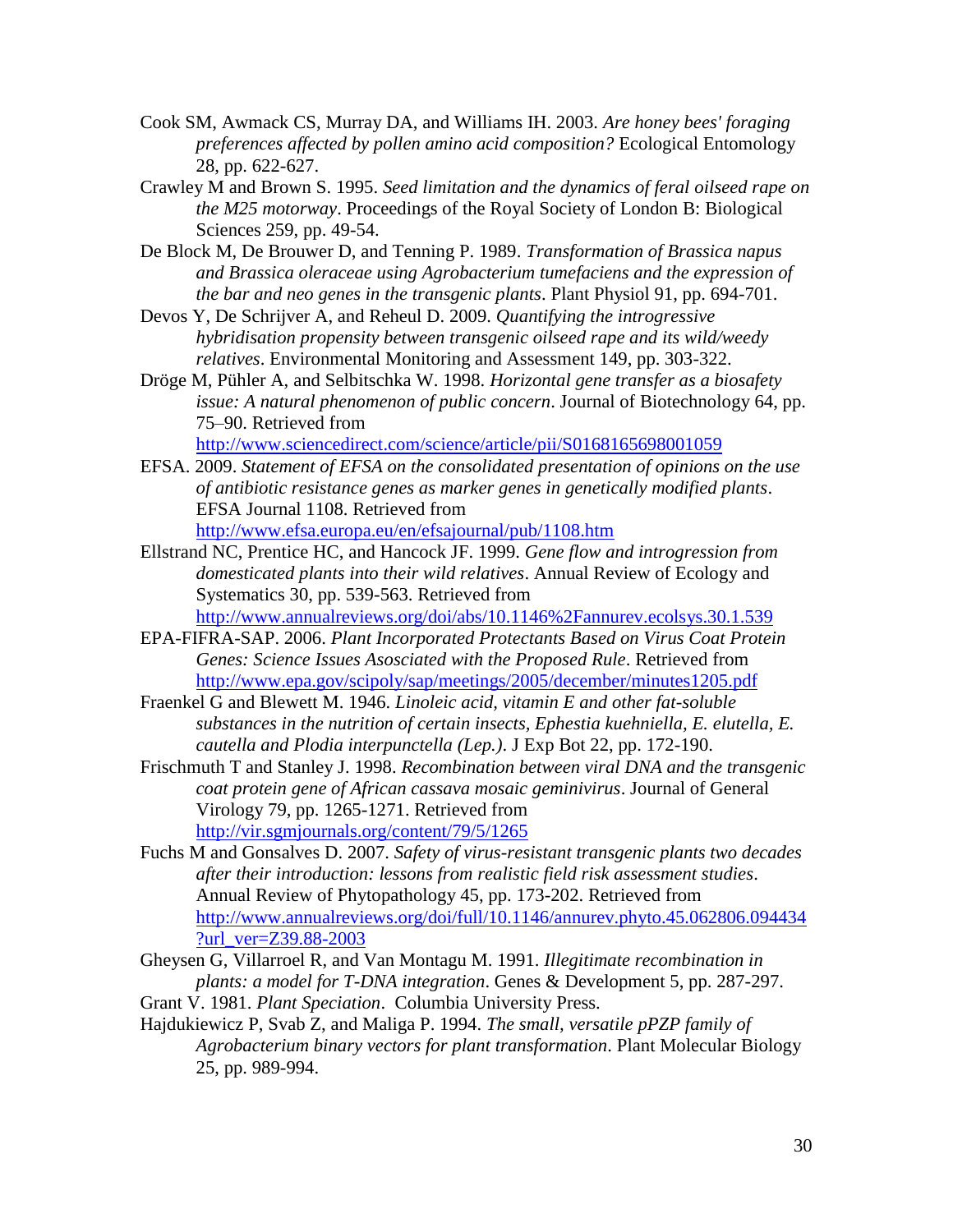- <span id="page-32-3"></span>Hall LM, Rahman HM, Gulden RH, and Thomas GA. 2005. Volunteer Oilseed Rape — Will Herbicide-Resistance Traits Assist Ferality? In: *Crop Ferality and Volunteerism* (Taylor & Francis Group, LLC), pp. 59-80. Retrieved from <http://www.crcnetbase.com/doi/book/10.1201/9781420037999>Last accessed 13:39 13 January 2016.
- <span id="page-32-7"></span>Hegde SG, Nason JD, Clegg JM, and Ellstrand NC. 2006. *The Evolution of California's Wild Radish Has Resulted in the Extinction of Its Progenitors*. Evolution 60, pp. 1187. Retrieved from [http://www.bioone.org/doi/abs/10.1554/05-](http://www.bioone.org/doi/abs/10.1554/05-634.1#.Uhelsxtwq-x) [634.1#.Uhelsxtwq-x](http://www.bioone.org/doi/abs/10.1554/05-634.1#.Uhelsxtwq-x)
- <span id="page-32-1"></span>Hellens R, Mulineaux P, and Klee H. 2000. *A guide to Agrobacterium binary Ti vectors*. Trends in Plant Science 5, pp. 446-451.
- <span id="page-32-4"></span>Hixson SM, Shukla K, Campbell LG, Hallett RH, Smith SM, Packer L, and Arts MT. 2016. *Long-Chain Omega-3 Polyunsaturated Fatty Acids Have Developmental Effects on the Crop Pest, the Cabbage White Butterfly Pieris rapae*. PLoS One 11, pp. e0152264. Retrieved from<https://www.ncbi.nlm.nih.gov/pubmed/27011315>
- <span id="page-32-0"></span>Hoekema A, Hirsch PR, Hooykaas PJJ, and Schilperoort RA. 1983. *A binary plant vector stratgy based on separation of vir- and T-region of the Agrobacterium tumefaciens Ti-plasmid*. Nature 303, pp. 179-180.
- <span id="page-32-9"></span>Ingram J. 2000. *Report on the separation distances requried to ensure cross-pollination is below specified limits in non-seed crops of sugar beet, maize and oilseed rape.* . National Institute of Agricultural Botany MAFF Project No. RG0123.

<span id="page-32-2"></span>Kandel H and Knodel JJ. 2011. *Canola Production Field Guide*. North Dakota: North Dakota State University-Estension Service with support from the Northern Canola Growers Association. Retrieved from [https://www.ag.ndsu.edu/publications/landing-pages/crops/canola-production](https://www.ag.ndsu.edu/publications/landing-pages/crops/canola-production-field-guide-a-1280)[field-guide-a-1280](https://www.ag.ndsu.edu/publications/landing-pages/crops/canola-production-field-guide-a-1280) 

- <span id="page-32-12"></span>Kaneko T, Nakamura Y, Sato S, Minamisawa K, Uchiumi T, Sasamoto S, Watanabe A, Idesawa K, Iriguchi M, Kawashima K, Kohara M, Matsumoto M, Shimpo S, Tsuruoka H, Wada T, Yamada M, and Tabata S. 2002. *Complete Genomic Sequence of Nitrogen-fixing Symbiotic Bacterium Bradyrhizobium japonicum USDA110*. DNA Research 9, pp. 189–197. Retrieved from <http://dnaresearch.oxfordjournals.org/content/9/6/189.long>
- <span id="page-32-11"></span>Keeling PJ and Palmer JD. 2008. *Horizontal gene transfer in eukaryotic evolution*. Nature Reviews Genetics 9, pp. 605-618. Retrieved from <http://www.nature.com/nrg/journal/v9/n8/full/nrg2386.html>
- <span id="page-32-10"></span>Keese P. 2008. *Risks from GMOs due to horizontal gene transfer*. Environmental Biosafety Research 7, pp. 123-149. Retrieved from [http://www.ebr](http://www.ebr-journal.org/action/displayAbstract?fromPage=online&aid=8208895)[journal.org/action/displayAbstract?fromPage=online&aid=8208895](http://www.ebr-journal.org/action/displayAbstract?fromPage=online&aid=8208895)
- <span id="page-32-5"></span>Keller I, Fluri P, and Imdorf A. 2005. *Pollen nutrition and colony development in honey bees: part 1*. Bee World 86, pp. 3-10.
- <span id="page-32-8"></span>Khoury CK, Greene S, Wiersema J, Maxted N, Jarvis A, and Struik PC. 2013. *An Inventory of Crop Wild Relatives of the United States*. Crop Science 53, pp. 1496. Retrieved from<https://www.crops.org/publications/cs/abstracts/53/4/1496>
- <span id="page-32-6"></span>Knispel AL and McLachlan SM. 2010. *Landscape-scale distribution and persistence of genetically modified oilseed rape (Brassica napus) in Manitoba, Canada*. Environ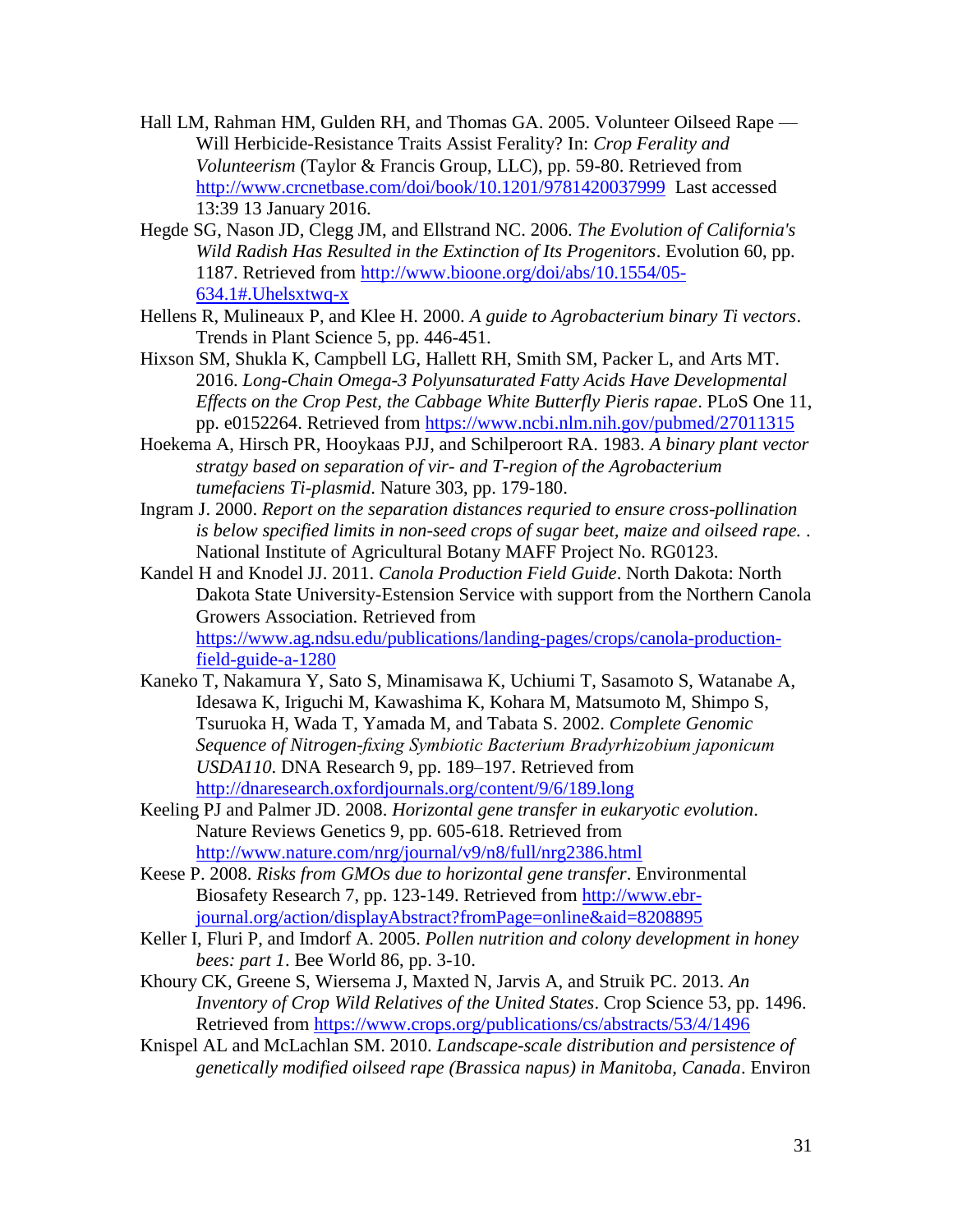Sci Pollut Res Int 17, pp. 13-25. Retrieved from <http://www.ncbi.nlm.nih.gov/pubmed/19588180>

- <span id="page-33-6"></span>Knodel JJ, Lubenow LA, and Olson DL. 2017a. *Integrated Pest Management of Flea Beetles in Canola* (E1234). Fargo, ND. North Dakota State University Extension Service.
- <span id="page-33-5"></span>Knodel JJ, Beauzay P, and Boetel M. 2017b. *2017 Field Crop Insect management Guide* (E-1143(Revised)). North Dakota State University Extension Service.
- <span id="page-33-11"></span>Koonin EV, Makarova KS, and Aravind L. 2011. *Horizonal Gene Transfer in Prokaryotes: Quantification and Classification*. Annual Review of Microbiology 55, pp. 709-742. Retrieved from [http://www.annualreviews.org/doi/full/10.1146/annurev.micro.55.1.709?url\\_ver=](http://www.annualreviews.org/doi/full/10.1146/annurev.micro.55.1.709?url_ver=Z39.88-2003) [Z39.88-2003](http://www.annualreviews.org/doi/full/10.1146/annurev.micro.55.1.709?url_ver=Z39.88-2003)
- <span id="page-33-9"></span>Koop AL, Fowler L, Newton LP, and Caton BP. 2012. *Development and validation of a weed screening tool for the United States*. Biological Invasions 14, pp. 273-294.
- <span id="page-33-2"></span>Kovalic D, Garnaat C, Guo L, Yan Y, Groat J, Silvanovich A, Ralston L, Huang M, Tian Q, Christian A, Cheikh N, Hjelle J, Padgette S, and Bannon G. 2012. *The Use of Next Generation Sequencing and Junction Sequence Analysis Bioinformatics to Achieve Molecular Characterization of Crops Improved Through Modern Biotechnology*. The Plant Genome Journal 0, pp. 0.
- <span id="page-33-10"></span>Li Z, Wu J, Liu Y, Liu H, and Heneen W. 1998. *Production and cytogenetics of the intergeneric hybrids Brassica juncea× Orychophragmus violaceus and B. carinata× O. violaceus*. TAG Theoretical and Applied Genetics 96, pp. 251-265.
- <span id="page-33-3"></span>Max Planck Institute for Developmental Biology. 2018. *1001Genomes* Retrieved from <http://1001genomes.org/>Last accessed 4/27/2018.
- <span id="page-33-0"></span>McCourt JA and Duggleby RG. 2006. *Acetohydroxyacid synthase and its role in the biosynthetic pathway for branched-chain amino acids*. Amino Acids 31, pp. 173- 210. Retrieved from<https://www.ncbi.nlm.nih.gov/pubmed/16699828>
- <span id="page-33-8"></span>MDARD. 2018. *Prohibited and Restricted Weeds*. Michigan Department of Agriculture and Rural Development. Retrieved from [http://www.michigan.gov/mdard/0,4610,7-125-1569\\_16993-11250--,00.html](http://www.michigan.gov/mdard/0,4610,7-125-1569_16993-11250--,00.html)  Last accessed 4/18/2018.
- <span id="page-33-12"></span>Morroni M, Jacquemond M, and Tepfer M. 2013. *Deep sequencing of recombinant virus populations in transgenic and nontransgenic plants infected with Cucumber mosaic virus*. Molecular Plant-Microbe Interactions 26, pp. 801-811. Retrieved from [http://apsjournals.apsnet.org/doi/abs/10.1094/MPMI-02-13-0057-](http://apsjournals.apsnet.org/doi/abs/10.1094/MPMI-02-13-0057-R?url_ver=Z39.88-2003) [R?url\\_ver=Z39.88-2003](http://apsjournals.apsnet.org/doi/abs/10.1094/MPMI-02-13-0057-R?url_ver=Z39.88-2003)
- <span id="page-33-4"></span>Nauerby B, Billing K, and Wyndaele R. 1997. *Influence of the antibiotic timentin on plant regeneration compared to carbenicillin and cefotaxime in concentrations suitable for elimination of Agrobacterium tumefaciens*. Plant Science 123, pp. 169-177.
- <span id="page-33-1"></span>Nichols PD, Petrie J, and Singh S. 2010. *Long-chain omega-3 oils-an update on sustainable sources*. Nutrients 2, pp. 572-585. Retrieved from <https://www.ncbi.nlm.nih.gov/pubmed/22254042>
- <span id="page-33-7"></span>NRCS. 2018. *PLANTS Database Brassica napus*. United States Department of Agriculture Natural Resources Conservation Service. Retrieved from <https://plants.usda.gov/core/profile?symbol=BRNA>Last accessed 4/18/2018.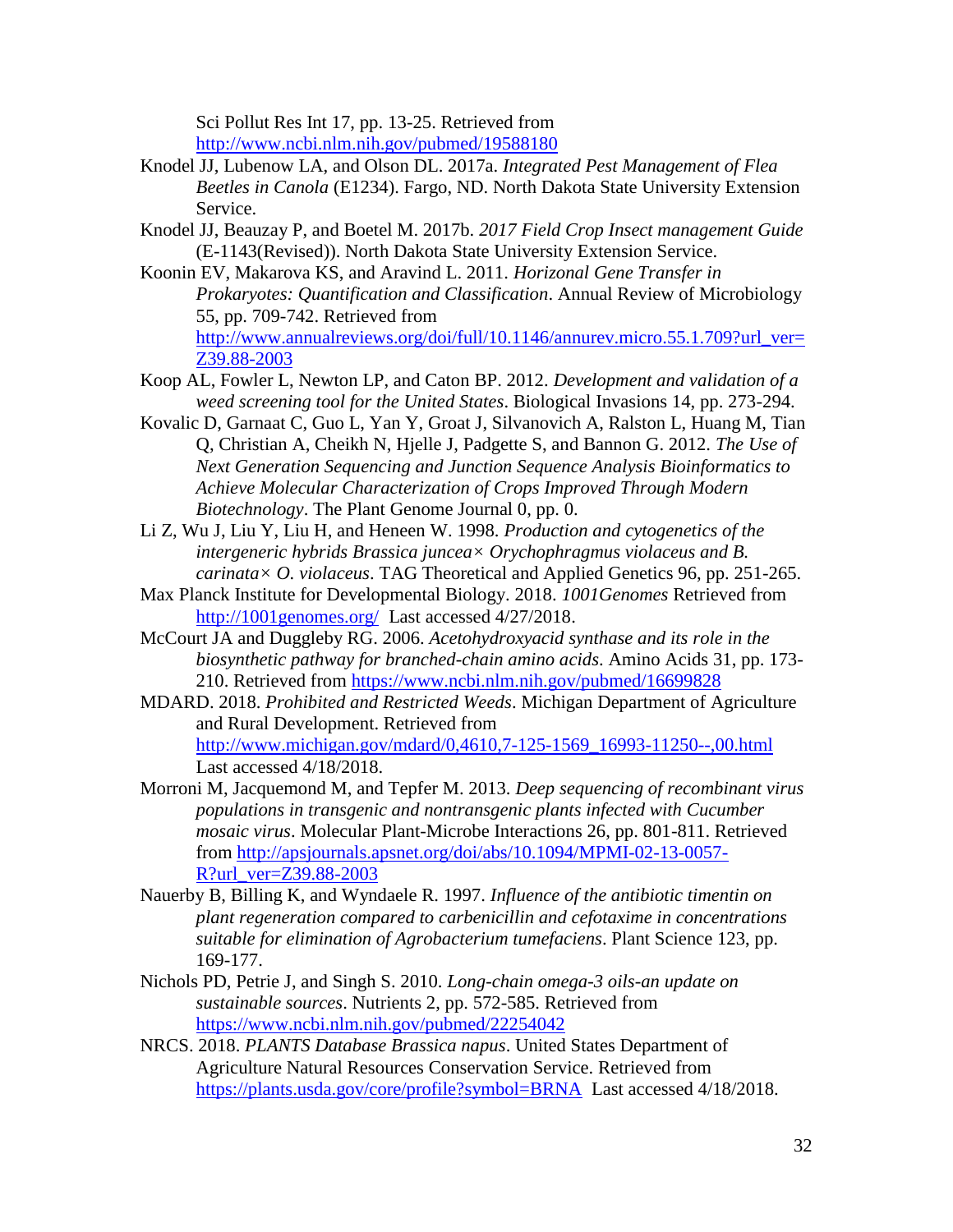- <span id="page-34-0"></span>OECD. 2011. *Revised consesus document on compositional considerations ofr new varieties of low erucic acid rapeseed (canola): key food and feed nutrients, antinutrients and toxicants* (OECD Environment, Health and Safety Publications Series on the Safety of Novel Foods and Feeds No. 24 ENV/JM/MONO(2011)55). Paris. Organization for Economic Co-Operation and Development.
- <span id="page-34-2"></span>OECD. 2012. *Consensus Document on the Biology of the Brassica Crops (Brassica spp.)*. OECD. Retrieved from [http://www.oecd.org/officialdocuments/publicdisplaydocumentpdf/?cote=env/jm/](http://www.oecd.org/officialdocuments/publicdisplaydocumentpdf/?cote=env/jm/mono(2012)41&doclanguage=en) [mono\(2012\)41&doclanguage=en](http://www.oecd.org/officialdocuments/publicdisplaydocumentpdf/?cote=env/jm/mono(2012)41&doclanguage=en)
- <span id="page-34-4"></span>OGTR. 2011. *The Biology of Brassica napus L. (canola)*. Office of the Gene Technology Regulator Retrieved from [http://www.ogtr.gov.au/internet/ogtr/publishing.nsf/content/canola-](http://www.ogtr.gov.au/internet/ogtr/publishing.nsf/content/canola-3/$FILE/biologycanola08_2.pdf)[3/\\$FILE/biologycanola08\\_2.pdf](http://www.ogtr.gov.au/internet/ogtr/publishing.nsf/content/canola-3/$FILE/biologycanola08_2.pdf)
- <span id="page-34-1"></span>OGTR. 2017. *The Biology of Brassica napus L. (canola) and Brassica juncea (L.) Czern. & Coss. (Indian mustard) Version 2.1*. Office of the Gene Technology Regulator of Australia. Retrieved from [http://www.ogtr.gov.au](http://www.ogtr.gov.au/)
- <span id="page-34-3"></span>Perrins J, Williamson M, and Fitter A. 1992. *A survey of differing views of weed classification: implications for regulation of introductions*. Biological Conservation 60, pp. 47–56. Retrieved from <http://www.sciencedirect.com/science/article/pii/000632079290798R>
- <span id="page-34-8"></span>Peterson CD, Pearman DA, and Dines TD. 2002. *New Atlas of the British flora*. Oxford University Press.
- <span id="page-34-6"></span>Pivard S, Adamczyk K, Lecomte J, Lavigne C, Bouvier A, Deville A, Gouyon PH, and Huet S. 2008. *Where do the feral oilseed rape populations come from? A largescale study of their possible origin in a farmland area*. Journal of Applied Ecology 45, pp. 476-485. Retrieved from <http://onlinelibrary.wiley.com/doi/10.1111/j.1365-2664.2007.01358.x/full>
- <span id="page-34-10"></span>Richards TA, Soanes DM, Foster PG, Leonard G, Thornton CR, and Talbot NJ. 2009. *Phylogenomic analysis demonstrates a pattern of rare and ancient horizontal gene transfer between plants and fungi*. Plant Cell 21, pp. 1897-1911. Retrieved from<http://www.plantcell.org/content/21/7/1897.long>
- <span id="page-34-11"></span>Richardson AO and Palmer JD. 2007. *Horizontal gene transfer in plants*. Journal of Experimental Botany 58, pp. 1-9. Retrieved from <http://jxb.oxfordjournals.org/content/58/1/1.long>
- <span id="page-34-9"></span>Rieger MA, Preston C, and Powles SB. 1999. *Risks of gene flow from transgenic herbicide-resistant canola (<emph type="2">Brassica napus</emph>) to weedy relatives in southern Australian cropping systems*. Australian Journal of Agricultural Research 50, pp. 115-128. Retrieved from <http://www.publish.csiro.au/paper/A97138>
- <span id="page-34-7"></span>Rieseberg LH and Wendel JF. 1993. *Introgression and its consequences in plants*.
- <span id="page-34-5"></span>Schafer MG, Ross AA, Londo JP, Burdick CA, Lee EH, Travers SE, Van de Water PK, and Sagers CL. 2011. *The establishment of genetically engineered canola populations in the U.S*. PLoS One 6, pp. e25736. Retrieved from <http://www.ncbi.nlm.nih.gov/pubmed/21998689>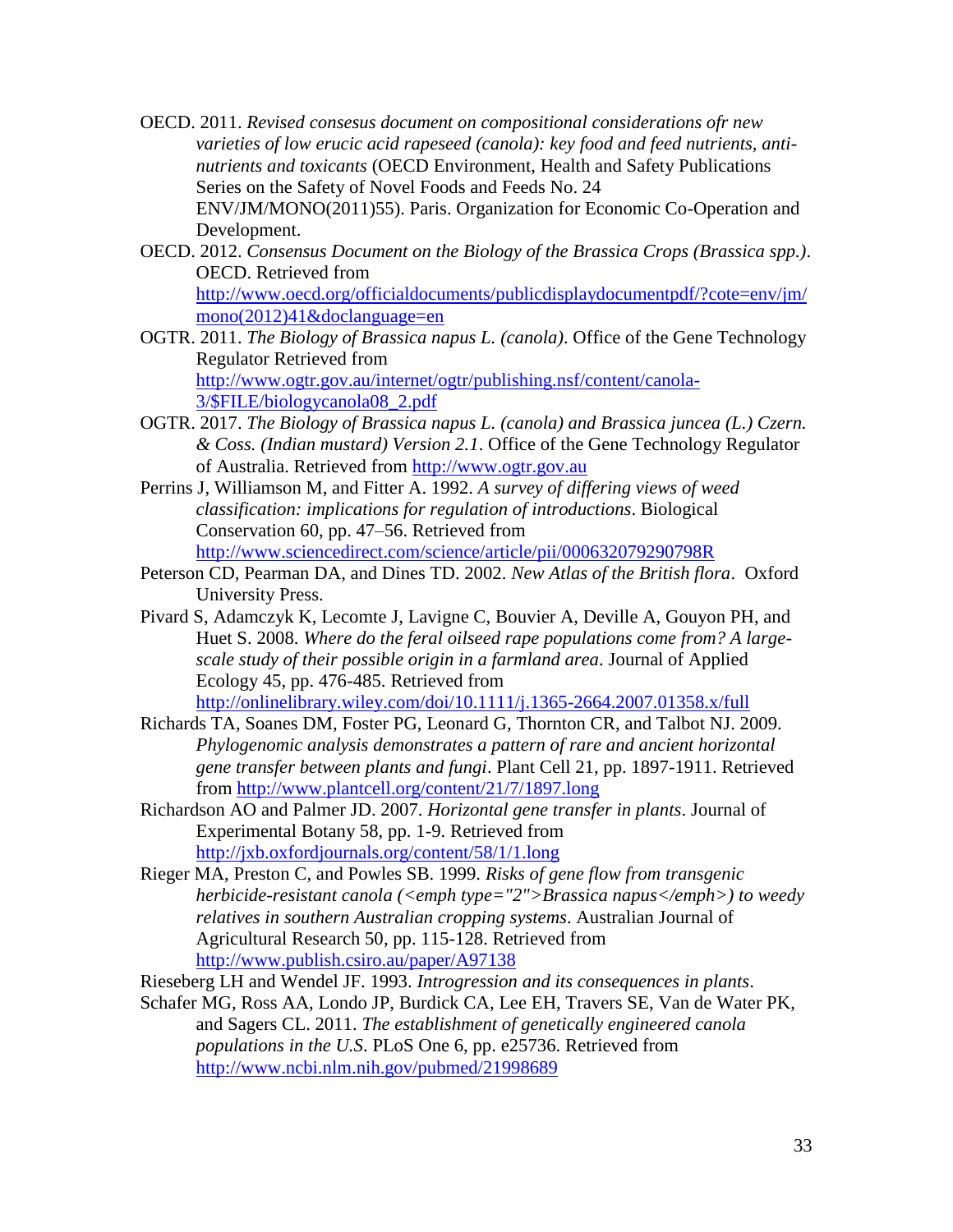- <span id="page-35-5"></span>Simopoulos AP. 2016. *An Increase in the Omega-6/Omega-3 Fatty Acid Ratio Increases the Risk for Obesity*. Nutrients 8, pp. 128. Retrieved from <https://www.ncbi.nlm.nih.gov/pubmed/26950145>
- <span id="page-35-8"></span>Soltis DE, Soltis PS, and Rieseberg LH. 1993. *Molecular Data and the Dynamic Nature of Polyploidy*. Critical Reviews in Plant Sciences 12, pp. 243-273. Retrieved from [http://www.tandfonline.com/doi/abs/10.1080/07352689309701903#.UhekuRtwq](http://www.tandfonline.com/doi/abs/10.1080/07352689309701903#.UhekuRtwq-w)[w](http://www.tandfonline.com/doi/abs/10.1080/07352689309701903#.UhekuRtwq-w)
- <span id="page-35-9"></span>Stace CA. 1987. *Hybridization and the plant species*.
- <span id="page-35-7"></span>Sutherland S. 2004. *What makes a weed a weed: life history traits of native and exotic plants in the USA*. Oecologia 141, pp. 24-39. Retrieved from <http://link.springer.com/article/10.1007%2Fs00442-004-1628-x>
- <span id="page-35-2"></span>Tan S, Evans RR, Dahmer ML, Singh BK, and Shaner DL. 2005. *Imidazolinone-tolerant crops: history, current status and future*. Pest Manag Sci 61, pp. 246-257. Retrieved from<https://www.ncbi.nlm.nih.gov/pubmed/15627242>
- <span id="page-35-12"></span>Thompson JR and Tepfer M. 2010. *Assessment of the Benefits and Risks for Engineered Virus Resistance*. Advances in Virus Research 76, pp. 33-56. Retrieved from <http://www.sciencedirect.com/science/article/pii/S0065352710760024>
- <span id="page-35-10"></span>Tranel PJ, Wright TR, and Heap IM. 2018. *Mutations in herbicide-resistant weeds to ALS inhibitors*. Retrieved from [http://www.weedscience.com](http://www.weedscience.com/) Last accessed 4/19/2018.
- <span id="page-35-6"></span>Tripathi MK and Mishra AS. 2007. *Glucosinolates in animal nutrition: A review*. Animal Feed Science and Technology 132, pp. 1-27.
- <span id="page-35-13"></span>Turturo C, Friscina A, Gaubert S, Jacquemond M, Thompson JR, and Tepfer M. 2008. *Evaluation of potential risks associated with recombination in transgenic plants expressing viral sequences*. The Journal of General Virology 89, pp. 327-335. Retrieved from<http://vir.sgmjournals.org/content/89/1/327.long>
- <span id="page-35-4"></span>Tyler BM. 2007. *Phytophthora sojae: root rot pathogen of soybean and model oomycete*. Mol Plant Pathol 8, pp. 1-8. Retrieved from <https://www.ncbi.nlm.nih.gov/pubmed/20507474>
- <span id="page-35-11"></span>US-FDA. 1998. *Guidance for Industry: Use of Antibiotic Resistance Marker Genes in Transgenic Plants*. Retrieved from [http://www.fda.gov/Food/GuidanceRegulation/GuidanceDocumentsRegulatoryInf](http://www.fda.gov/Food/GuidanceRegulation/GuidanceDocumentsRegulatoryInformation/Biotechnology/ucm096135.htm) [ormation/Biotechnology/ucm096135.htm](http://www.fda.gov/Food/GuidanceRegulation/GuidanceDocumentsRegulatoryInformation/Biotechnology/ucm096135.htm)

<span id="page-35-0"></span>US-FDA. 2006. *Guidance for Industry: Recommendations for the Early Food Safety Evaluation of New Non-Pesticidal Proteins Produced by New Plant Varieties Intended for Food Use*. Retrieved from [http://www.fda.gov/Food/GuidanceRegulation/GuidanceDocumentsRegulatoryInf](http://www.fda.gov/Food/GuidanceRegulation/GuidanceDocumentsRegulatoryInformation/Biotechnology/ucm096156.htm) [ormation/Biotechnology/ucm096156.htm](http://www.fda.gov/Food/GuidanceRegulation/GuidanceDocumentsRegulatoryInformation/Biotechnology/ucm096156.htm) Last accessed 21 August 2013.

- <span id="page-35-1"></span>USDA-APHIS-BRS. 2018. *Petitions for Determination of Nonregulated Status*. Retrieved from [https://www.aphis.usda.gov/aphis/ourfocus/biotechnology/permits-notifications-](https://www.aphis.usda.gov/aphis/ourfocus/biotechnology/permits-notifications-petitions/petitions/petition-status)
- <span id="page-35-3"></span>[petitions/petitions/petition-status](https://www.aphis.usda.gov/aphis/ourfocus/biotechnology/permits-notifications-petitions/petitions/petition-status) Last accessed 10 August 2018. USDA-APHIS. 2018. *Plant Pest Program Information*. Retrieved from

[http://www.aphis.usda.gov/plant\\_health/plant\\_pest\\_info/index.shtml](http://www.aphis.usda.gov/plant_health/plant_pest_info/index.shtml) Last accessed 8 August 2018.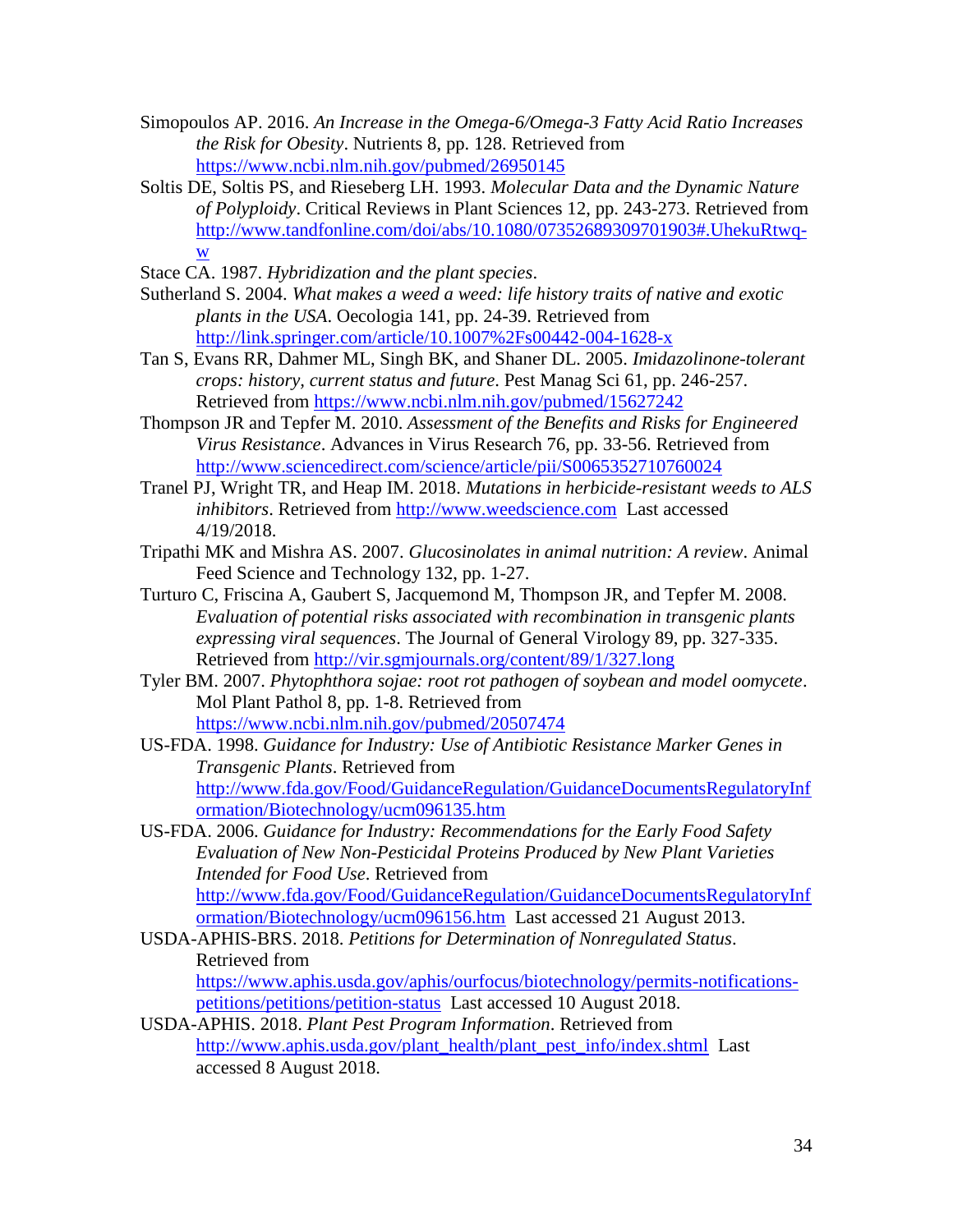<span id="page-36-0"></span>USDA-ERS. 2012. Canola Production. Retrieved from <https://www.ers.usda.gov/topics/crops/soybeans-oil-crops/canola.aspx>

- <span id="page-36-1"></span>USDA-NASS. 2017. *Acreage - June 2017*. Washington, D.C. U.S. Department of Agriculture, National Agricultural Statistics Service. Retrieved from [http://usda.mannlib.cornell.edu/MannUsda/viewDocumentInfo.do?documentID=1](http://usda.mannlib.cornell.edu/MannUsda/viewDocumentInfo.do?documentID=1000) [000](http://usda.mannlib.cornell.edu/MannUsda/viewDocumentInfo.do?documentID=1000)
- <span id="page-36-12"></span>USDA-NRCS. Striga asiatica (L.) Kuntze, Asiatic witchweed. In: *The PLANTS Database* (National Plant Data Center). Retrieved from <http://plants.usda.gov/core/profile?symbol=STAS2>Last accessed 21 August 2013.
- <span id="page-36-7"></span>USDA-NRCS. 2018a. *PLANTS Database Raphanus raphanistrum*. Natural Resources Conservation Service, United States Deparment of Agriculture. Retrieved from <https://plants.usda.gov/core/profile?symbol=RARA2>Last accessed 4/19/2018.
- <span id="page-36-8"></span>USDA-NRCS. 2018b. *PLANTS Profile Brassica nigra*. Natural Resources Conservation Service, United States Department of Agriculture. Retrieved from <https://plants.usda.gov/core/profile?symbol=BRNI>Last accessed 4/19/2018.
- <span id="page-36-10"></span>USDA-NRCS. 2018c. *PLANTS Profile for Raphanus sativus* Natural Resources Conservation Service, United States Department of Agriculture. Retrieved from <https://plants.usda.gov/core/profile?symbol=RASA2>Last accessed 4/19/2018.
- <span id="page-36-9"></span>USDA-NRCS. 2018d. *PLANTS Profile for Brassica tournefortii* Natural Resources Conservation Service, United States Department of Agriculture. Retrieved from <https://plants.usda.gov/core/profile?symbol=BRTO>Last accessed 4/19/2018.
- <span id="page-36-3"></span>Warwick SI, Beckie HJ, and Hall LM. 2009a. *Gene flow, invasiveness, and ecological impact of genetically modified crops*. Annals of the New York Academy of Sciences 1168, pp. 72-99.
- <span id="page-36-6"></span>Warwick SI, Simard MJ, Legere A, Beckie HJ, Braun L, Zhu B, Mason P, Seguin-Swartz G, and Stewart CN, Jr. 2003. *Hybridization between transgenic Brassica napus L. and its wild relatives: Brassica rapa L., Raphanus raphanistrum L., Sinapis arvensis L., and Erucastrum gallicum (Willd.) O.E. Schulz*. Theor Appl Genet 107, pp. 528-539. Retrieved from <http://www.ncbi.nlm.nih.gov/pubmed/12721639>
- <span id="page-36-2"></span>Weiss MJ, Knodel JJ, and Olson D. accessed 4/18/2018. Insect Pests of Canola. In: *Radcliffe's IPM World Textbook* (St. Paul, Minnesota: College of Food, Agriculture, and Natural Resources, University of Minnesota). Retrieved from <https://ipmworld.umn.edu/weiss-canola-pests>Last accessed 4/18/2018.
- <span id="page-36-4"></span>Williams IH. 1984. *The concentrations of air-borne rape pollen over a crop of oil-seed rape (Brassica napus L.)*. The Journal of Agricultural Science 103, pp. 353-357.
- <span id="page-36-5"></span>Williams IH, Martin A, and White R. 1987. *The effect of insect pollination on plant development and seed production in winter oil-seed rape (Brassica napus L.)*. The Journal of Agricultural Science 109, pp. 135-139.
- <span id="page-36-11"></span>Wood DW, Setubal JC, Kaul R, Monks DE, Kitajima JP, Okura VK, Zhou Y, Chen L, Wood GE, Almeida NF, Jr., Woo L, Chen Y, Paulsen IT, Eisen JA, Karp PD, Bovee D, Sr., Chapman P, Clendenning J, Deatherage G, Gillet W, Grant C, Kutyavin T, Levy R, Li MJ, McClelland E, Palmieri A, Raymond C, Rouse G, Saenphimmachak C, Wu Z, Romero P, Gordon D, Zhang S, Yoo H, Tao Y, Biddle P, Jung M, Krespan W, Perry M, Gordon-Kamm B, Liao L, Kim S,